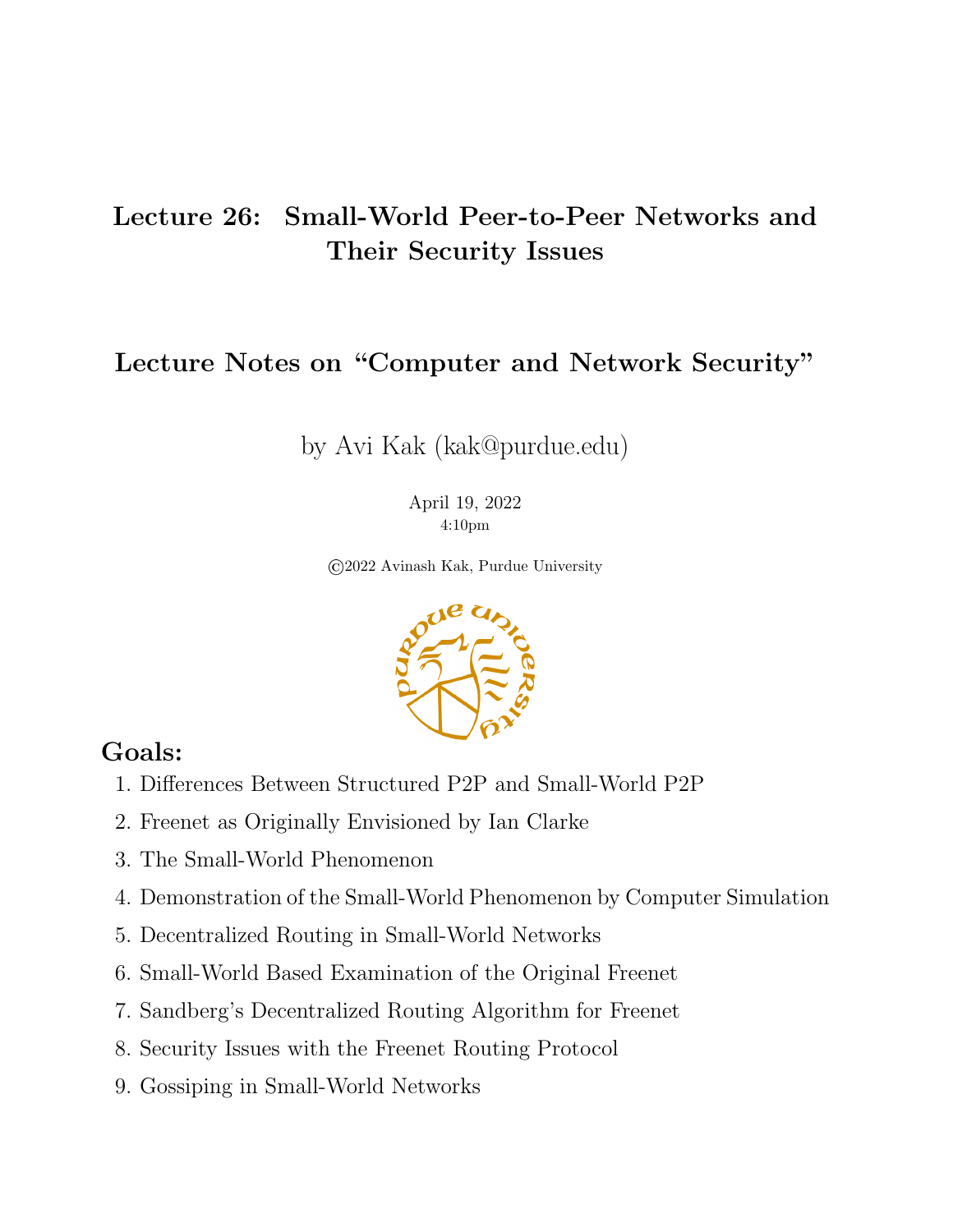# **CONTENTS**

<span id="page-1-0"></span>

|       | <i>Section Title</i>                                                                        | Page |
|-------|---------------------------------------------------------------------------------------------|------|
| 26.1  | Differences Between Structured P2P and<br><b>Small-World P2P</b>                            | 3    |
| 26.2  | Freenet as Originally Envisioned by<br><b>Ian Clarke</b>                                    | 6    |
| 26.3  | The Small-World Phenomenon                                                                  | 16   |
| 26.4  | Demonstration of the Small-World<br><b>Phenomenon by Computer Simulation</b>                | 20   |
| 26.5  | Decentralized Routing in Small-World<br><b>Networks</b>                                     | 43   |
| 26.6  | <b>Small-World Based Examination of the</b><br><b>Original Conceptualization of Freenet</b> | 50   |
| 26.7  | <b>Sandberg's Decentralized Routing</b><br><b>Algorithm for Freenet</b>                     | 52   |
| 26.8  | <b>Security Issues with the Freenet Routing</b><br>Protocol                                 | 71   |
| 26.9  | <b>Gossiping in Small-World Networks</b>                                                    | 74   |
| 26.10 | <b>For Further Reading</b>                                                                  | 79   |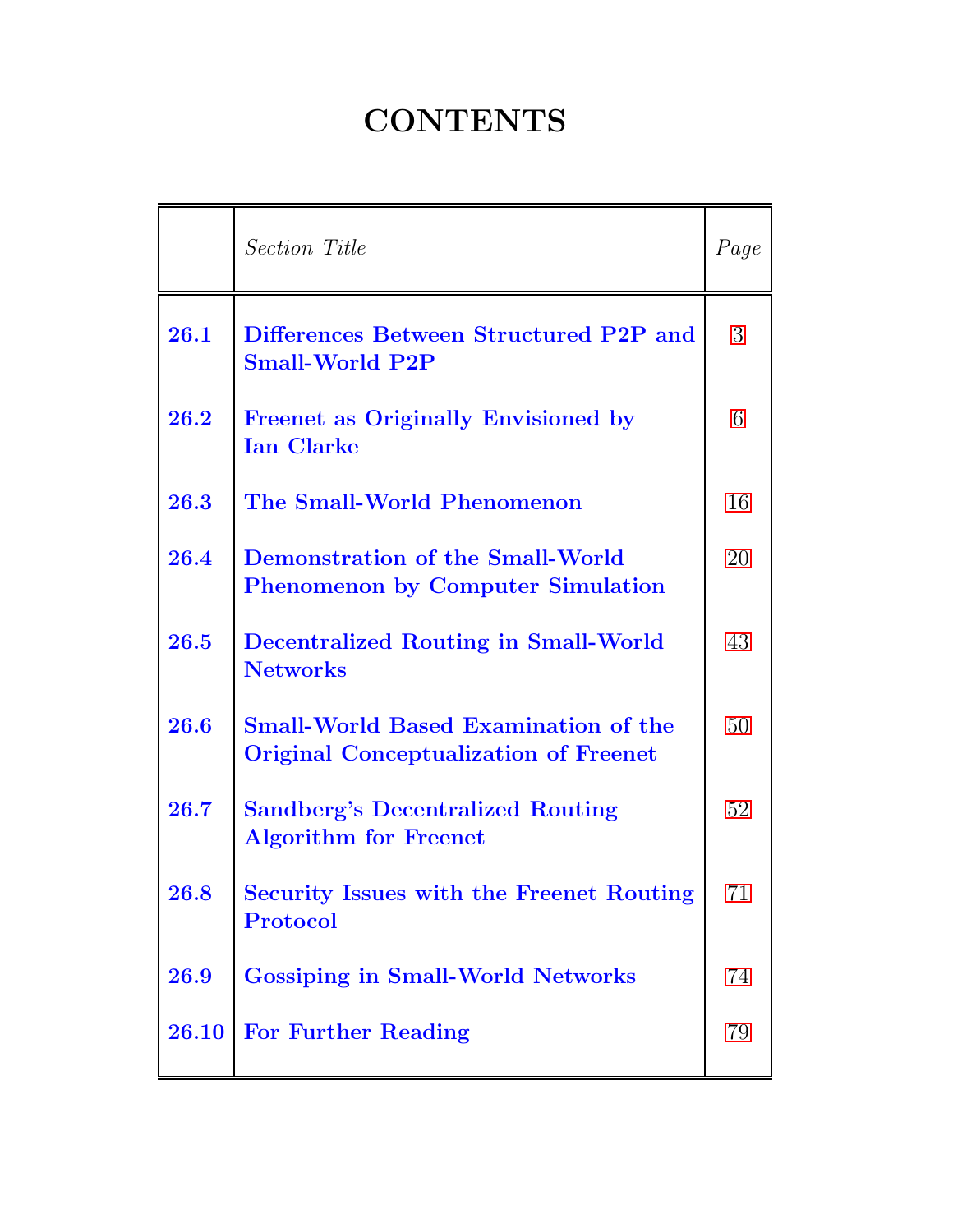<span id="page-2-0"></span>Back to [TOC](#page-1-0)

# 26.1 DIFFERENCES BETWEEN STRUCTURED P2P AND SMALL-WORLD P2P

- Since the *structured* P2P networks, which I presented in Lecture 25, and the small-world P2P networks to be presented in this lecture are overlaid on the internet, we can refer to them as structured P2P overlays and small-world P2P overlays.
- As you saw in Lecture 25, structured P2P overlays place topological constraints on what other nodes any given node is aware of for the purpose of data lookup or data retrieval. In a structured P2P overlay, a more-or-less uniformly distributed integer,  $nodeID$ , is assigned to each node. In the Chord protocol, for example, a node is directly aware of its immediate successor, which would be the node with the next larger value for  $nodeID$ . In the same protocol, through its routing table, a node is also aware of a small number of additional nodes up ahead whose  $nodeID$  values sample the node identifier space logarithmically.
- Structured P2P overlays of Lecture 25 are founded on the assumption that any node can exchange data with any other node in the underlying network (meaning the internet). [Say that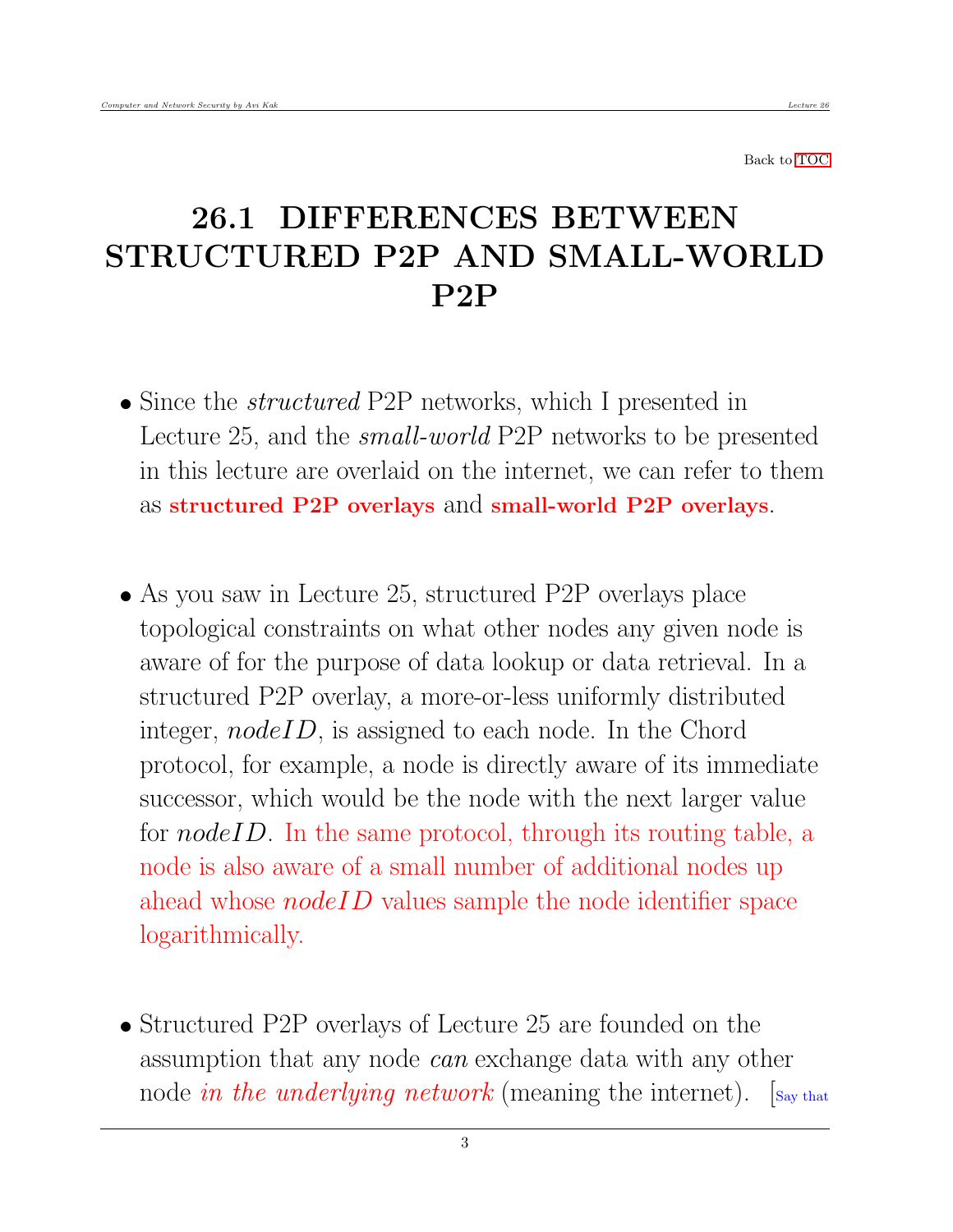A and B are nodes in a structured P2P overlay. Let's say that at a given moment in time, B is not A's immediate neighbor in the P2P overlay and that  $B$  does not make any appearance at all in  $A$ 's routing table. So A is not likely to forward its queries to B at this moment. But, after the addition of a few other nodes or departures thereof, it is entirely possible that  $B$  could become  $A$ 's immediate successor (or predecessor) and/or that  $B$  would make an appearance in  $A$ 's routing table. Should that happen, there would need to be a direct communication link in the underlying internet between  $A$  and  $B$ .

- In small-world P2P overlays, on the other hand, it is the human owner of a node who decides which other nodes his/her node will communicate with directly. This feature of small-world P2P overlays could be used by a bunch of people to create their own private overlay network that would be invisible to the rest of the internet. Such closed overlays are called darknets.
- In this lecture we will assume that it is NOT our intent to create a closed private overlay with a small-world P2P. Without requiring approval from all of the current participants, we want a human to be able to have his or her friends connect with their node — in the same manner that humans form and extend their friendships. In other words, in this lecture, we are interested in open-ended small-world P2P overlays.
- Such open-ended small-world P2P networks are also referred to as unstructured P2P networks.
- Considering the *ad hoc* nature of the connections in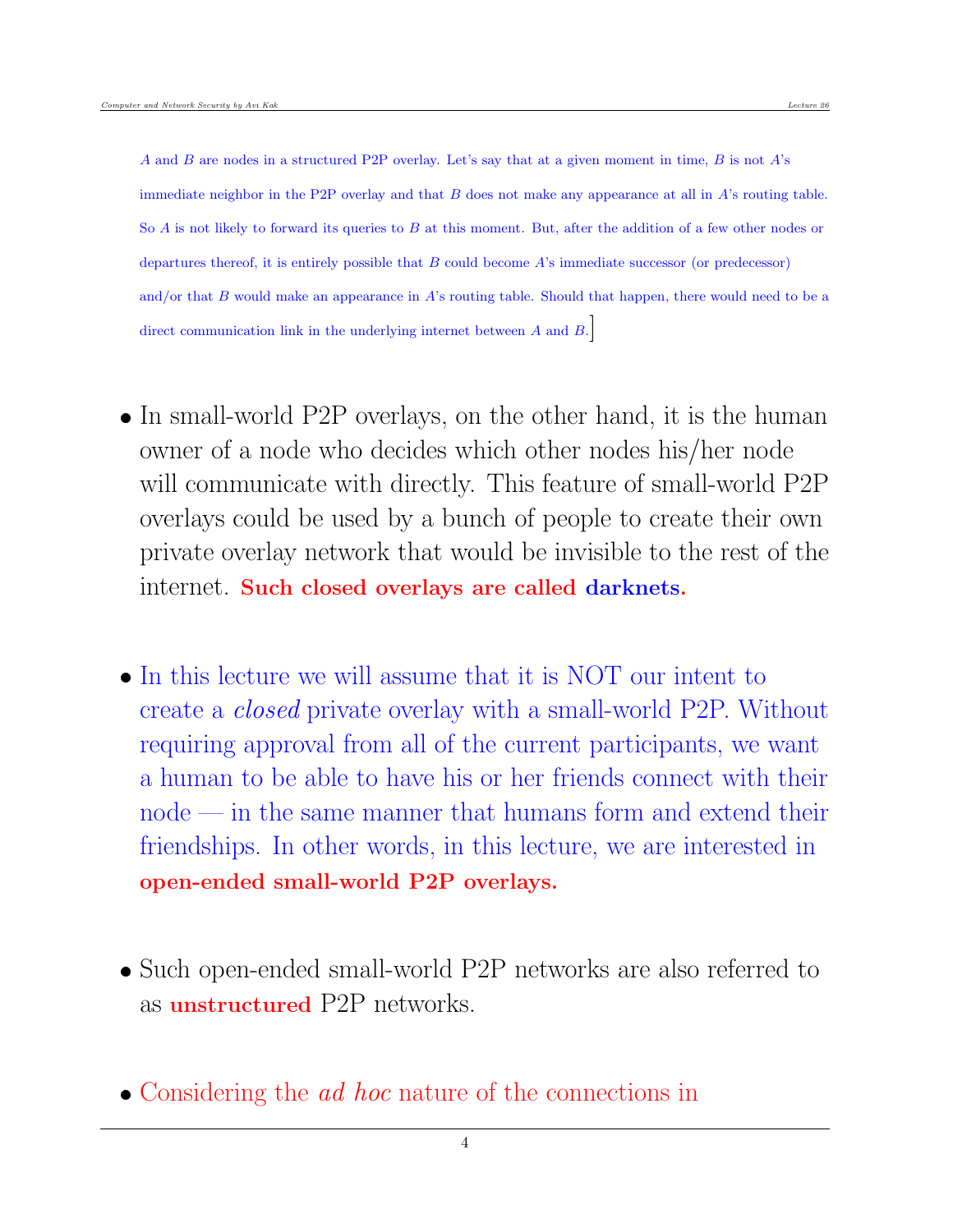unstructured network overlays, we are interested in studying how messages are routed in such overlays and whether there exist any security problems with a given routing strategy.

- The best example of a small-world (unstructured) P2P overlay today is the Freenet that was proposed initially by Ian Clarke in a dissertation at the University of Edinburgh in 1999. Clarke's main focus was on creating a distributed system for key-indexed storage from where individuals could retrieve information while remaining anonymous. [As mentioned in Lecture 25, the system of web pages is an example of key-indexed storage in which the URLs are the keys and, for each key, the web page at that URL the corresponding value or data.] In other words, Clarke was interested in creating a "decentralized information distribution system" that would provide anonymity to both the providers and the consumers of information.  $\left[$ In Clarke's thinking, the regular internet is a highly centralized information system in which the routing is orchestrated by the DNS that directs an information consumer's query to the web pages of the information providers who stay at fixed locations. According to Clarke, the regular internet makes it all too easy to keep track of the information providers and and the information consumers.]
- The next section explains Clarke's original idea for the Freenet in greater detail.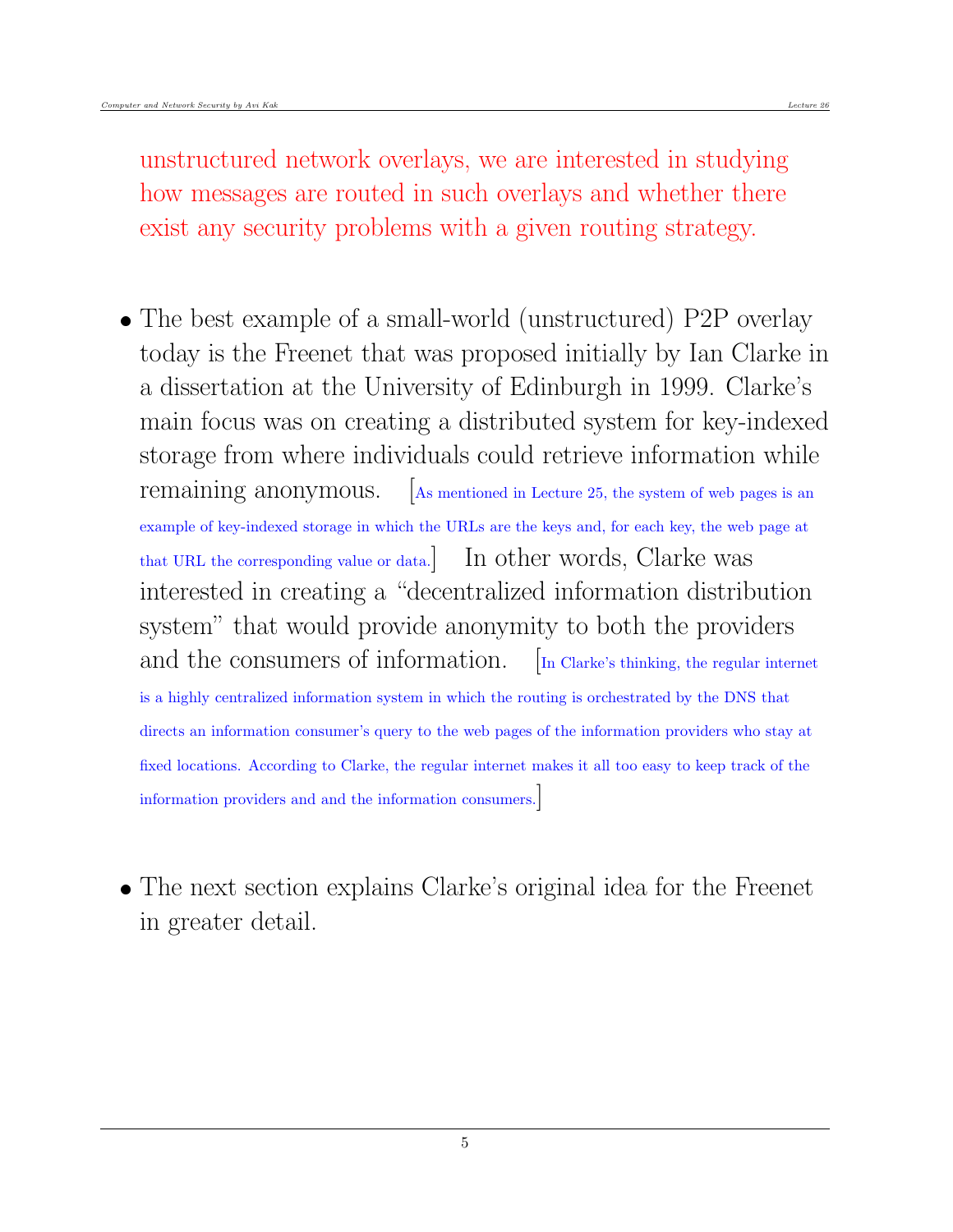<span id="page-5-0"></span>Back to [TOC](#page-1-0)

# 26.2 Freenet AS ORIGINALLY ENVISIONED BY IAN CLARKE

- In the Freenet "protocol" proposed by Clarke, a random key is associated with each data object that we wish to store in a Freenet overlay. The key is assumed to be uniformly distributed over all possible data objects. In a practical implementation, this key would be the hash code of the data object calculated with a mutually agreed upon algorithm. You can think of the key as the data object's address.
- In order to store a data object in the Freenet, your machine issues a PUT(key, data object) message, where key is the hash code of the data object. Later we will see how this message propagates in the network to the nodes where the data object is stored.
- Consider the Freenet overlay of Figure 1. Such an overlay could come into existence on a pairwise trust basis. The nodes A and B are shown to be each other's neighbors in the overlay because they trust each other. And the same goes for all the other direct links in Figure 1. The result is a **web of trust** in which trust can exist between two not-directly-connected nodes because there exists a **path of trust** between them.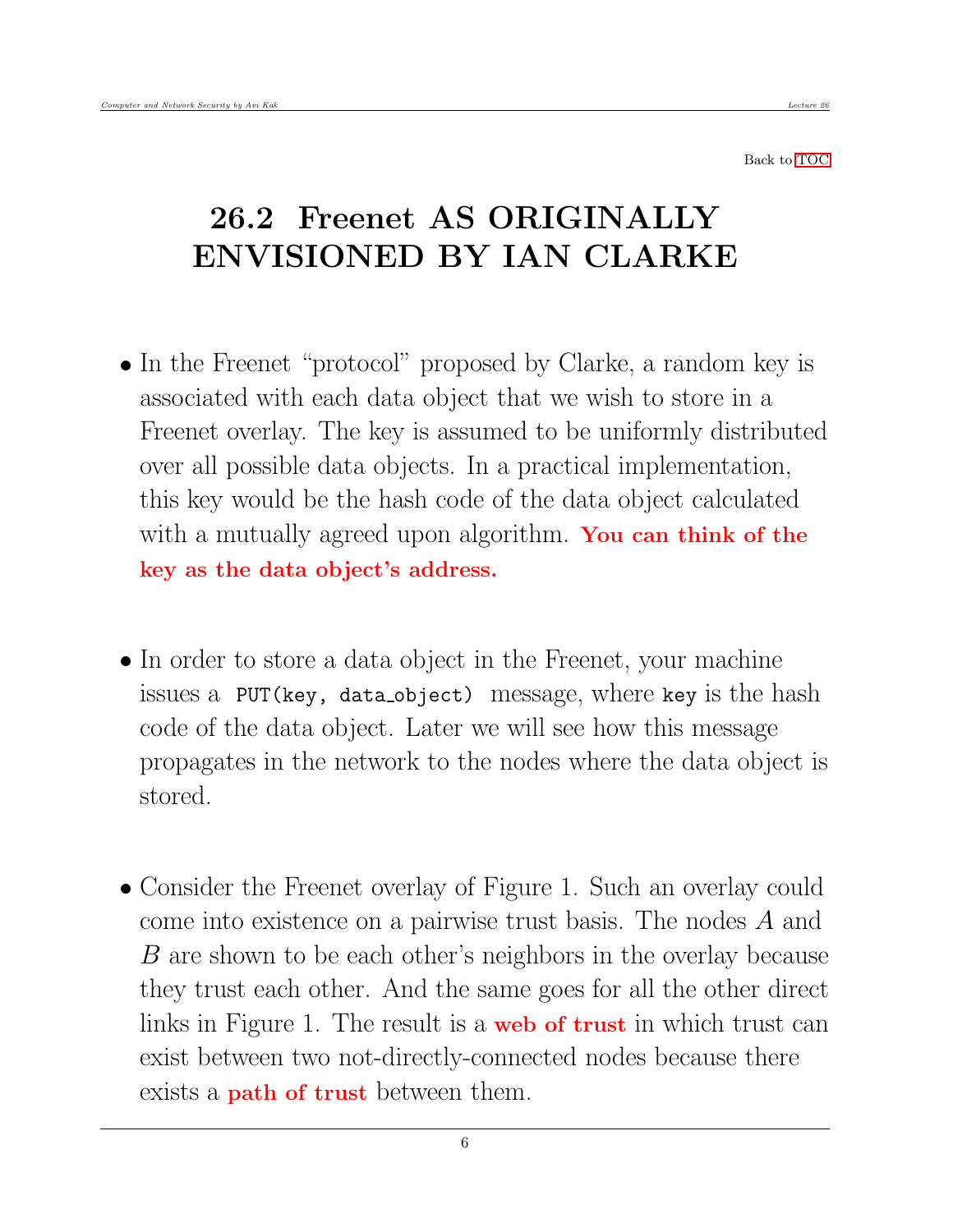

A Freenet Overlay Network with Six Nodes

Each link was established by a human. Messages can only travel along the links shown. The topology of the network can only change by new nodes joining and/or old nodes leaving.

Figure 1: The labels A through F designate the nodes in a Freenet overlay network. Pairs of nodes are connected on the basis of mutual trust between their human owners.  $(r_{his})$ 

figure is from Lecture 26 of "Lecture Notes on Computer and Network Security" by Avi Kak)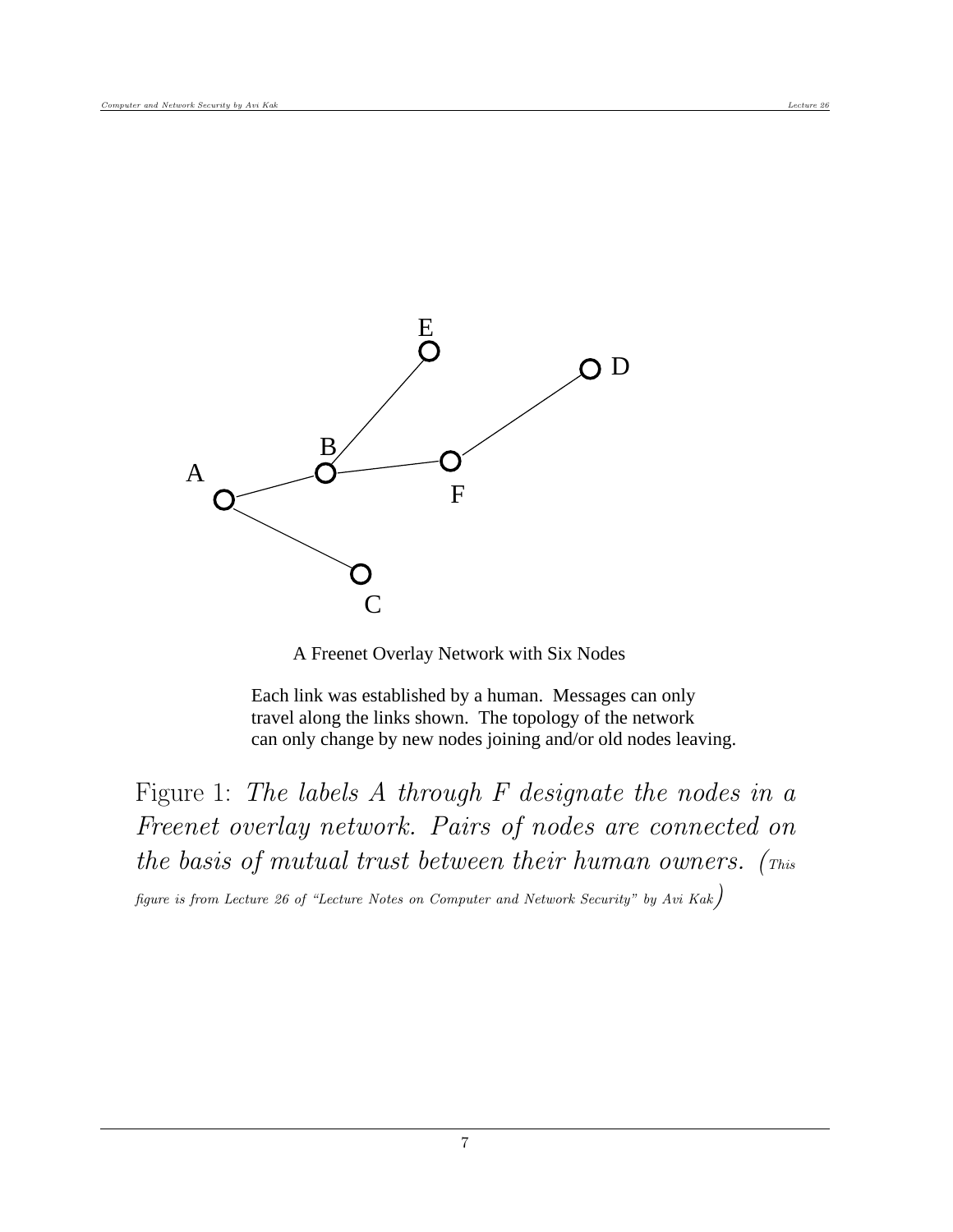- $\bullet$  Let's say that node A has the key-value pair  $\langle$ key, data\_object> in its data store. Let's further say that some other node,  $D$ , somehow finds out about this data object (without knowing where exactly this data object resides in the overlay) and would like to download it.  $D$  issues the request GET(key) for this data object. This request goes to the nodes that are  $D$ 's neighbors in the Freenet. In our case, that is node F. Since  $F$  is not able to find the key key in its data store, it forwards the request to its neighbors (not including the node where the request originated). In this manner the **GET** request will reach node  $A$ . A copy of the data object is sent from  $A$  to D. An important element of the "protocol" is that the data object is cached at all the nodes that are en route between A and  $D$  — that means at the nodes B and F. This fact results in replicated storage of data objects.
- A new data object is inserted into the network when a node issues a PUT(key, data object) message. Such a message is accompanied with a TTL (Time to Live) integer, with the integer decremented by one for each pass through an en route node. If the TTL associated with a PUT message received at a node is greater than 0, the node caches the object and at the same time forwards the PUT message to one of its immediate neighbors. (This is the second mechanism that results in the replicated storage of a data object.) A greedy algorithm driven by the difference between the hash key associated with the data object and the location keys associated with the nodes decides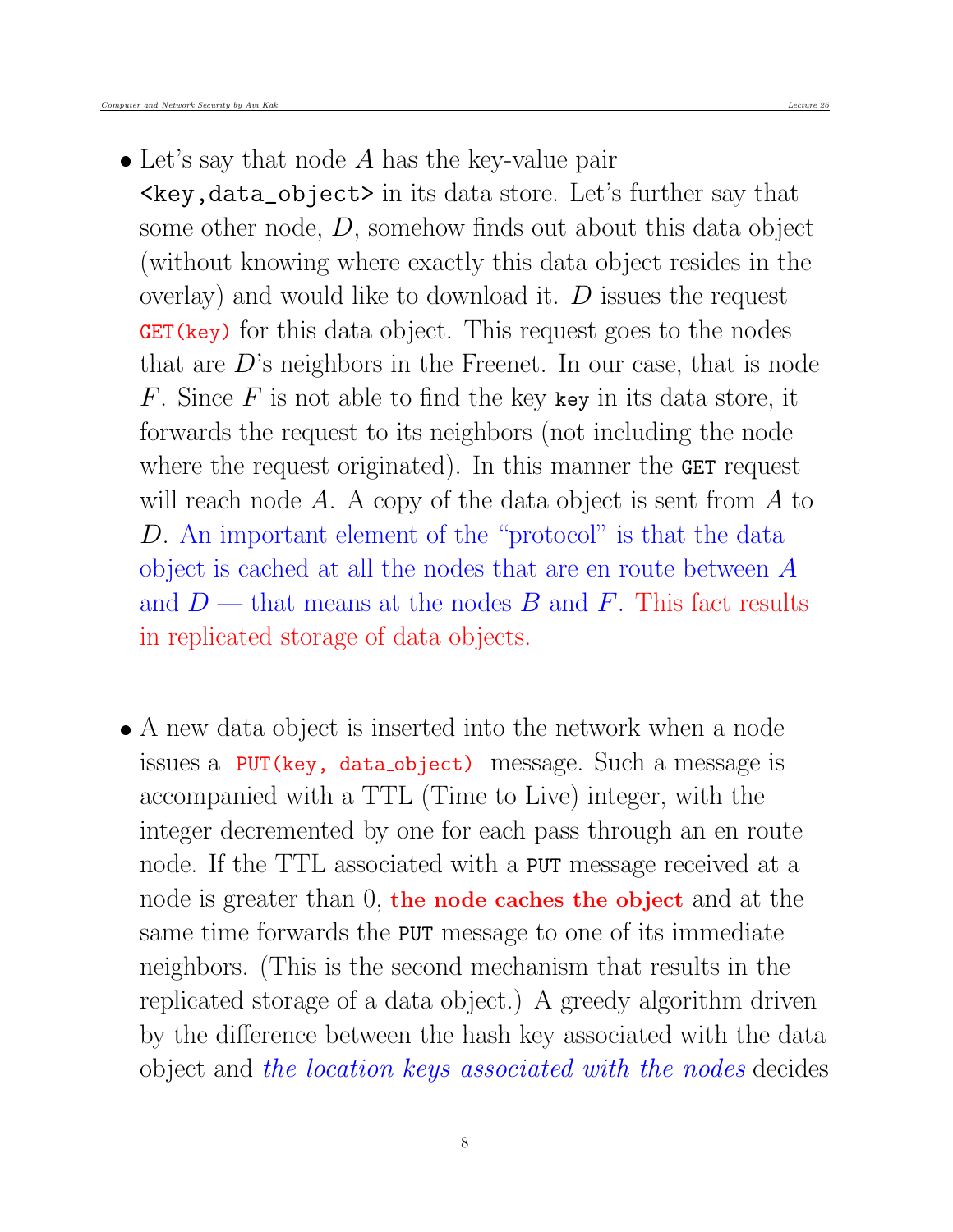which neighbor the PUT message is forwarded to. **I will have** more to say shortly about the nature of location keys in Freenet.

- The TTL value mentioned above is meant to prevent a data insert message from making endless rounds in a Freenet overlay. For the same reason, a data retrieval message also has associated with it a TTL integer value.
- Each Freenet node allocates a specific amount of memory for the data store at its location. This implies that, eventually, as the store fills up, there will be a need to delete some of the objects stored in the memory. The Freenet protocol calls for the deletion of the least recently accessed data object when the allocated memory begins to run out at a node. Since a data object is stored at multiple nodes, as already indicated, its deletion at any single node is not likely to drop the object altogether from the whole network.
- The above-mentioned deletion of the least recently accessed data objects is implemented with the help of a stack data structure. As each new data object is received, the key and a reference to the immediate neighbor from where the data object was received are pushed into the stack. As the stack reaches its storage limit, the data objects corresponding to the keys that fall off the other end of the stack are deleted from memory. If a

9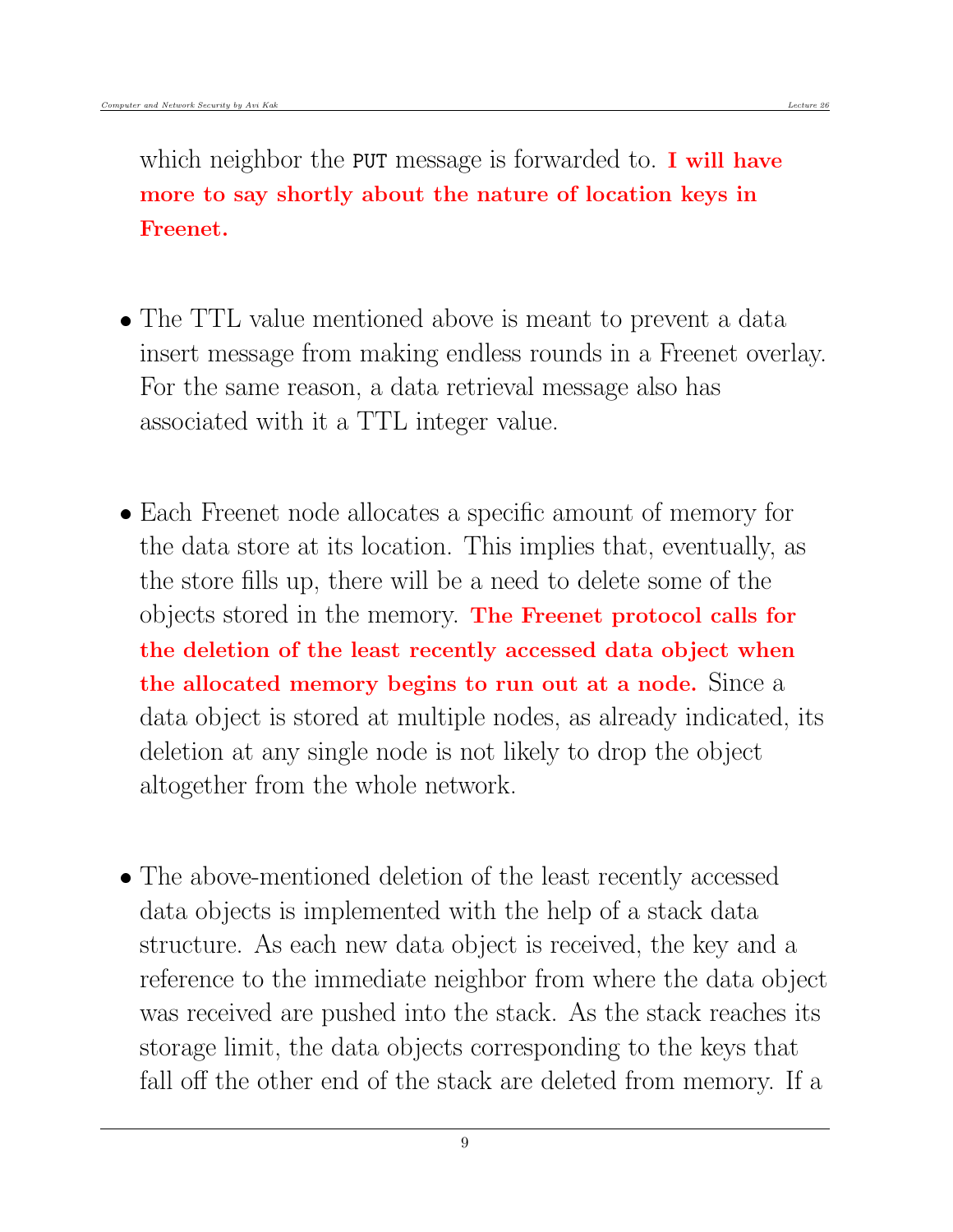query for a data object whose key is already in the stack is seen again, its key is again pushed into the stack and the key removed from where it resided in the stack previously. [Clarke's report actually mentions storing a triple in the stack for each new object — the key, the reference to the node from where query was received, and the data object itself. But it seems to me that a more efficient implementation would store just the keys and the neighbor references in the stack for the purpose of deciding which data objects to delete and have a separate key-sorted store for the data objects for the purpose of caching and retrieval.]

- Each node is assigned an **identifier**, which can be its IP address, and a unique **location key** that is a randomly chosen floating-point number between 0 and 1.0. The key values in the range 0 and 1.0 are to be thought of as being real numbers arranged on a circle, with 0 and 1 being the same number. In other words, the key values are cyclic over the range from 0 and 1 and any arithmetic on the key values is carried out modulo 1.0. [This is analogous to how the keys are envisioned in a distributed hash table based on, say, the Chord protocol (see Lecture 25).]
- The GET and PUT messages propagate in the network on the basis of the difference between the location key and the key associated with the data object — subject to a bounded depth-first search for the best destination node. I mentioned earlier that as a GET or a PUT message courses its way through the network, at each node its TTL is decremented and it is forwarded to that node for which the difference between location key and the object key is the smallest. Since the search path extended in this manner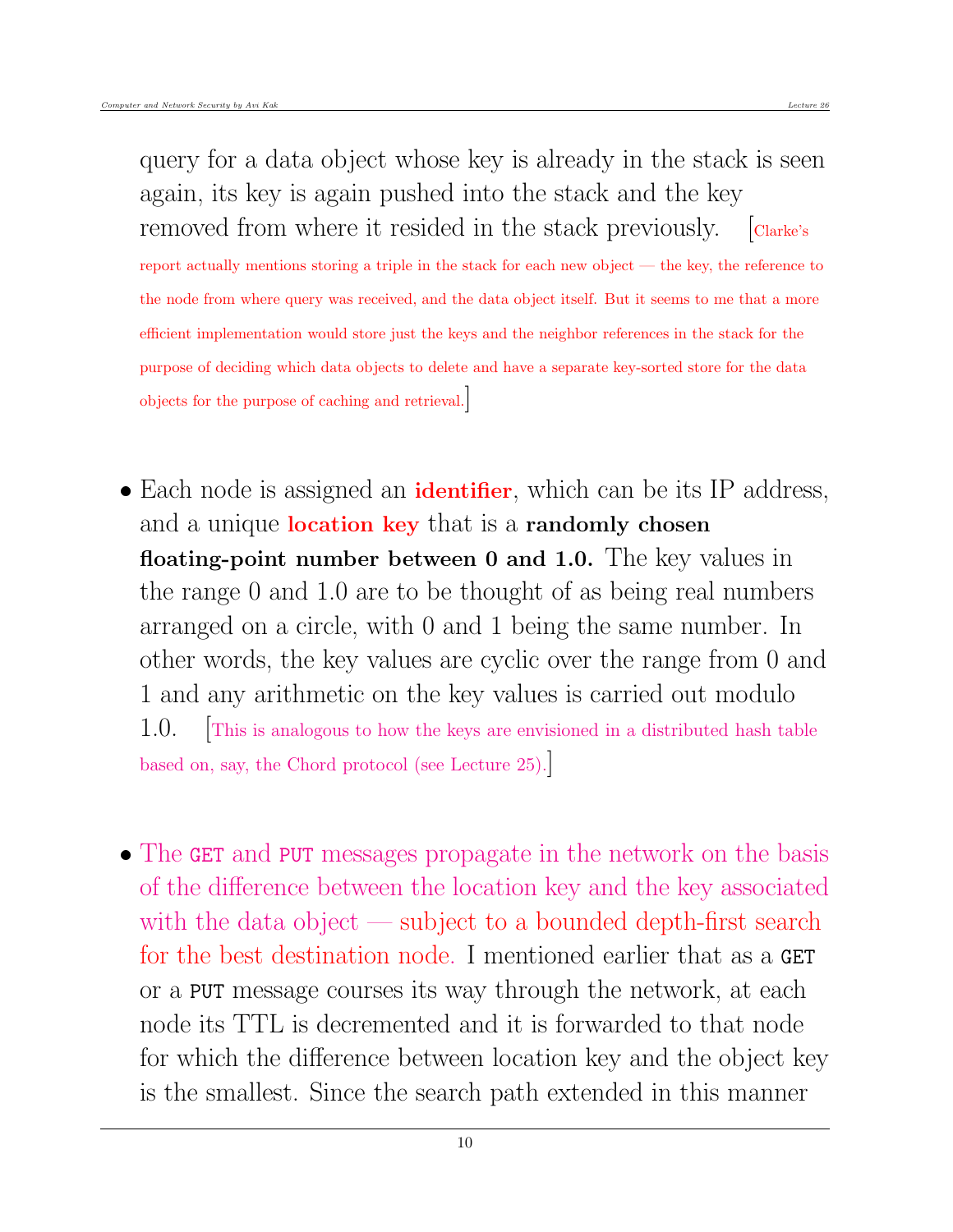may lead to a dead-end, the messages are allowed to backtrack in a depth-first manner in order to find alternative paths. The original TTL would obviously control the depth of the search for the destination node.

- How exactly the TTL controls the search for the best node has to be understood with care because it is possible for a node to reset the TTL to what it was originally in order to extend a path.
- The interplay between the TTL values and the bounded depth-first search will be illustrated with the help of the Freenet overlay shown in Figure 2 where the s values are the location keys at each of the nodes. Note that as a request wends its way through the network, it takes along with it a list of the nodes already visited.
- $\bullet$  Let's first consider a GET request issued at node  $F$  for a data object whose hash key is 0.10 and let's assume that the TTL value associated with this request is 2. Since  $F$  is only allowed to talk to D, D will receive the request with a TTL of 1. D will examine its data store and, not finding the object there, will forward the request to that neighbor whose location key is closest to the data key; in this case,  $D$  will forward the request to G with a TTL of 0. When G does not find the data object in its store, G will check the location keys at all its neighbors (not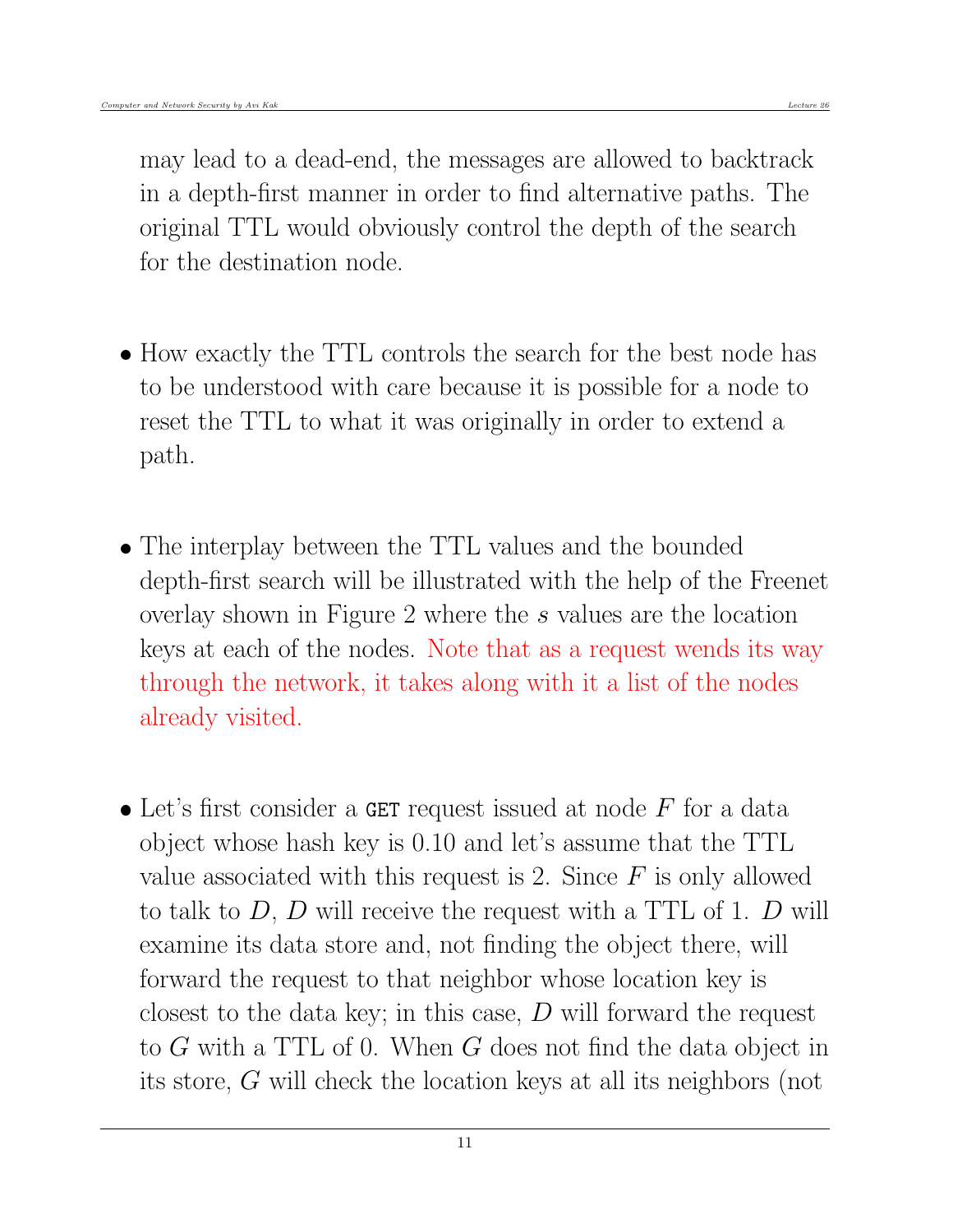including the one from which the request was received) before responding negatively to the GET request. G will discover that B's location key is closer to the requested data key of 0.10 than its own location key. So it will broadcast the GET request to all its immediate neighbors (excluding the neighbor from which the request was received) after resetting its TTL to its original value of 2. The search will continue in this manner until TTL is zero and the location keys at all the neighbors are further away from the data key than the node that is the current holder of the request. At that point, the current node will either respond with the data object if its exists in its store or will report nonexistence of the data object.



A Freenet Overlay Network with Nine Nodes

Each link was established by a human. Messages can only travel along the links shown. The topology of the network can only change by new nodes joining and/or old nodes leaving.

Figure 2: The s values shown are the location keys at the nodes labeled A through H in a Freenet overlay. (This figure is

from Lecture 26 of "Lecture Notes on Computer and Network Security" by Avi Kak)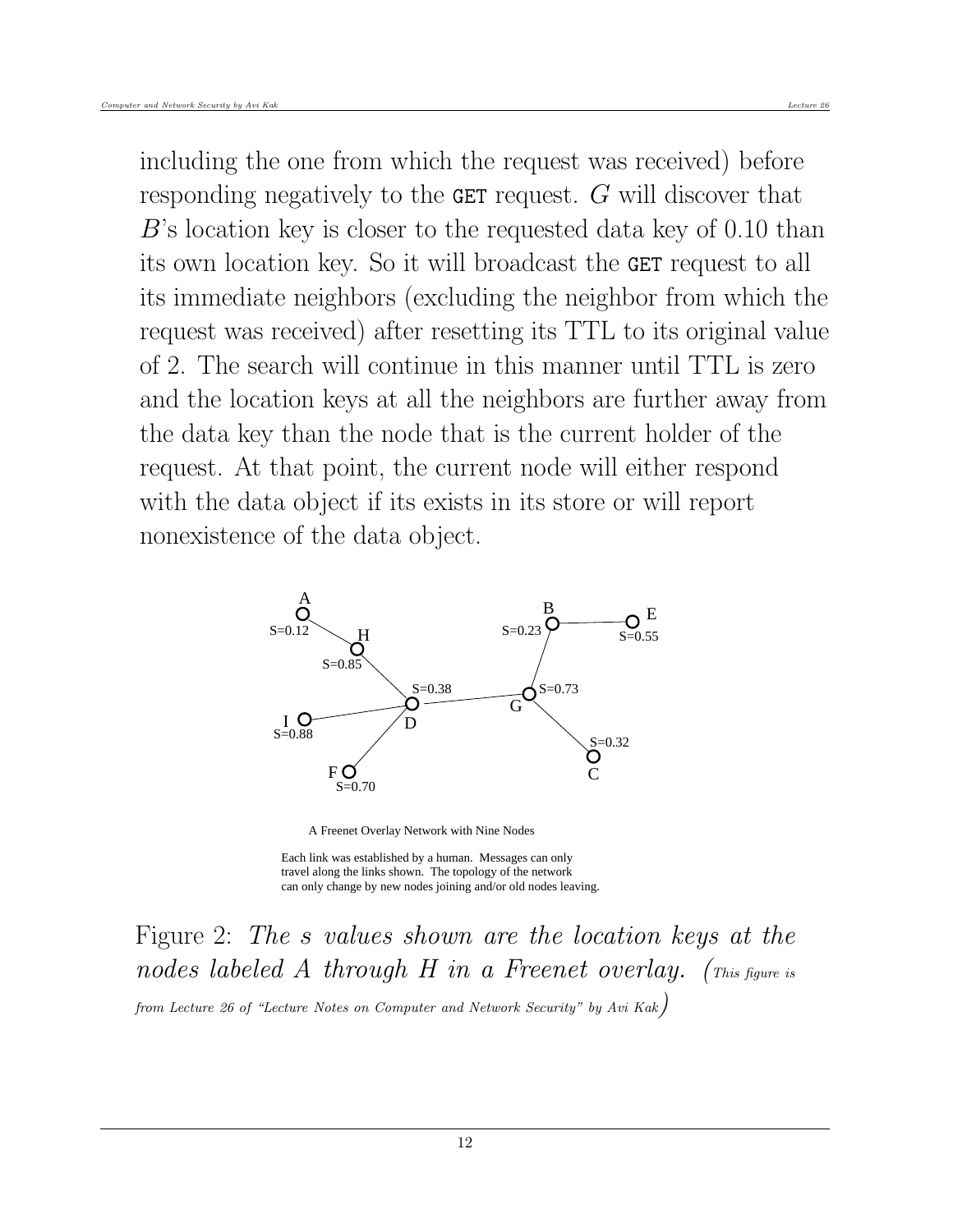- But note a fundamental problem with the bounded depth search for a data object as explained above. The data object of key 0.10 could actually be in the data store at node A but the search path may fail to reach that node. This points to a fundamental shortcoming of the Freenet overlays: In an arbitrarily extended overlay, there is no theoretical guarantee that a data object will be found or that a data object will be stored at its globally best node. It is for this reason that a Freenet overlay works best in small networks created by friends who trust one another and when every node is directly connected with every other node.
- The same logic as presented above applies to PUT requests.
- Earlier we mentioned that as a data object is either looked up with a GET message or inserted into the network with a PUT message, it is cached at all the en route nodes. This caching serves the same purpose as data replication in a structured P2P network such as Chord or Pastry. (See Lecture 25 for Chord and Pastry.)
- To repeat what is probably the most significant difference between the structured and the unstructured overlays, whereas the logic used for deciding where to store a data object in a Freenet is essentially the same as in a structured P2P overlay based on, say, the Chord protocol, any two nodes in a Freenet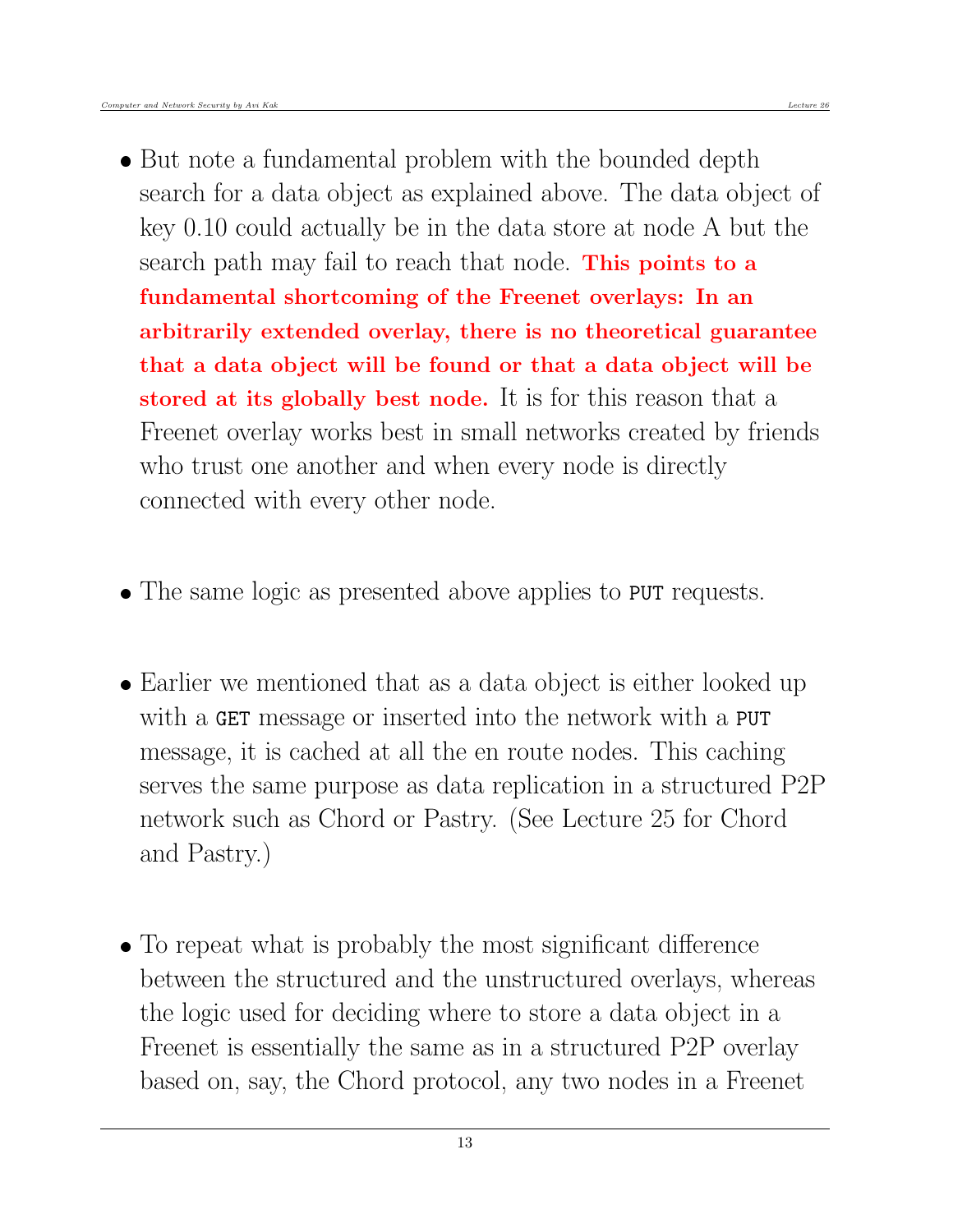overlay are directly connected only if the human operators who own the nodes trust each other.

• Shown below is an email from Ian Clarke saying that this conclusion of mine as stated above is not correct. Since he has addressed so succinctly the issue of the scalability of the Freenet as envisioned by him, I have reproduced his email here. This was done with his permission.

Date: Mon, 22 Sep 2008 12:08:52 -0500 From: "Ian Clarke" To: "Avi Kak" Subject: Re: Freenet makes its way into education Thanks Avi - that is great, although I think I may have discovered an important misunderstanding/omission :-(

The bold bullet-point on page 13 says:

"any two nodes in a Freenet overlay are directly connected only if the human operators who own the nodes trust each other."

This is only true of earlier pre-release versions of Freenet 0.7 (versions released in 2006 and 2007), and is not true of the original Freenet design, nor of versions of Freenet released towards the end of 2007 and in 2008. In recent versions of Freenet, this is only true if a user's Freenet node is in "darknet mode".

The Freenet design described in my original dissertation[1] allowed Freenet to create and remove connections between peers, users were not responsible for creating these connections manually. In fact, this process was central to allowing Freenet to scale. See the second paragraph of section 5.1 of my original dissertation - "When the information is found, it is passed back through the nodes that originally forward on the message, and each is updated with the knowledge of where the information was stored". Also note section 7.1.3.3 where I show that retrieval path lengths remain short even as the size of the network is increased from 500 to 900 nodes. This is possible only because of this rewiring process (since in those simulations, the original network configuration was random).

The basic idea is that when a node initiates \*or\* routes a request for data, and the data is found, that node establishes a new connection to the node were the data was found (this may occur with a probability less than 1.0). This means that when data is found, every node that participated in the retrieval of that data will (with a certain probability) establish a connection to the node which had the data. Since nodes have a limited number of connections, this may require that they drop their least recently used connection to make room for the new one.

We later discovered that this very simple "rewiring" algorithm caused the network to converge to a near-perfect Kleinberg network. This is the key to how the original Freenet was able to scale. In section 2.1.3.3 of my original dissertation[1] you can see that it was successful in retrieving data with a path-length of around 10 in networks up to 900 nodes.

Oskar does a much deeper study of destination sampling in Part I of his thesis[2], and I recommend reading that over my original paper for a robust explanation of this. Our conjecture is that destination sampling is as effective a means to create a small world network as other more complicated approaches such ,as Chord.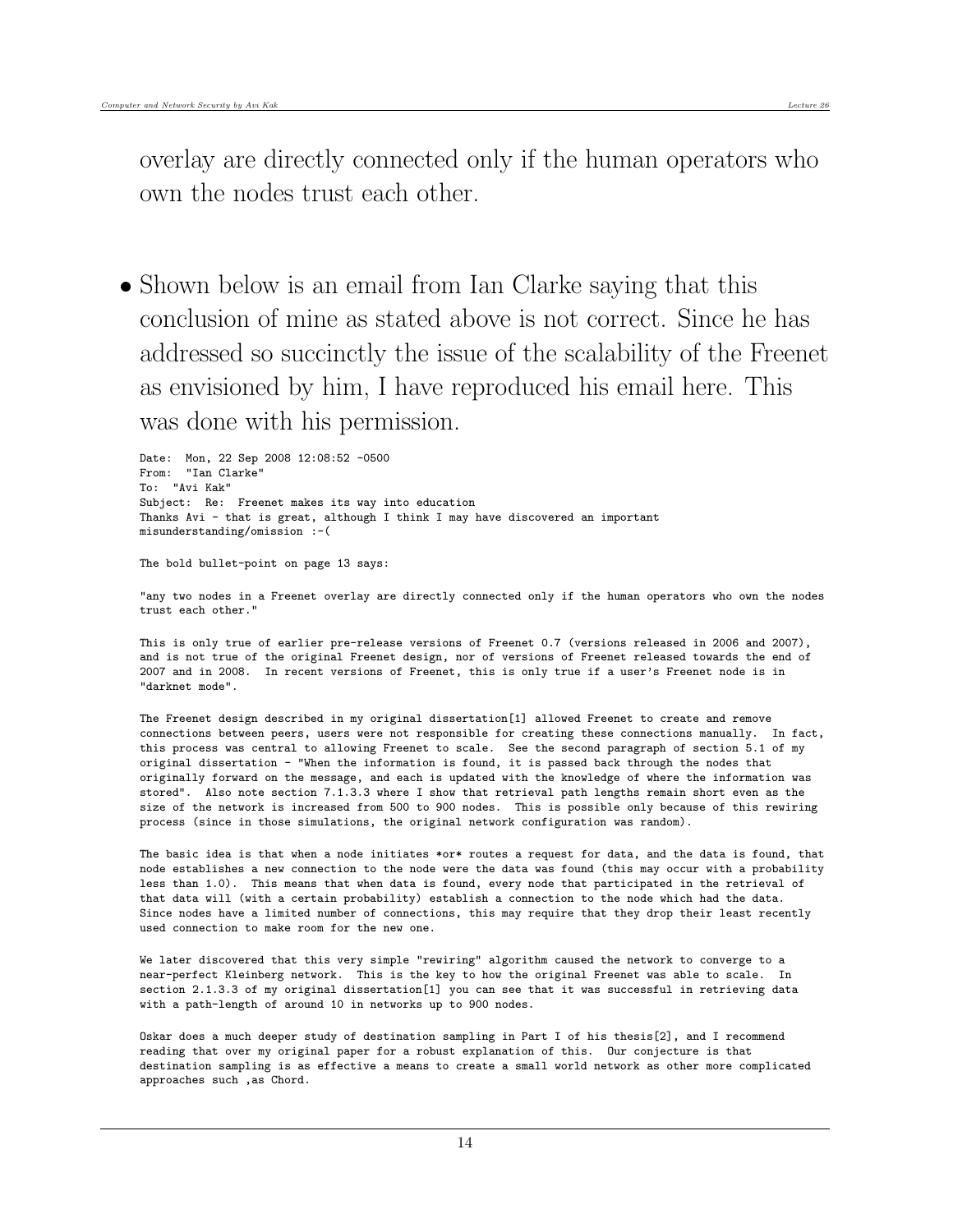In late 2007 we re-introduced destination sampling, albeit in a simpler form than in the original Freenet proposal, we called this "opennet", in contrast to "darknet", where users can only connect to their friends.

I hope this is helpful, please don't hesitate to let me know if you have any questions, or if I can be of any further assistance.

Kind regards,

Ian.

[1] http://freenetproject.org/papers/ddisrs.pdf

[2] http://www.math.chalmers.se/õssa/lic.pdf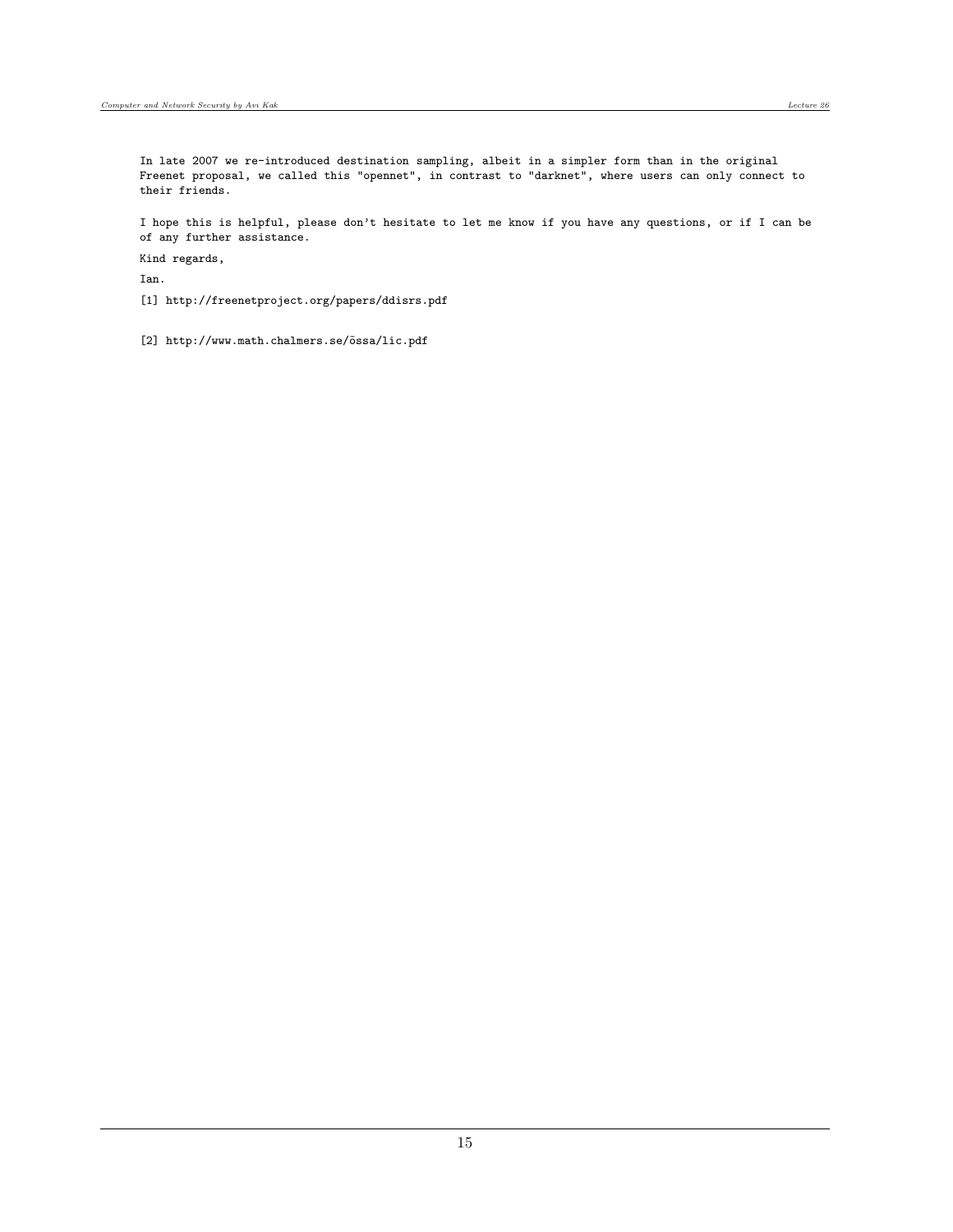<span id="page-15-0"></span>Back to [TOC](#page-1-0)

## 26.3 THE SMALL-WORLD PHENOMENON

- At roughly the same time when Ian Clarke was putting together his ideas on Freenet, Duncan Watts and Steven Strogatz published a computer simulation of the small world phenomenon. This simulation study and subsequent work by others related to routing in small-world networks have played important roles in the recent evolution of the Freenet. The rest of this section is devoted exclusively to the small world phenomenon. We will come back to the computer simulation experiments by Watts and Strogatz in the next section.
- The small world phenomenon, demonstrated experimentally by the famous psychologist Stanley Milgram in 1967, says that most humans are connected by chains of friendships that have roughly six individuals in them.  $\Box$  Milgram arrived at this conclusion by asking people in American heartland cities like Wichita and Omaha to send letters to specifically named east-coast individuals (they were referred to as "targets") who were not known to the senders. A condition placed on each sender was that he/she could only mail the letter to someone with whom the sender was on a first-name basis. It was expected that of all the friends the sender knew, he/she would send the letter to a friend who was most likely to send/forward the letter to its ultimate destination. The same condition was placed on each recipient of the letter — he/she could only mail the letter to a friend with whom he/she was on a first-name basis and who appeared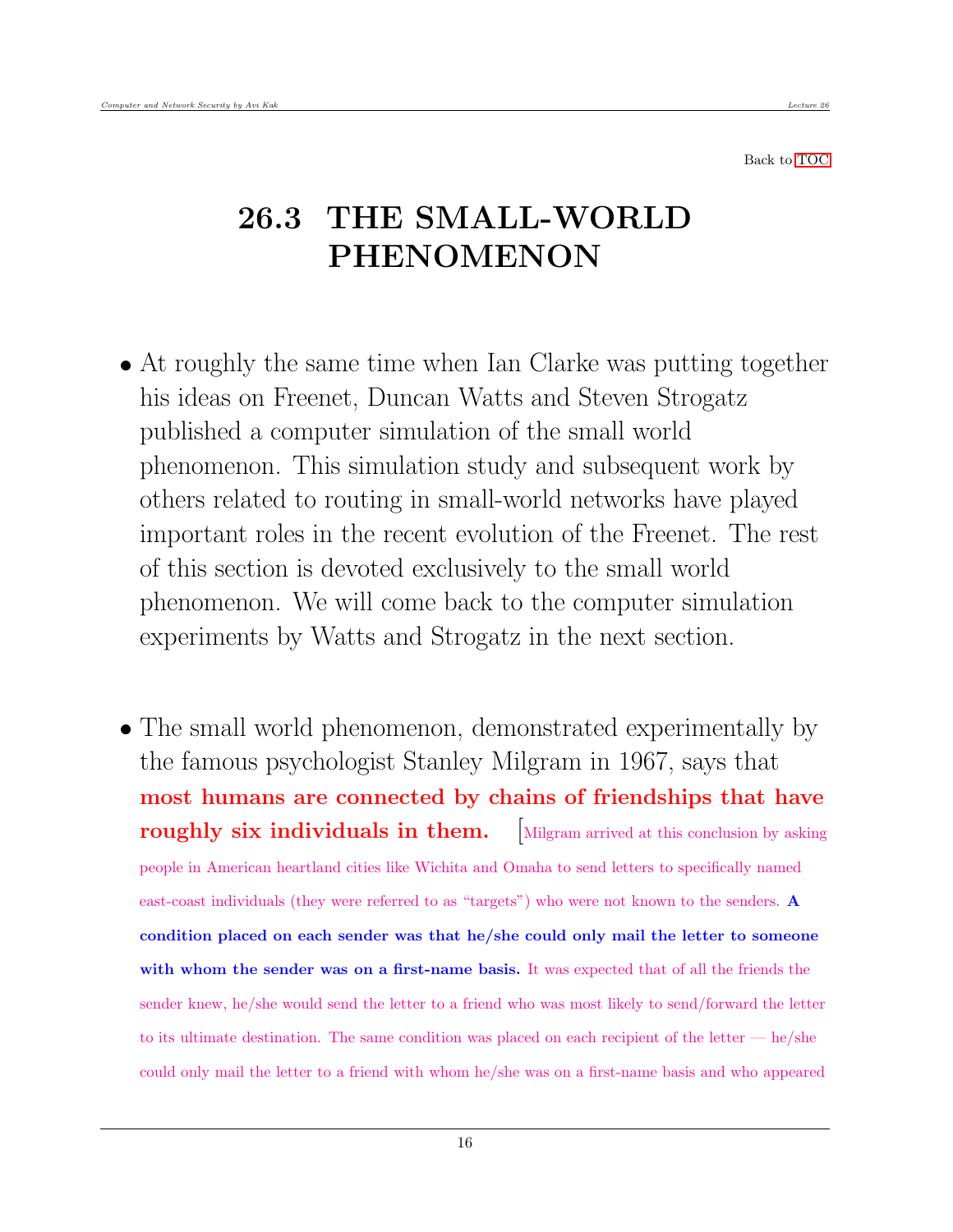to be most likely to route the letter to its final destination. Obviously, a recipient on a first-name basis with the target would send the letter directly to its final destination. When Milgram examined the mail chains that were completed successfully in this manner, he discovered that, on the average, each letter took six steps between the original sender and the target.]

- To be sure, the notion of the world being small (in the sense that any two human beings are connected through small chains of friendship) was in our collective consciousness even before Milgram did his famous experiments. Since time immemorial, when people have met their friends at the unlikeliest of places (say you live in a small town in the US and you bump into a US friend at a train station in Japan), people have often exclaimed "It's a small world." People have often said the same thing upon being introduced to a stranger at a party and discovering that they have several friends in common with this new person. [ Also note that what some consider to be the world's best-loved song "It's a small world (after all)" was written by Sherman brothers for Walt Disney Studios in 1964, three years before Milgram's experiments. Some people might say that the song is less about people being connected through short chains of friendship and more about all people being the same despite superficial differences. Nonetheless, the song's title was probably inspired by the perceived smallness of the world in all aspects of life — including who knows whom through what connection.
- It would probably be fair to say that, in the best tradition of research in psychology, Milgram carried out his experiments to test what many people seemed to believe intuitively.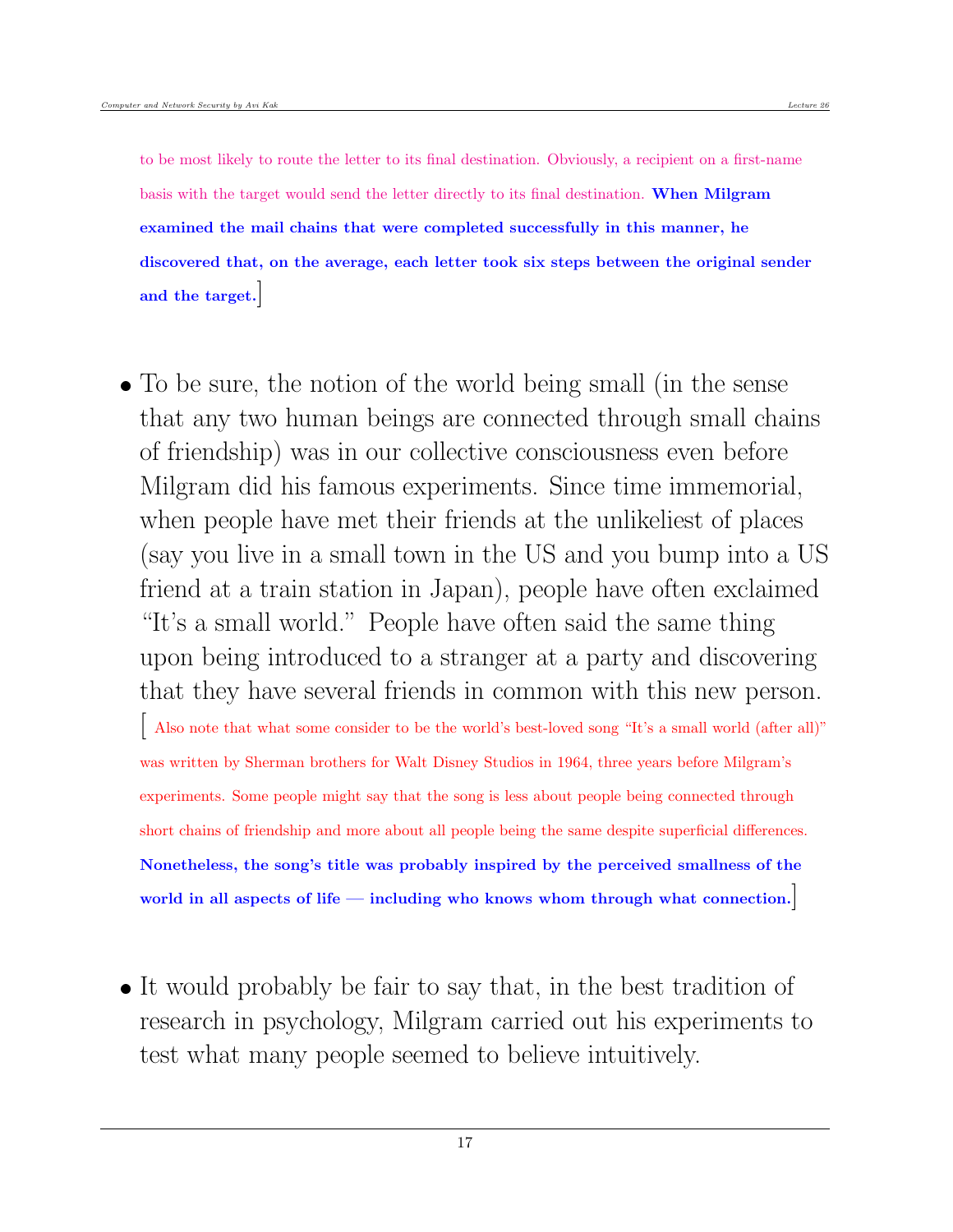Although Milgram's experiments created a lot of excitement in the popular culture and made "six degrees of separation" a part of our lexicon, it is important to bear in mind that only a very small number of the chains started in Milgram's experiments were completed. (In fact, in his first experiment, only 384 out of 24,163 chains were completed.) Non-completion of the chains does not mean that the small world phenomenon does not exist.

[It is easy to understand why most chains would not be completed. To many people, receiving a letter that they would need to forward to a friend must have seemed like a chain letter. (Most people react to chain letters by simply ignoring them.) And if people did not think it was a chain letter and actually appreciated the seriousness of the experiment, they might still have considered it to be too much of a bother to mail that letter again.

- As to whether the small-world phenomenon as uncovered by Milgram's experiments is a true reflection of the social networks in the real world depends on what you think of the "mechanisms" underlying the grouping of people in a mail-forwarding chain. There is obviously some "self-selection" bias in choosing the individual for the next mail forwarding step, in the sense that you are more likely to select someone who has the time and the attitude to engage in the experiment than someone who is your friend but would be reluctant to cooperate.
- Do the above two statements mean that the small world phenomenon is more a myth than a reality? Not at all. Despite the problems with the experiments carried out by Milgram, the mail forwarding chains that were completed are believed to be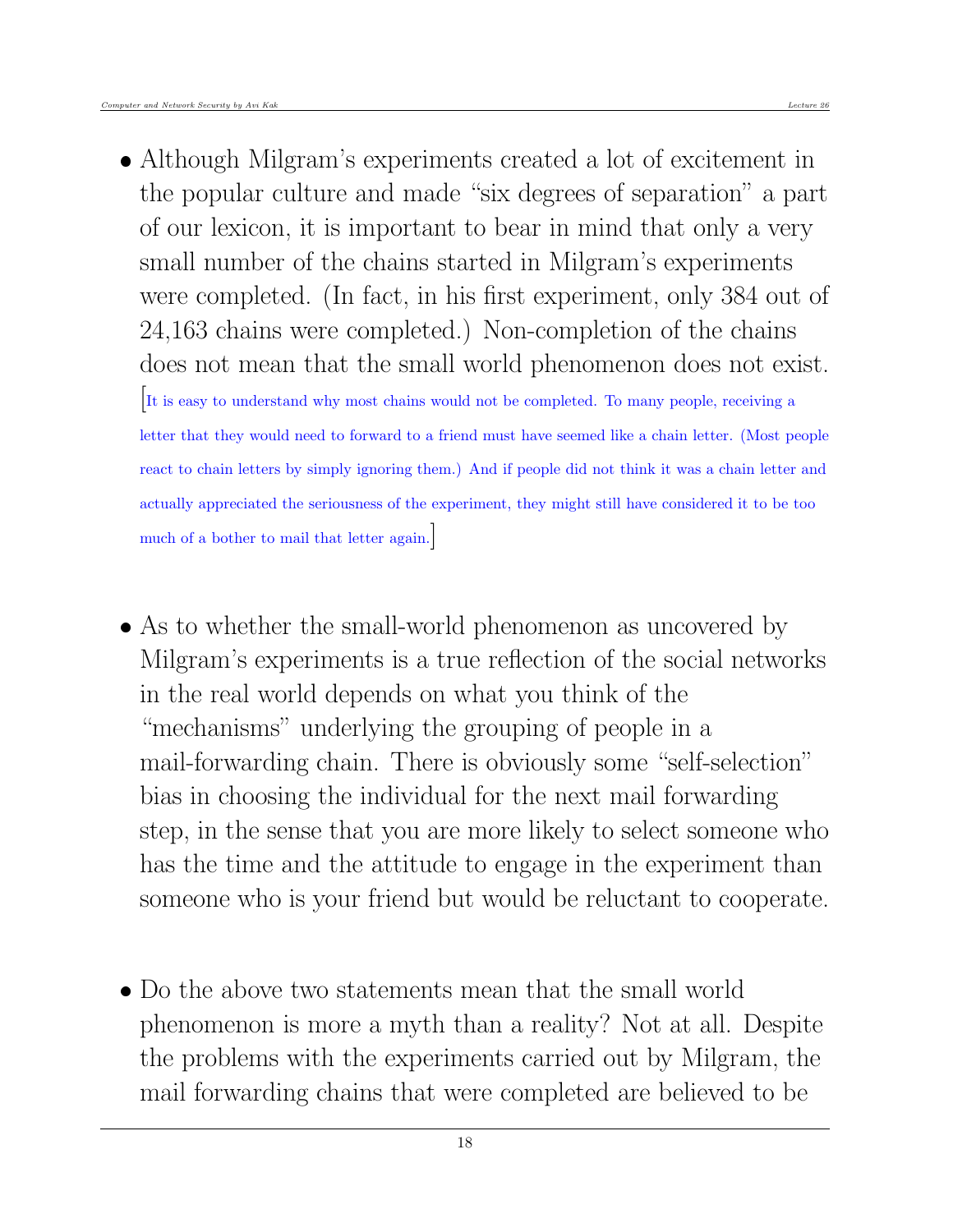more a reflection of reality than the chains that were never completed.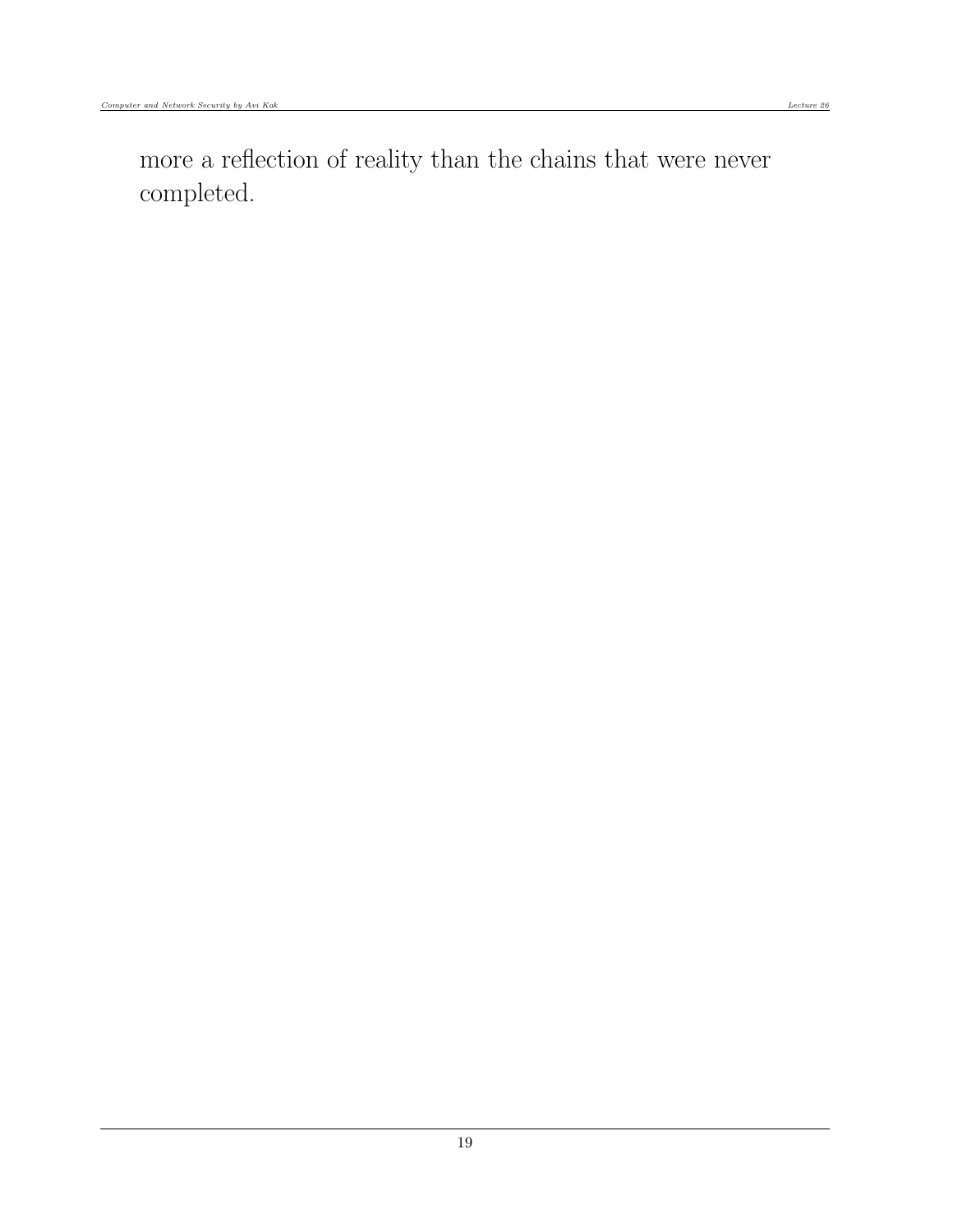<span id="page-19-0"></span>Back to [TOC](#page-1-0)

# 26.4 DEMONSTRATION OF THE SMALL-WORLD PHENOMENON BY COMPUTER SIMULATION

- In 1998, Duncan Watts and Steven Strogatz published a "small" world" computer simulation study in the journal "Nature" that attracted the attention of researchers in many different areas of "hard sciences."
- The intent behind the Watts and Strogatz computer-simulation study was to see what sort of an interconnection model would capture the small-world phenomenon uncovered by Milgram. Recall from the previous section that the small-world phenomenon according to Milgram meant that any two individuals are connected by a small chain of friends. On the average, the number of friends in the chain is around 6. [The exact length of the chain, even in the average sense, is not an issue. The important point is that this number is small.]
- The interconnection model used by Watts and Strogatz has the neat property that any two nodes in the network are connected, on the average, by a small chain in a manner that is independent of the size of the network. What is interesting is that, in addition to measuring the average length of the shortest chain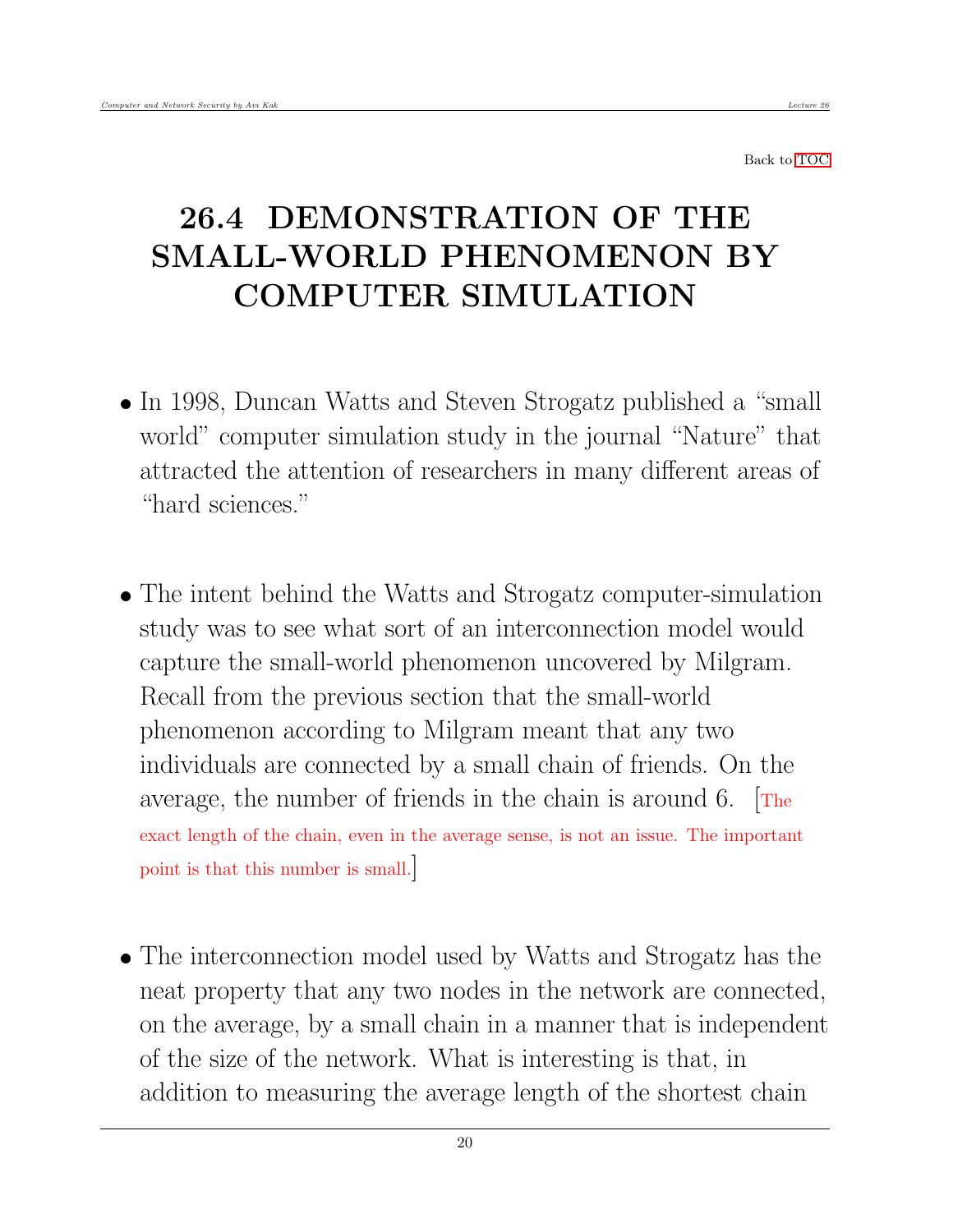connecting any pair of nodes, Watts and Strogatz also measured the **local clustering** as would be perceived by any node locally.

- By local clustering in a human context, we mean the extent to which an individual's friends are each other's friends.
- If the interconnection model used by Watts and Strogatz reflects how humans relate to one another, that implies that, for the most part, we think of ourselves as existing in small communities — each individual exists in his/her own small world. But, with a small probability, someone in one community will know someone else in a different community. Even though these inter-community links (called *long-range* contacts) are rare so as to be largely imperceptible to most of us individually, the overall effect is the Milgram phenomenon. That is, the shortest path between any two individuals including individuals living in different communities — never has more than a few other individuals in it.
- Watts and Strogatz carried out their simulations on a ring lattice in which all the nodes in a network are assumed to be arranged in the form of a ring as shown in Figure 3. We will assume that the total number of nodes in a network is N. Initially, each node is provided with  $k$  local contacts. For example, in the network shown in Figure 3, we have  $k = 4$ . That is, we assume that each individual exists in a world with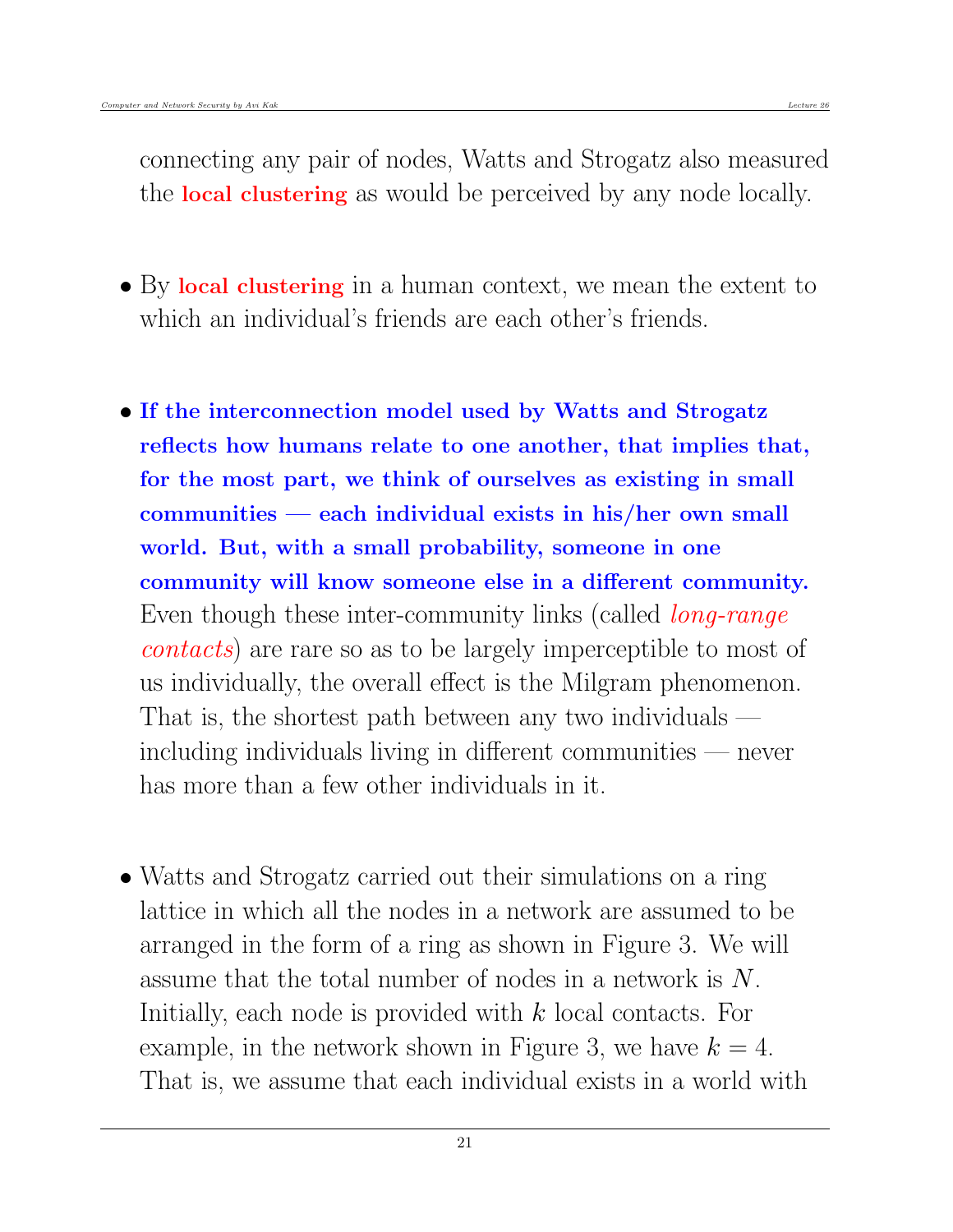only 4 other individuals in it. [Note that n nodes can have a maximum of  $n(n-1)/2$  edges that connect them (resulting in a *fully connected* subgraph or a *clique*). In the construction shown in Figure 3, each neighborhood consists of one node along with its four immediate neighbors, two on either side. That is, each neighborhood consists of 5 nodes. Note that 5 nodes along with 10 edges, with no duplicate edges between any pair of nodes, will constitute a clique. In the Watts and Strogatz construction shown in Figure 3, each neighborhood consisting of 5 nodes has only 7 arcs that connect these nodes. While each such local cluster is not fully connected to form a clique, nonetheless it exhibits a high degree of clustering.]



Figure 3: Every node in this ring lattice has 4 local contacts. (This figure is from Lecture 26 of "Lecture Notes on Computer and Network Security" by Avi Kak)

• A small-world network is created by **rewiring** the basic network diagram, such as the one shown in Figure 3, so that a small number of randomly selected nodes are also connected to more distant nodes.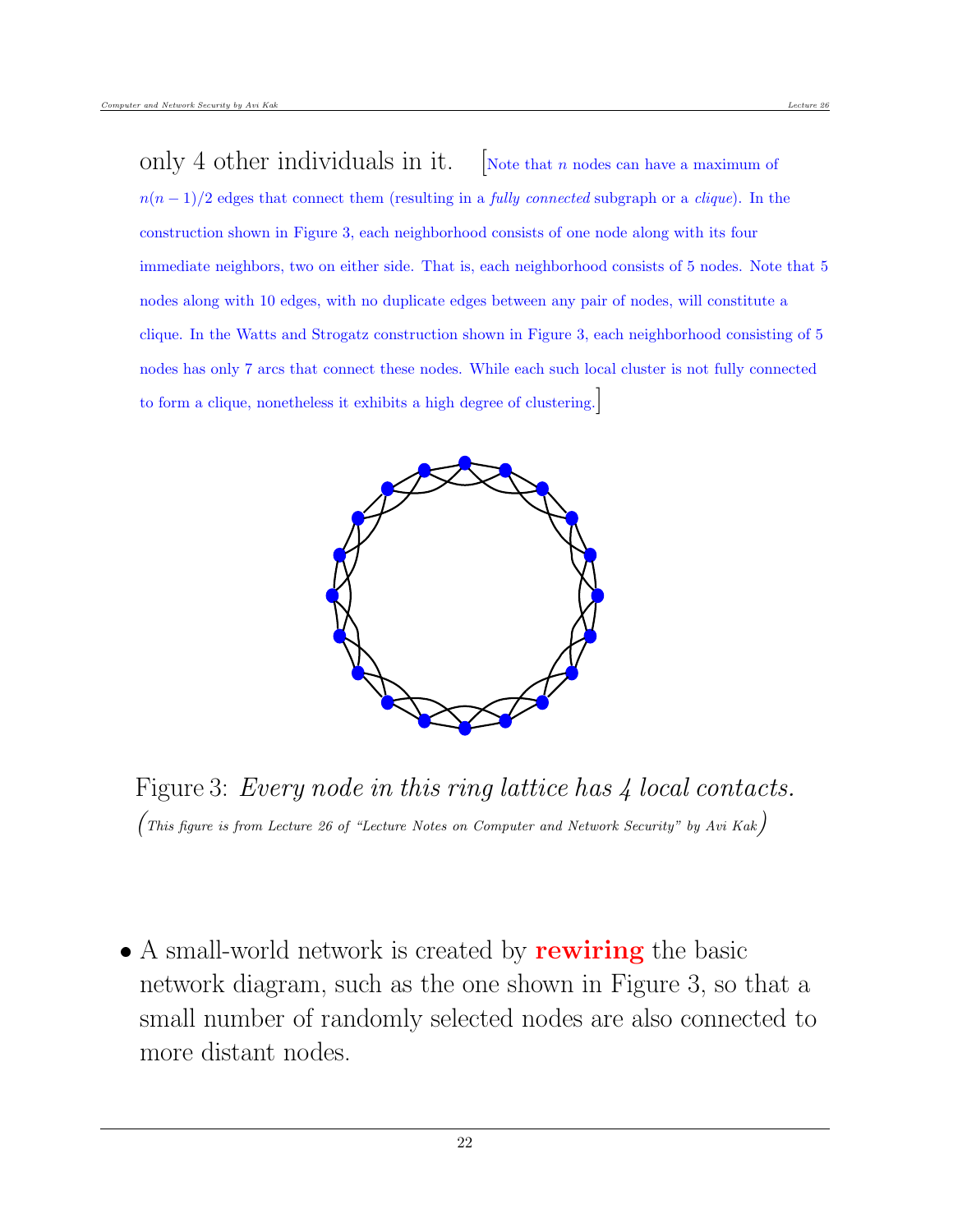

Figure 4: A rewired version of the ring lattice network of Figure 3 when the probability with which an arc is chosen  $for\; rewriting\;is\;0.08.\;($  This figure is from Lecture 26 of "Lecture Notes on Computer and Network Security" by Avi Kak)

 To be more specific, when a node is chosen for rewiring, the reewiring at the node consists of redirecting one of the outgoing arcs at the node to some other destination node. The extent of rewiring in the network is controlled by a probability  $p$ . This can be accomplished for each rewiring try by calling a random-number generator function, such as  $rand()$  in Perl, that returns a random real number that is distributed *uniformly* between 0 and 1 and deciding to rewire an arc if the value returned is less than p; otherwise leaving the arc unchanged. Shown in Figure 4 is the network obtained with  $p = 0.08$ .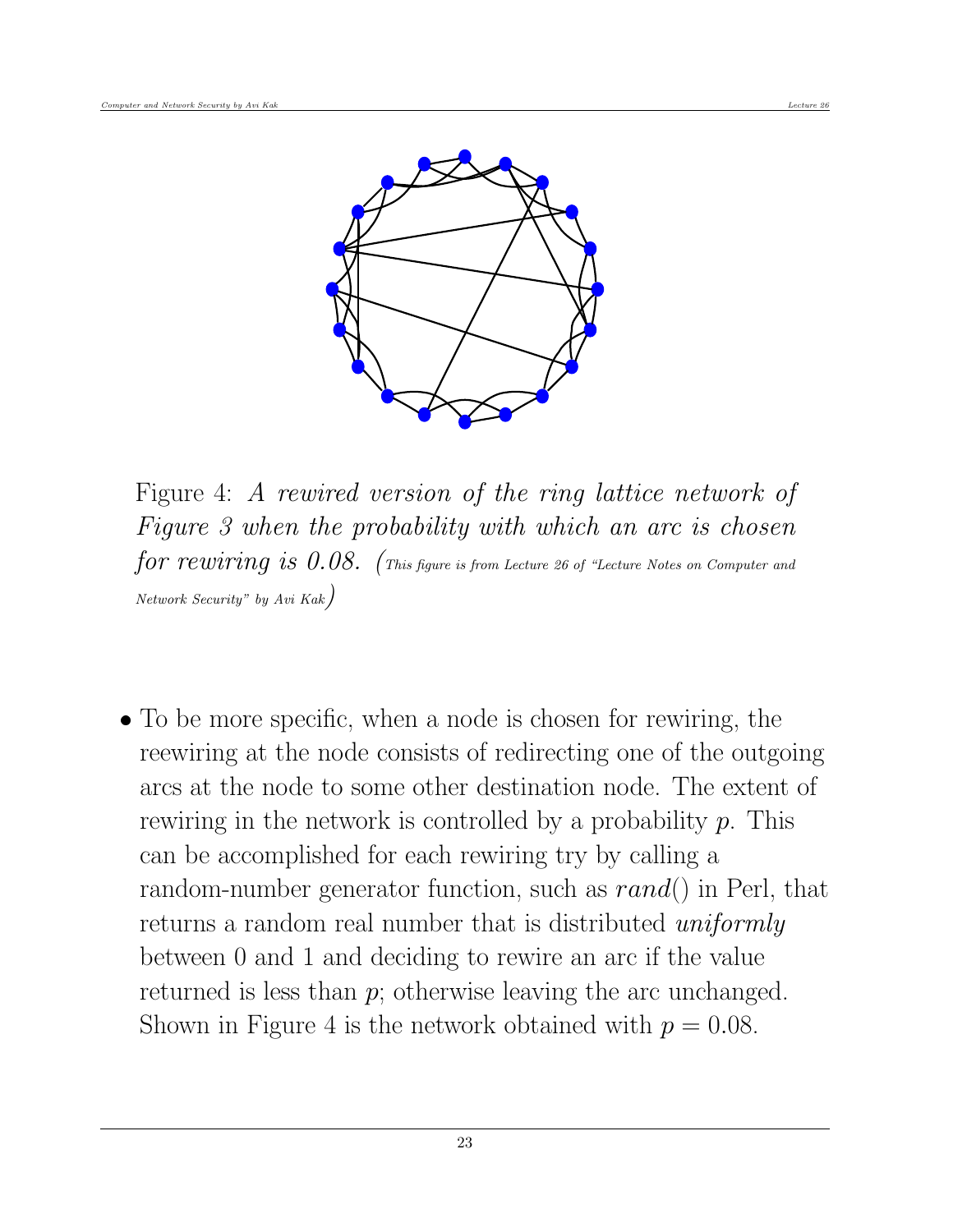

Figure 5: A rewired version of the ring lattice network of Figure 3 when the probability with which an arc is chosen for rewiring is 1.0. (This figure is from Lecture 26 of "Lecture Notes on Computer and Network Security" by Avi Kak)

- As the value of  $p$  increases from 0 to 1.0, you will see a progression of network connectivity ranging from what was shown in Figure 3, going through what is shown in Figure 4, and finally ending up in a randomly rewired graph, as shown in Figure 5. The graph we get when  $p = 1.0$  is a close approximation to what are known as the Erdos-Renyi random graphs. (These are named after the mathematicians Paul Erdos and Alfred Renyi.)
- Strictly speaking, an Erdos-Renyi graph is obtained by starting with N isolated nodes, visiting each of the  $N(N-1)$  possible node pairs, and selecting with probability p a node pair for a direct connection with an edge. [As mentioned earlier, the maximum number of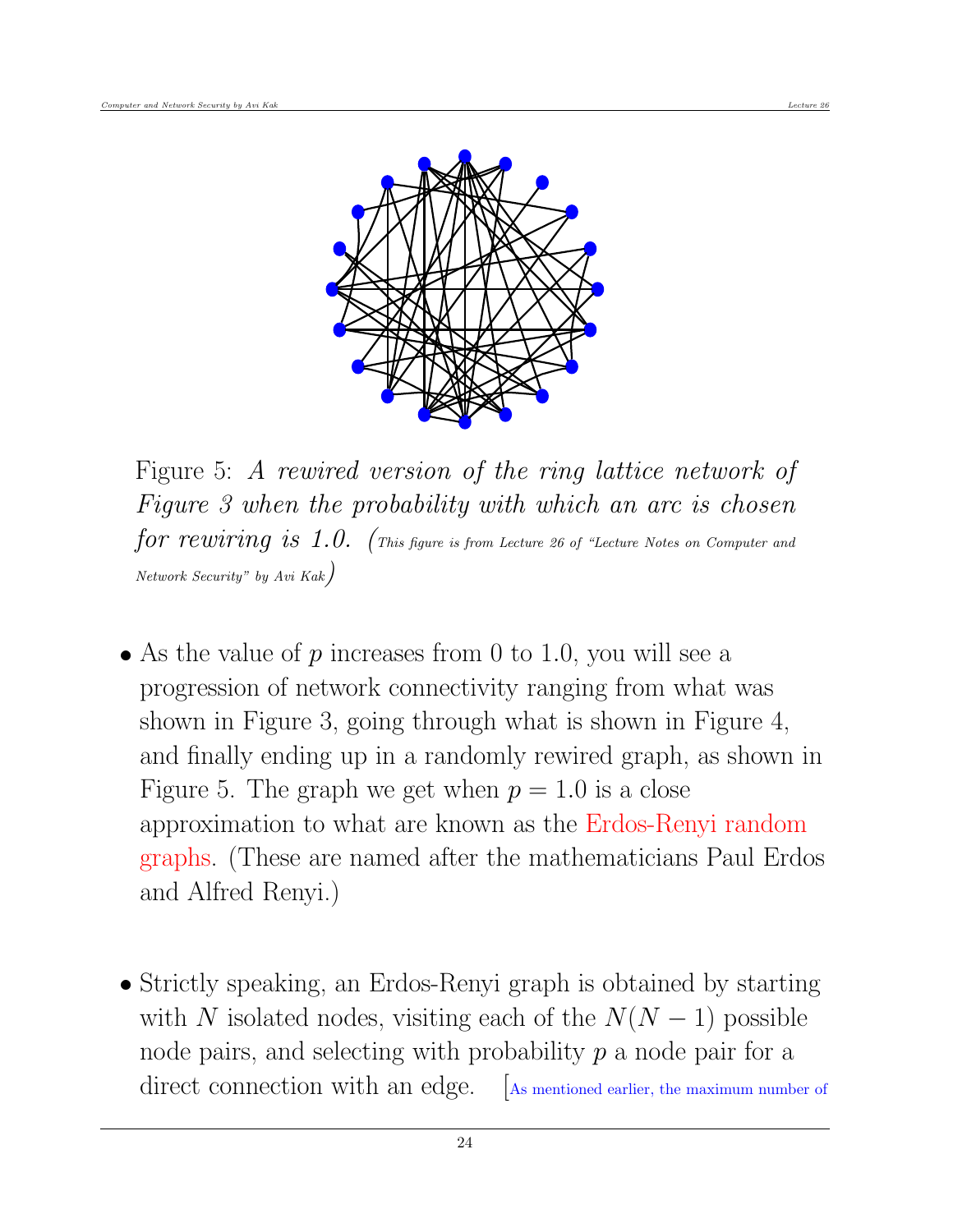edges in a graph of N nodes is  $\begin{pmatrix} N \\ 2 \end{pmatrix}$ 2  $\Big) = \frac{N!}{(N-2)!2!} = N(N-1)/2.$  In an Erdos-Renyi random graph, each of these possible edges is present with probability  $p$ . Additionally, the selection of each edge is independent of all other edges.] Selecting a node pair for a direct connection with probability  $p$  can be accomplished by firing up a random number generator as we are considering each node pair. Assuming the random number generator outputs real numbers distributed uniformly between 0 and 1, if the value output is less than  $p$ , we draw an edge between the two nodes. Otherwise, we move on and consider the next node pair.

• In an Erdos-Renyi graph, the probability that the degree of a node is  $d$  is given by the binomial distribution

$$
prob\{degree = d\} = {N-1 \choose d} p^d (1-p)^{N-1-d}
$$

The average degree of a node in such a graph can be expressed as  $z = (N-1)p$ . Expressing the probability p in terms of z, we can write for the degree distribution

$$
prob\{degree = d\} = \left(\begin{array}{c} N-1\\d\end{array}\right) \left[\frac{z}{N-1}\right]^d \left[1 - \frac{z}{N-1}\right]^{N-1-d}
$$

$$
\approx \frac{z^d}{d!}e^{-z}
$$

where the last approximation becomes exact as  $N$  approaches infinity. That is, as  $N$  becomes large, we can expect the probability distribution of the node degrees to become a Poisson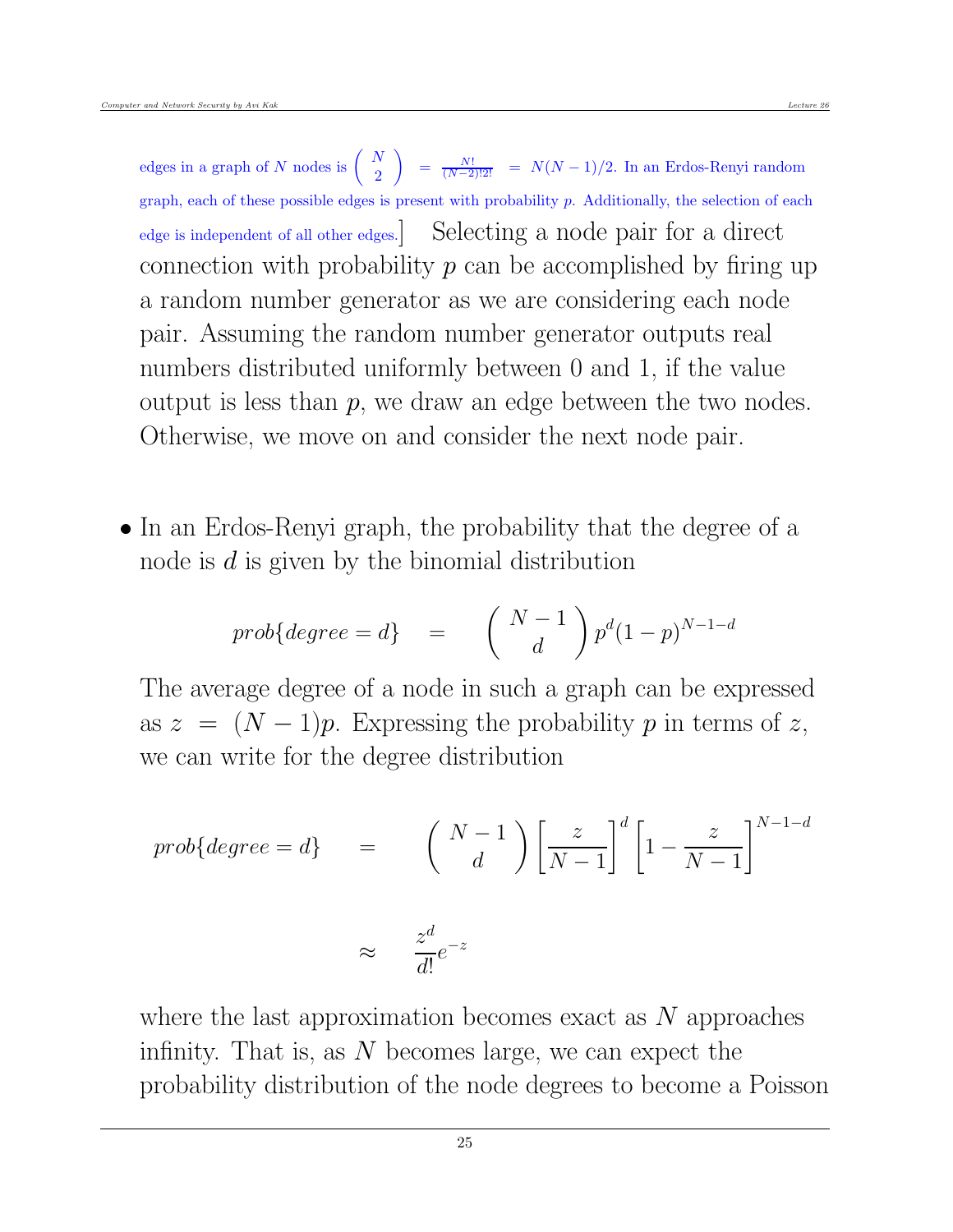distribution. (A consequence of the Poisson law for degree distribution is that we can use the maximum of the Poisson distribution to associate a **scale** with the graph.)

- Unfortunately, the degree distribution in real-life large graphs, such as the graph in which the nodes are the different websites (or the web pages) in the internet and the arcs the URL links between the websites (or the web pages), is not Poisson. It is therefore generally believed that the Erdos-Renyi random graph is not the right model for real-life large networks of nodes. This has given rise to a second method of modeling random graphs the method of **preferential attachment**. These graphs are also called **scale-free** graphs and **Barabasi-Albert** graphs.
- The degree distribution in Barabasi-Albert graphs exhibits a power law. That is, in a Barabasi-Albert graph, the probability that the degree of a node is  $d$  is given by  $prob\{degree = d\} = c/d^{\alpha}$  for some positive constants c and  $\alpha$ . Typically,  $2 \leq \alpha \leq 3$ . To fit the Barabasi-Albert model to an actual network, you plot its degree distribution on a log-log plot and then fit the best straight line to the plot. The absolute value of the slope is  $\alpha$ . On the other hand, to generate a Barabasi-Albert graph, you start with a connected graph of  $m_0$ nodes (this graph only needs to be connected and not necessarily complete) and, at each time step, you add a new node to the network. The new node is connected with the  $m \leq m_0$  other nodes. The probability that the new node is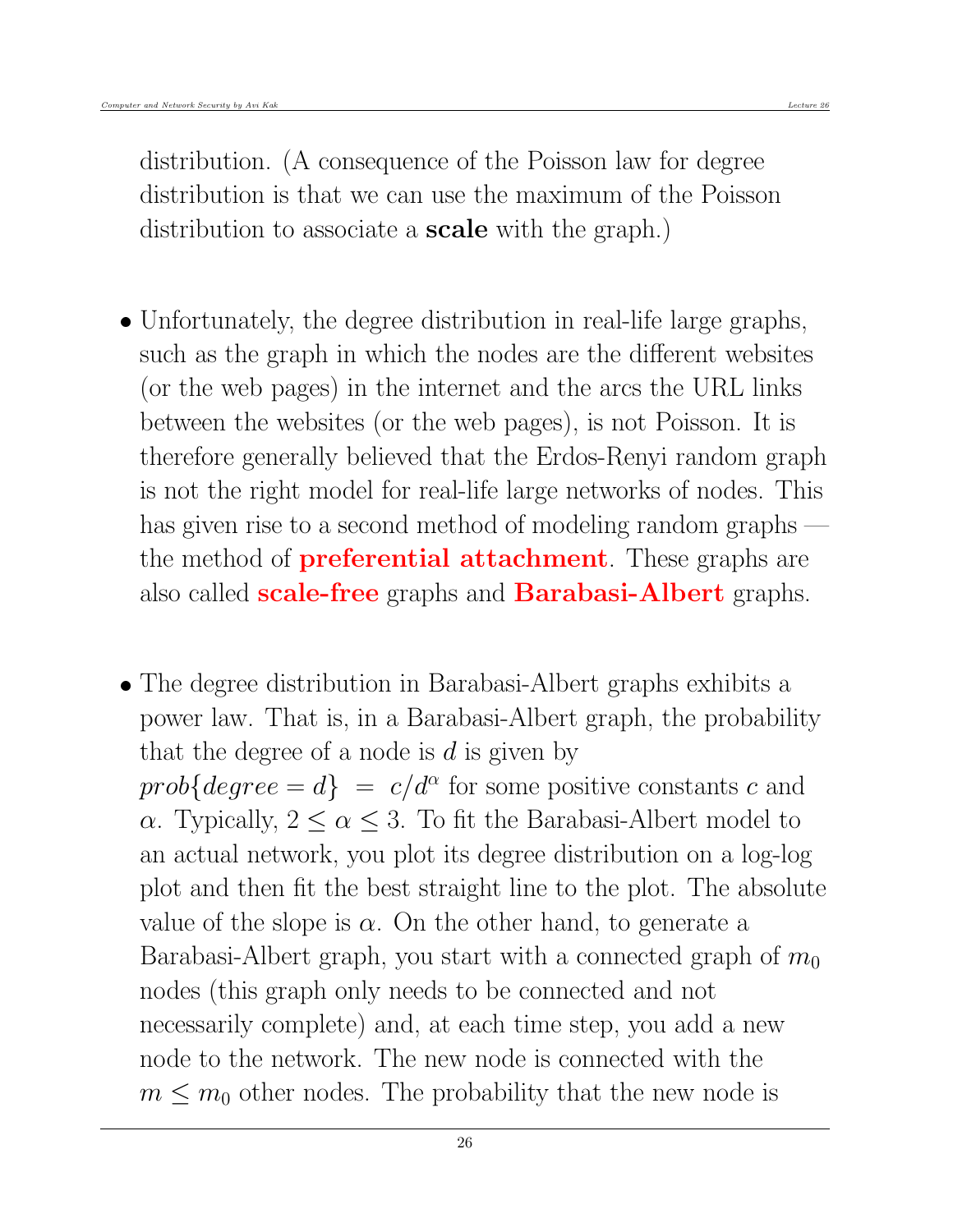connected to a given existing node *i* is  $\frac{d_i}{\sum_{i=1}^{i-1}}$  $\prod_{j=1}^{i-1} d_j$ where  $d_j$  is the degree at node  $j$ . This formula makes a node that is already well connected more attractive as a connection destination for a new node. Figure 6 shows an example of a Barabasi-Albert graph that we get after 200 iterations of the algorithm with  $m_0 = 10$ . The value of m, the number of nodes that the new node is connected at each iteration was set to 1. (Barabasi-Albert random graphs are named after the physcists Albert-Laszio Barabasi and Reka Albert.)



Figure 6: An example of a Barabasi-Albert random graph. It was generated with 200 iterations of the algorithm and with the parameters  $m_0 = 10$  and  $m = 1$ . (This figure is from Lecture 26 of "Lecture Notes on Computer and Network Security" by Avi Kak)

 Structured and random graphs that are of interest to us are characterized by two properties: 1) the **diameter** of the graph; and 2) the **clustering coefficient** of the graph.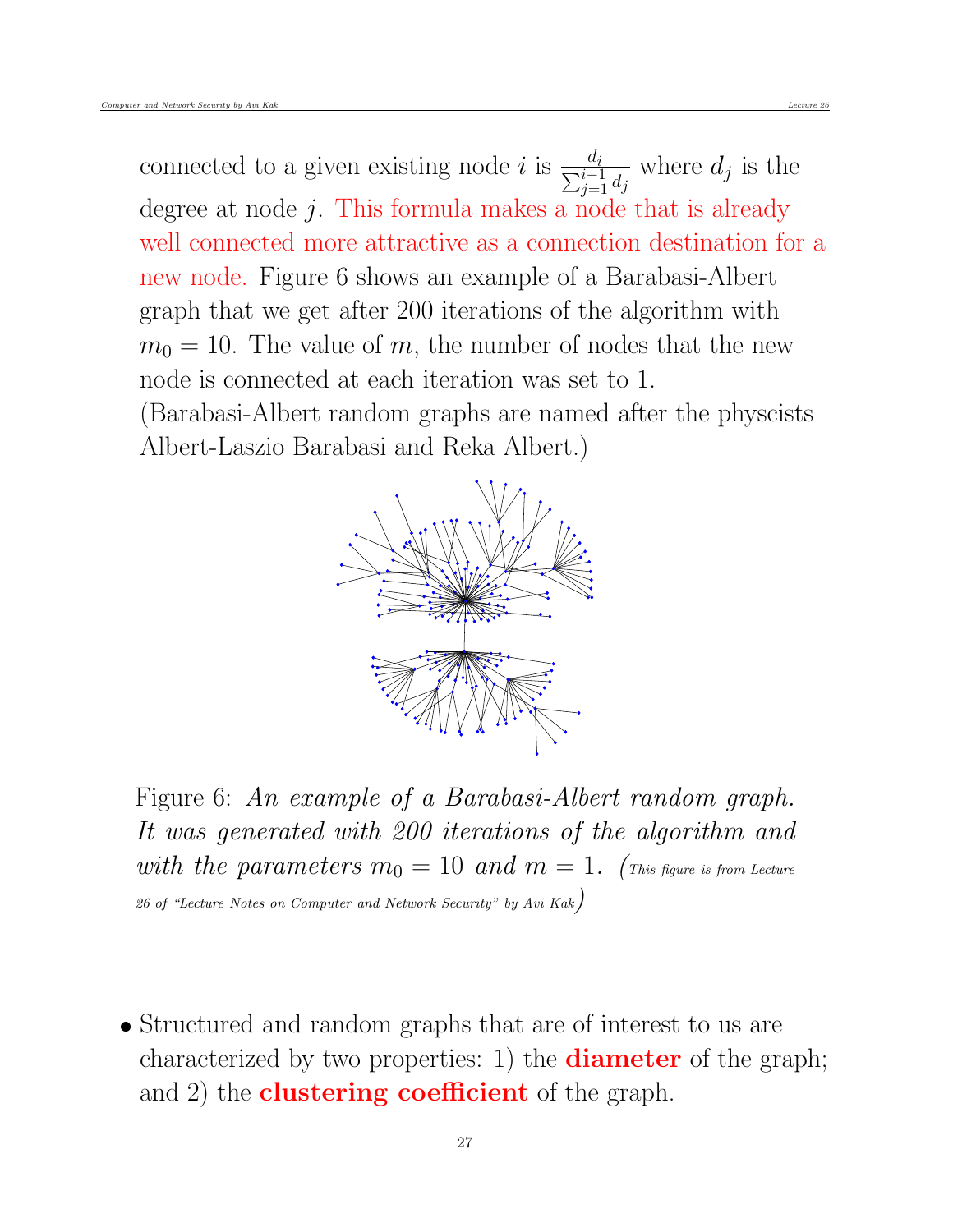- By the **diameter** of a graph, we mean the **maximum value of** the shortest path between any pair of nodes in the graph. The length of a path between any two nodes  $A$  and  $B$  means the total number of edges on a path that connects A with B. So if there is a direct arc between  $A$  and  $B$ , the length of the path between  $A$  and  $B$  through the direct arc is 1. The diameter of a graph is also often taken to be the average value of the shortest path between every pair of nodes in the graph. [Strictly speaking, this definition makes sense only for fully connected graphs. (Note that we only said "fully connected graph" and not a "complete graph." The diameter of a complete graph is always 1.) When a graph consists of multiple connected components or when a graph contains isolated nodes, it is not clear how to compute the diameter either in the sense of it being the maximum value of the shortest distance between every pair of nodes, or in the sense of it being the average value of the shortest distance between every pair of nodes. Most people simply ignore the node pairs that are not connected from the computation of either the maximum or the average.]
- The clustering coefficient of a graph measures the average extent to which the immediate neighbors of any node are also each other's immediate neighbors. Since the clustering coefficient is an average of the "neighbors of a node are also one another's neighbors," it is not clear how to account for isolated nodes in this average. Most people simply ignore the isolated vertices.]
- $\bullet$  Both types of random graphs we talked about the Erdos-Renyi graphs and the Barabasi-Albert graphs — possess **small diameters**. The asymptotic value of the diameter of an Erdos-Renyi random graph is given by  $\ln N / \ln(pN)$  where N is the total number of nodes in the graph and  $p$  the probability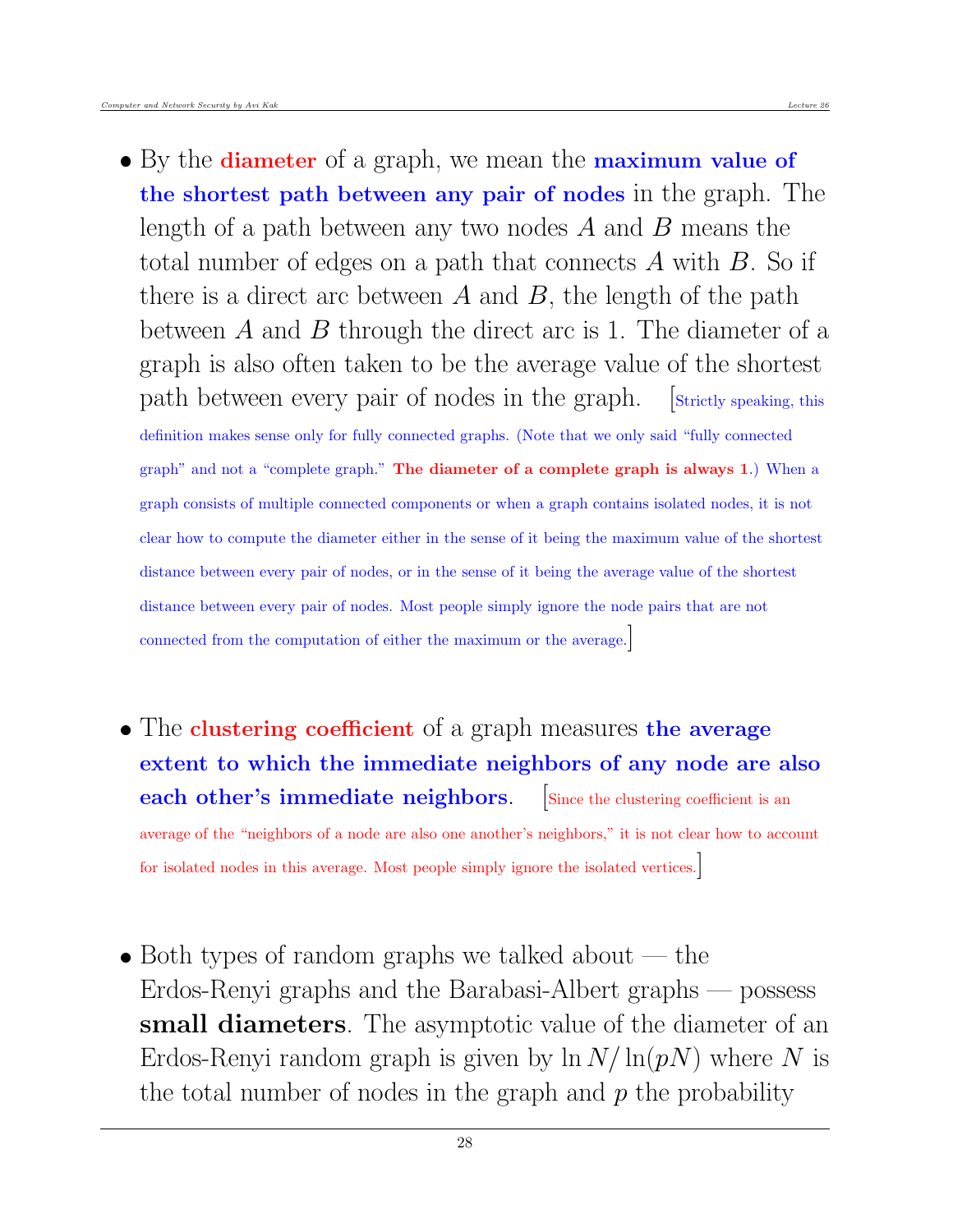- So far we have focused on how randomness is used in the Watts and Strogatz interconnection model in order to capture the small-world phenomenon. As mentioned earlier, the graphs used by Watts and Strogatz consist of random rewirings of the base graph of Figure 3, the extent of rewiring controlled by the probability p. When  $p = 1$ , we end up with a random graph like an Erdos-Renyi graph.
- We can therefore expect that when  $p = 1$  in the Watts and Strogatz computer simulation, we will end up with a small diameter graph. Obviously,  $p = 1$  will destroy the local clustering embedded in the ring lattice of Figure 3. So we can expect the clustering coefficient to approach zero as p approaches 1. When  $p = 0$ , we can obviously expect the graph diameter to become large in direct proportion to the size of the total number of nodes in the graph, but clustering to remain large.
- We will use  $L(p)$  and  $C(p)$  to denote the diameter and the clustering coefficient, respectively, of a Watts and Strogatz graph. We have already seen that  $L(p = 1)$  is proportional to ln N and  $C(p = 1)$  is close to zero. We also know that  $L(p = 0)$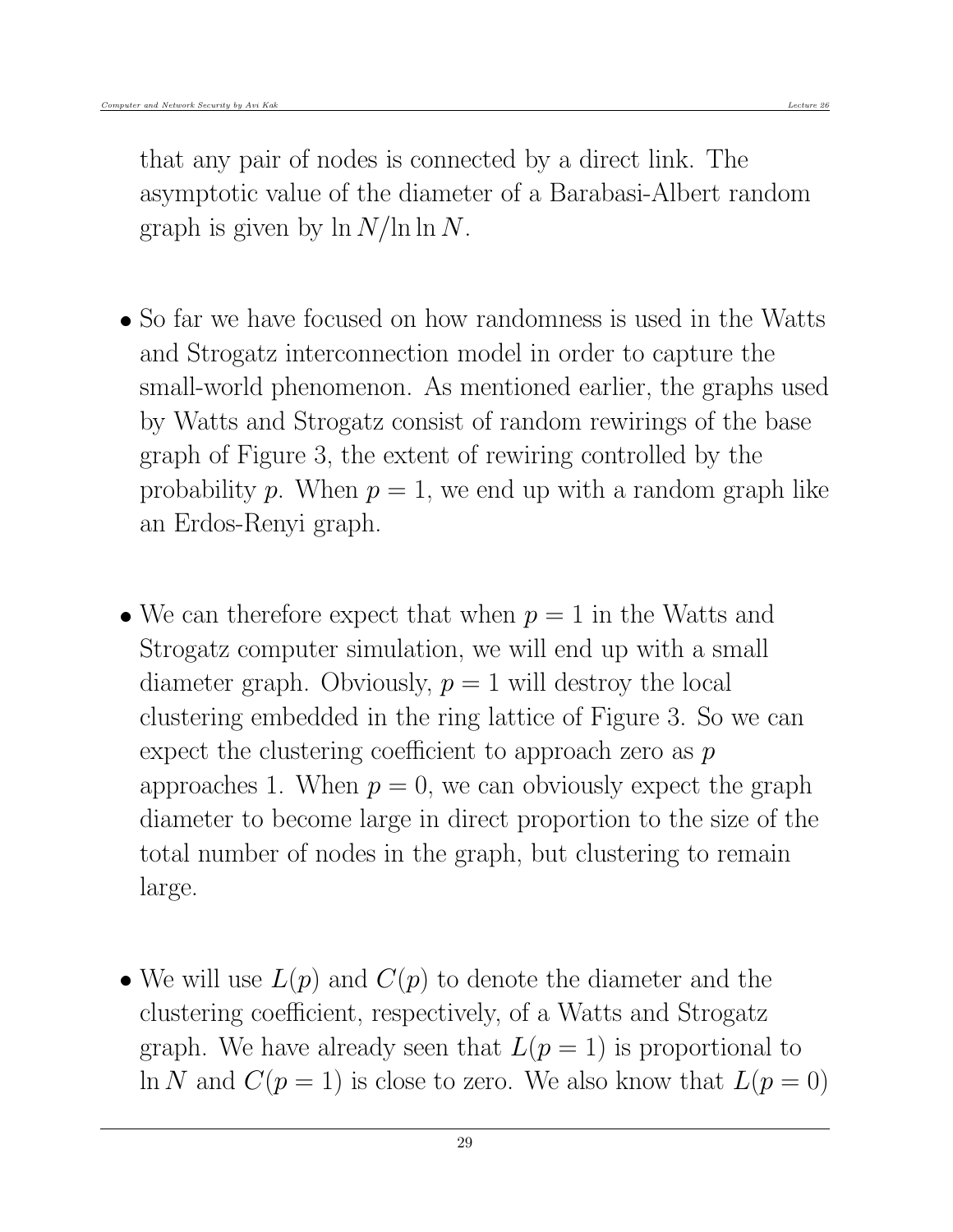is linearly proportional to N and  $C(p = 0)$  is close to unity.

- What made Watts and Strogatz paper such a celebrated piece of work was the demonstration by the authors that the diameter  $L(p)/L(0)$  falls off rapidly as the value of p is increased even slightly from 0. On the other hand, the clustering coefficient  $C(p)/C(0)$  remains pegged at close to unity for these values of p. This is demonstrated by the plots of  $L(p)/L(0)$  and  $C(p)/C(0)$  shown in Figure 7 for a ring lattice network in which the total number of nodes is set as  $N = 200$  and the number of arcs emanating at each node set as  $K = 6$ .  $L(p)/L(0)$  is shown by the solid red plot and  $C(p)/C(0)$  by the dashed green plot. Note that the horizontal axis is logarithmic so that we can see more clearly as to what happens to the two ratios when the probability p increases even slightly beyond zero. It is clear that when we introduce just a few long-range contacts by choosing a small non-zero value for  $p$ , the network "shrinks" rapidly in terms of its diameter, the local clustering remains substantially the same. This is the small-world phenomenon in its classic sense.
- We refer to a network (or a graph) as a small-world network (or a small-world graph) if it has a small diameter and a large clustering coefficient.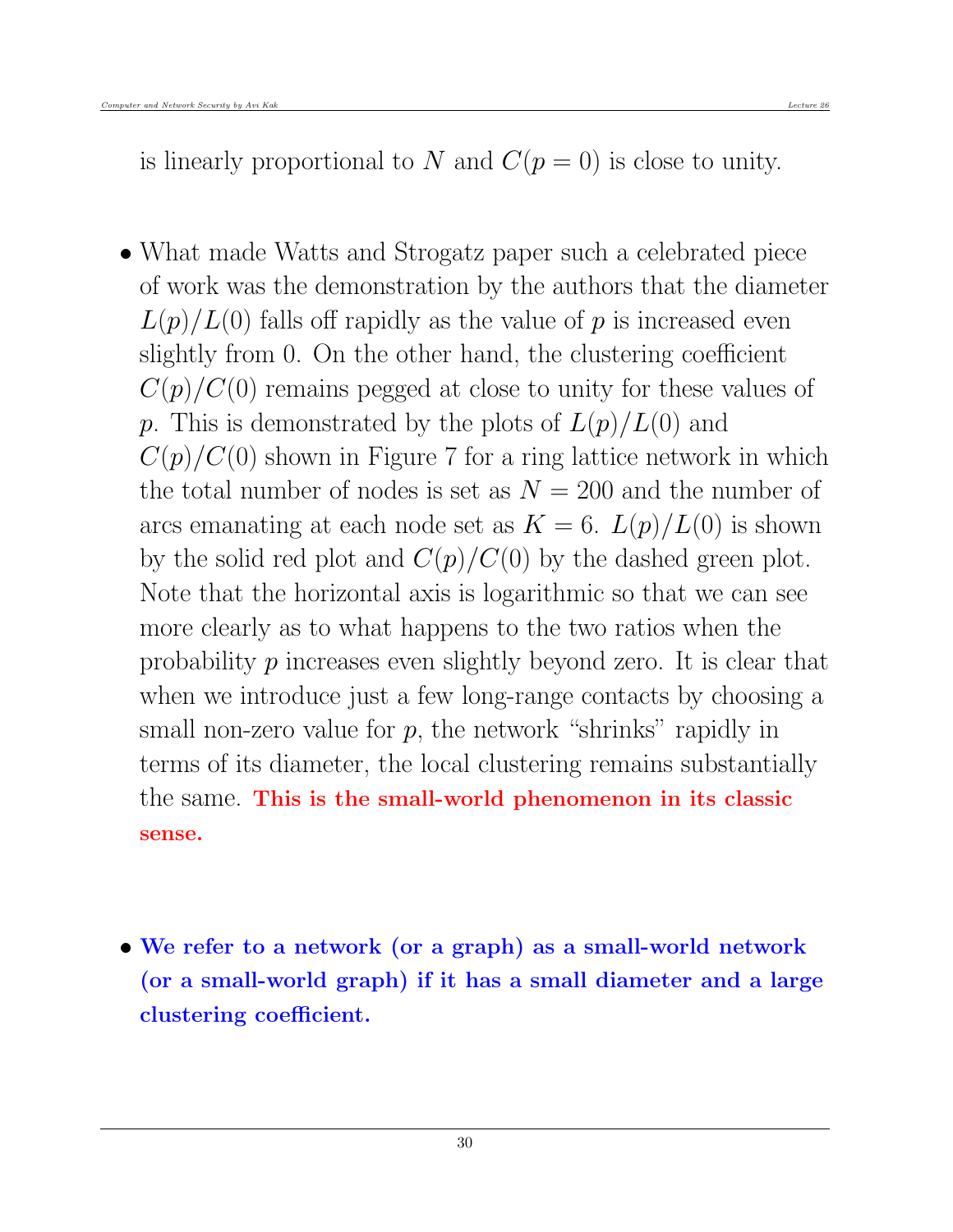

Figure 7: As the probability p for a long-range contact increases even slightly beyond zero, the diameter of the network shrinks rapidly, as shown by the solid red plot, while the local clustering coefficient remains substantially unchanged, as shown by the dashed green plot. (This figure is from Lecture 26 of "Lecture Notes on Computer and Network Security" by Avi Kak)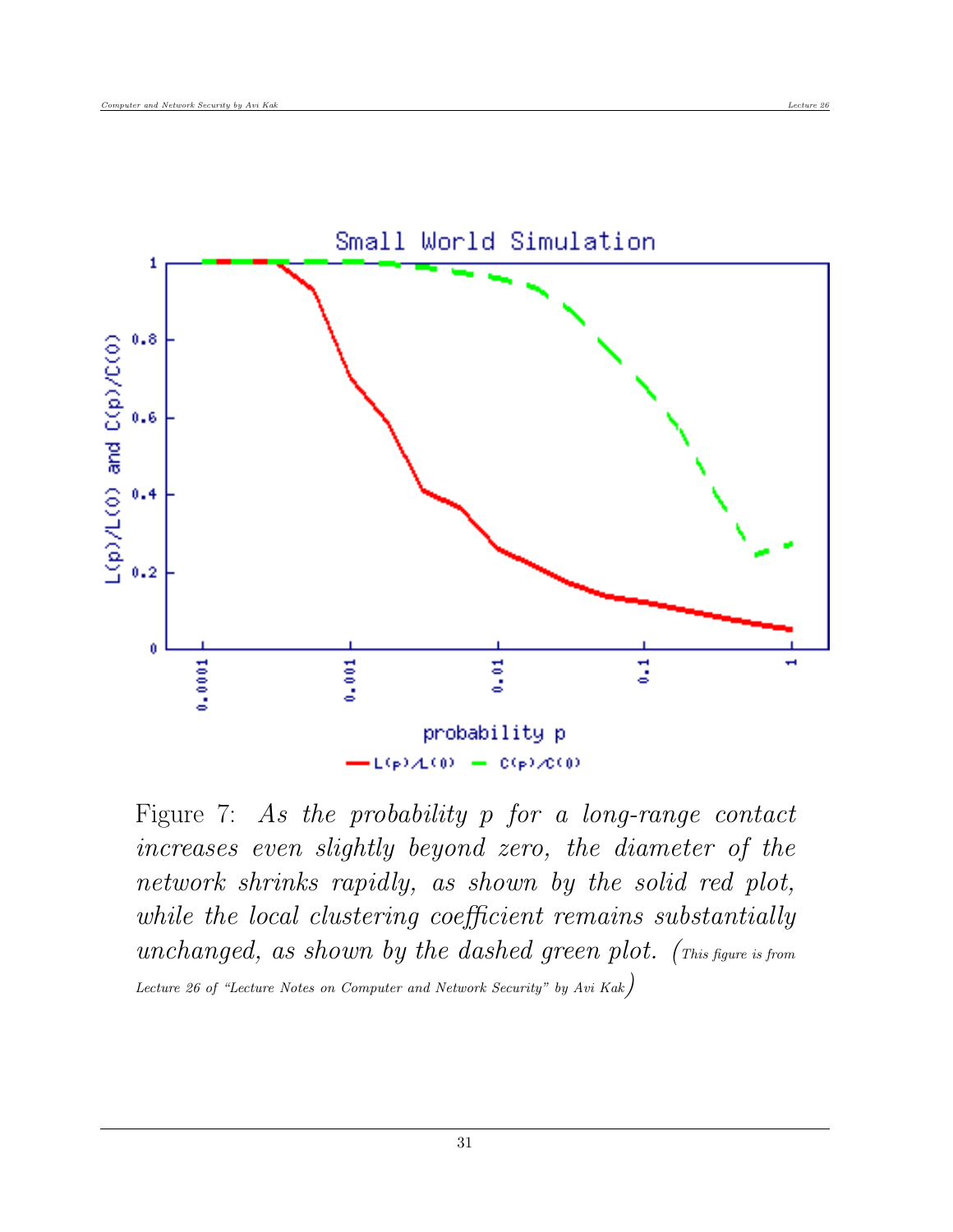• In the rest of this section, we will show the Perl script that was used for the two plots presented in Figure 7. The same code can also be used to construct the graphs presented in Figures 3 through 5. If you wish to construct a ring lattice of the sort shown in Figures 3 through 5, you'd need to comment out the lines (I) through (P) of the script that comes next. Edit the values of  $N$ ,  $K$ , and  $p$  in lines  $(A)$ ,  $(B)$ , and  $(C)$  as necessary to generate the ring-lattice graphs. You can control the diameter and the degree of clustering by changing the value of the probability  $\wp$  in line (C). After you have commented out the lines  $(I)$  through  $(P)$ , you can invoke the script by

## small\_world.pl wsfig.dot

where  $\texttt{wsfig.dot}$  is the name of the "DOT" file that is needed by the GraphViz program neato to create a postscript of the image of your graph structure. "DOT" is the language used by the GraphViz library for describing graphs as consisting of nodes and arcs, along with their labels, visualization attributes, etc. (See www.graphviz.org for further details.) The contents of wsfig.dot, as produced by a call such as above, can be converted into a postscript figure by

### neato -Gsplines=true -Gsep=3.0 -Tps -Gcenter -Gsize="6,6" wsfig.dot -o wsfig.ps

The **splines=true** option is to override the default of neato to use only straight edges between the nodes. With this option, at least some of the edges will be curved. The **sep=3.0** option is an attempt to increase the distance between the edges. You can display the postscript graph by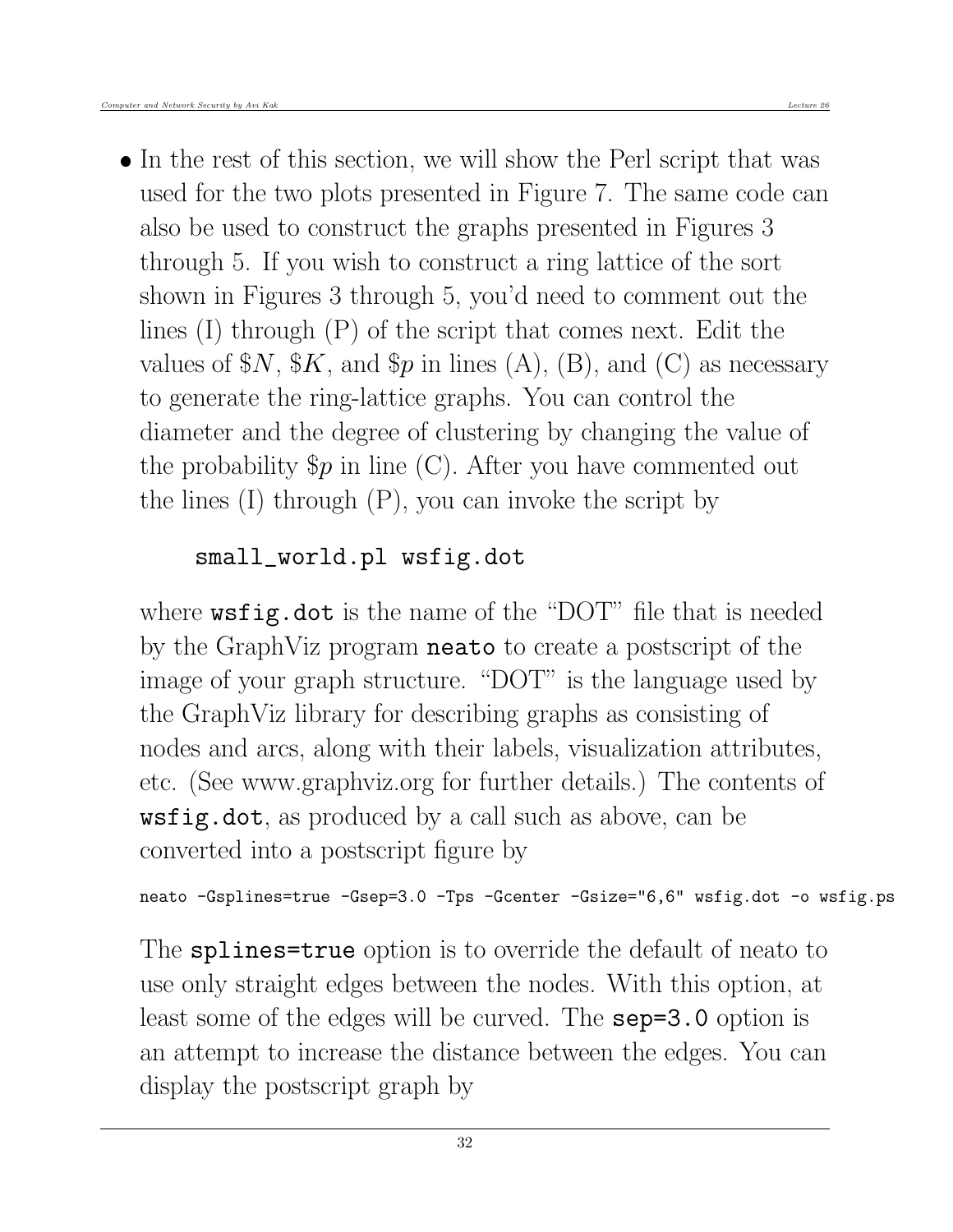### gv wsfig.ps

Examples of such graphs were shown in Figures 3 through 5. If you also want to see the pairwise shortest distances between the nodes in the graph, the diameter of the graph, and its clustering coefficient, make the same calls as above but now also include the lines (I) through (N) of the script. But note that that will work only for small graphs, typically when the total number of nodes is less than 20, since otherwise the matrix of pairwise numbers will be too large for a typical display window on your terminal screen.

• If you just want to produce the plots shown in Figure 7, comment out the lines (C) through (N) and make sure that the lines (O) and (P) are uncommented if you happened to have commented them out earlier. Now you can execute the script by just calling

### small\_world.pl

Make sure that the two arguments needed by the call in line (O) are as you want them. The first argument sets the number of nodes in the ring-lattice graph and the second argument the number of neighbors connected directly to each node. The call shown above outputs a ".gif" file called **SmallWorld.gif** for the plots using the Perl module  $GD$ :  $Graph$ . This is done in the function

plot\_diameters\_and\_clustering\_coefficients() whose implementation begins in line (Q).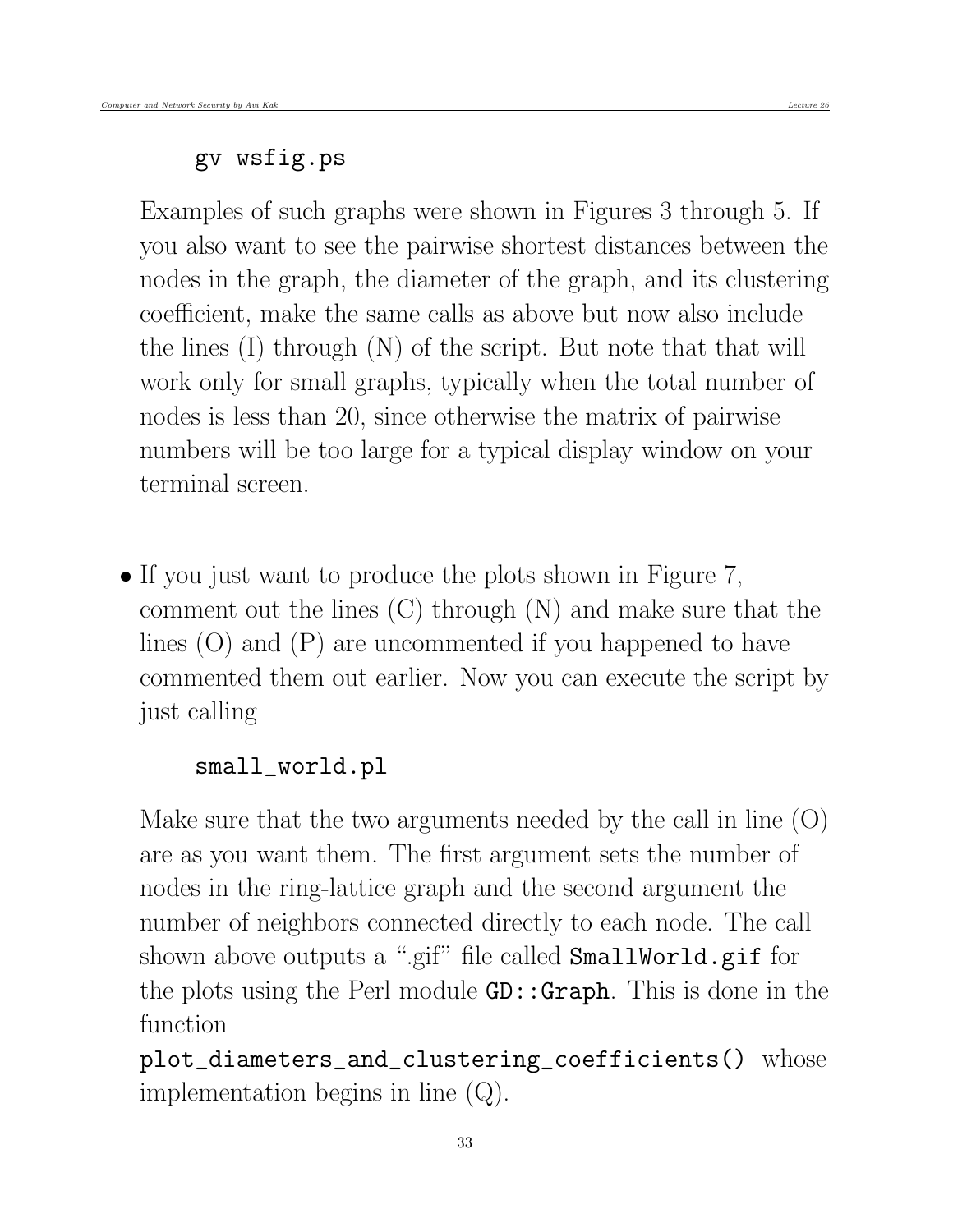#### • Shown below is the script:

#!/usr/bin/perl -w

# small\_world.pl

# by Avi Kak (kak@purdue.edu)

# updated October 23, 2008

# Generate a Watts-Strogatz small world network consisting # of \$N nodes. Each node is directly connected to \$K # immediate neighbors that are located symmetrically in # the ring lattice on two sides of the node.

# We will model the network as a hash. The keys in the # hash are the node indices. So if there are a total # of N nodes in the network, the hash will consist of N # <key, value> pairs. The value for each key is again a # hash. The keys for this inner hash at a given node in # the network are the indices of the destination nodes at # the outgoing arcs. So if we focus on node \$i in the network, # and if 'base\_graph' is the main hash representing the # network, \$base\_graph{i} would stand for a hash consisting of # the <key, value> pairs such that the keys are the destination # nodes that the node \$i is directly connected with and # values would be set to 1 for all such destintation nodes. # For all other network nodes that are not the destination # nodes for the outgoing arcs emanating from \$i, # \$base\_graph{i}{j} would be left undefined. It is obviously # the case that if \$base\_graph{i}{j} is set to 1, then # \$base\_graph{j}{i} must also be set to 1. And if we delete an # arc at node i by undefing \$basic\_graph{i}{j}, then that arc # is not completely deleted until we also undef \$base\_graph{j}{i}. # It is interesting to observe that each arc from node \$i to # node \$j gets a double representation, once in the hash # \$base\_graph{i} and then again in the hash \$base\_graph{j}.

# Of the various functions that are shown below, the functions # make\_base\_graph() and rewire\_base\_graph() are based on the # code in Mary Lynn Reed's article "Simulating Small-World # Networks" that appeared in Dr. Dobb's Portal in April 2004. # The functions shortest\_paths() and display\_shortest\_distance() # are based on the article "Empirical Study of Graph Properties # with Particular Interest towards Random Graphs" by Lee Weinstein.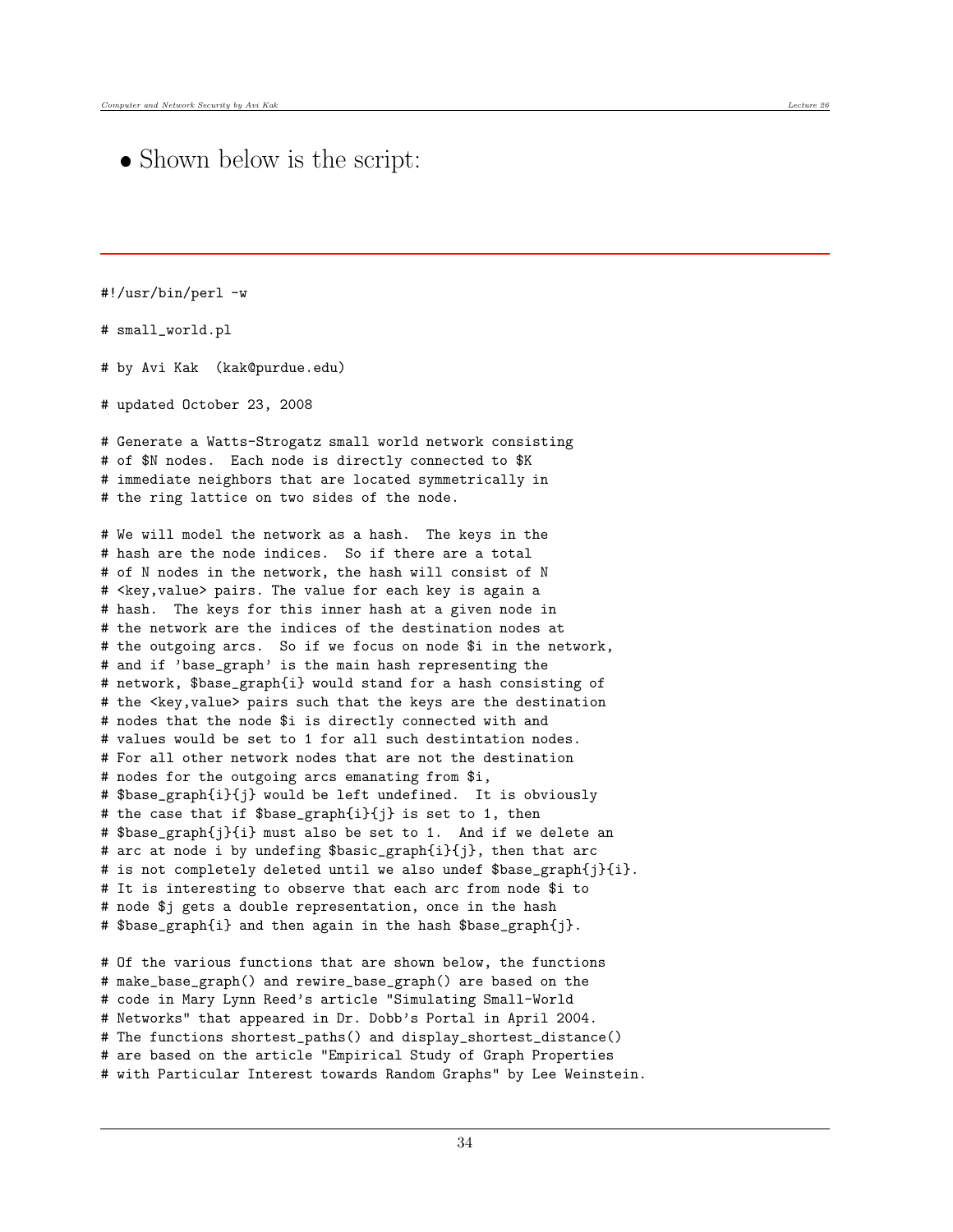```
use strict;
my $out_dot_file = shift;
my \Re N = 20; \# (A)my K = 4; \#(B)my \text{sp} = 0.08; \text{#}(C)my \text{Speed} = \text{time}(); \text{#}(D)\text{grand}(\$ \text{seed}); \text{#}(E)my %base_graph = make_base_graph(\text{N}, \text{K}); \text{H}(F)my %rewired_graph = rewire_base_graph(\wp, %base_graph); \#(G)display_graph_on_ring_lattice( %rewired_graph ); \#(H)
my %floyd_warshall_matrix = shortest_paths( %rewired_graph ); #(I)
display_shortest_distances( %floyd_warshall_matrix ); \#(J)my $dia = diameter( %floyd_warshall_matrix ); \#(K)printf "Diameter of the graph is %.3f\n", $dia; \#(L)my $cluster_coeff = clustering_coefficient( %rewired_graph ); #(M)
printf "Average cluster coefficient is %.3f \n", $cluster_coeff; #(N)
# The first arg below is the total number of nodes in the
# graph and the second arg the total number of neighbors.
# Choose an even number for the second arg so that the
# immediate neighbors of a node will be symmetrically placed
# on the two sides of the node.
my $plot_data = diameters_and_clustering_for_different_p(100, 4); #(O)
plot_diameters_and_clustering_coefficients( $plot_data ); #(P)
#######################################################################
# Subroutines
#######################################################################
# This subroutine uses the GD::Graph package to construct
# the plots shown in Figure 7. The plot output is
# deposited in a file called 'SmallWorld.gif'. The subroutine
# needs for its input a reference to an array that in turn
# contains references to the following three arrays: 1) an array
# of labels to use for the x-axis; 2) an array of the graph
```
# diameters for different values of probability; and 3) an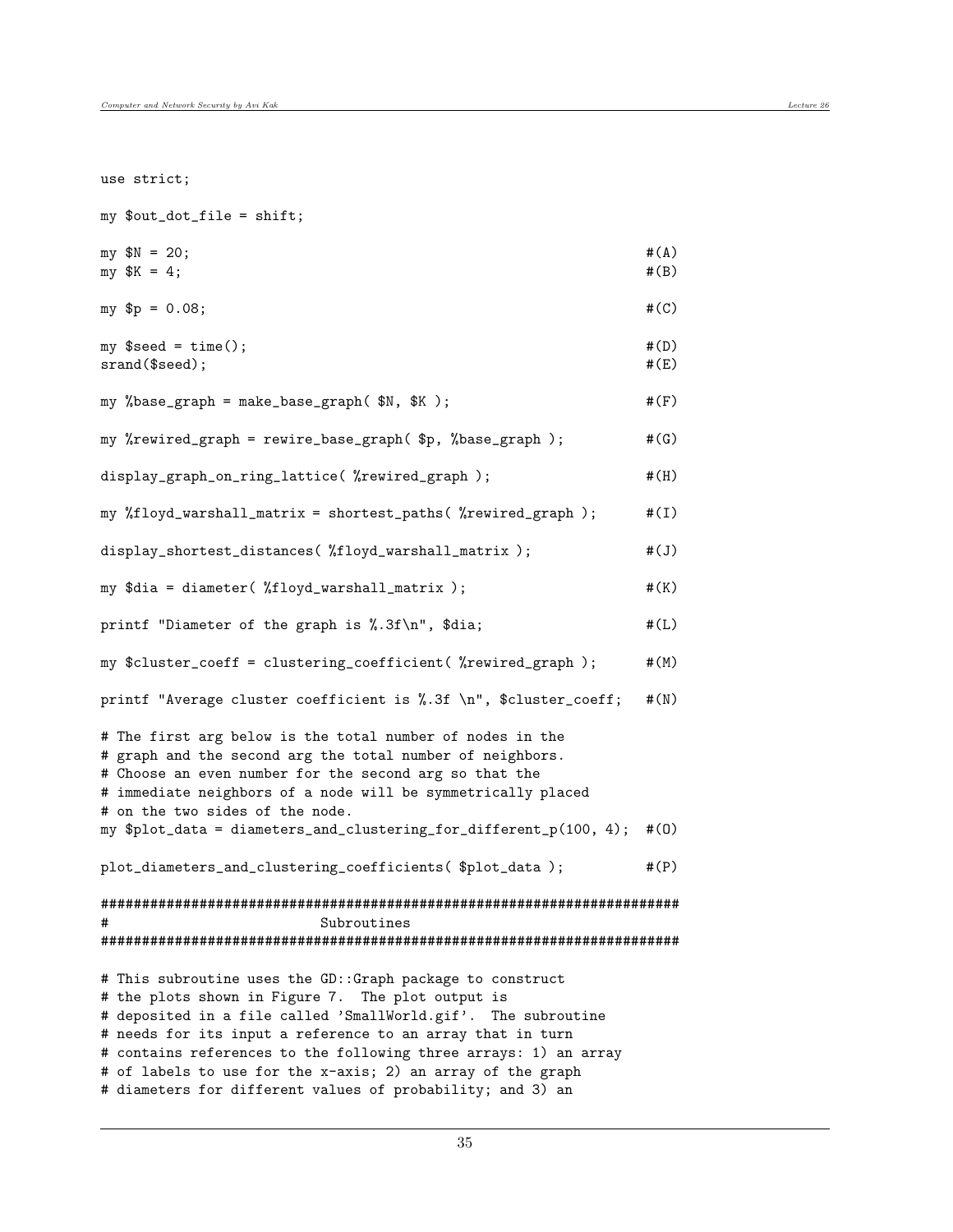```
# array of clustering coefficients for different value of
# probability.
sub plot_diameters_and_clustering_coefficients { \#(\mathbb{Q})my $plot_data = shift;
   use GD::Graph::lines;
   use GD::Graph::Data;
   my $sw_graph = new GD::Graph::lines();
   $sw_graph->set(
    x<sup>-</sup>abel => 'probability p',
    y<sup>-</sup>label => (L(p)/L(0)) and C(p)/C(0),
    title => 'Small World Simulation',
    y_max_value => 1.0,
    y_{\text{min_value}} => 0,
    y_ttick_number => 5,
    y_label_skip => 1,
       x_labels_vertical => 1,
       x<sup>1</sup>abel_skip => 4,
       x<sup>1/2</sup>,
    line_types => [ 1, 2 ],
    line_type_scale => 8,
    line_width => 3,
    ) or warn $sw_graph->error;
    $sw\_graph->set\_legend('L(p)/L(0)', 'C(p)/C(0)');
   $sw_graph->plot($plot_data) or die $sw_graph->error;
   my $ext = $sw_graph->export_format;
   open( OUTPLOT , ">SmallWorld.$ext") or
    die "Cannot open SmallWorld.$ext for write: $!";
   binmode OUTPLOT;
   print OUTPLOT $sw_graph->gd->$ext();
   close OUTPLOT;
}
# This subroutine calculates the diameter of a graph of nodes
# and its clustering coefficient for different values of
# the probability p:
sub diameters_and_clustering_for_different_p { \#(R)my $N = shift; # The total number of nodes in graph
   my $K = shift; # The immediate neighbors of each node
   my %base_graph = make_base_graph( $N, $K );
   # Figure out the values of the probability $p for which
   # you want to compute the diameter and the clustering
   # coefficient. To demonstrate the small-world phenomenon,
   # you need a logarithmic scale for p. We will choose
   # values for p that span the range 0.0001 and 1.0 in such
   # a way that the tick marks on the horizontal axis are
   # equispaced. Note that on a logarithmic scale, the middle
```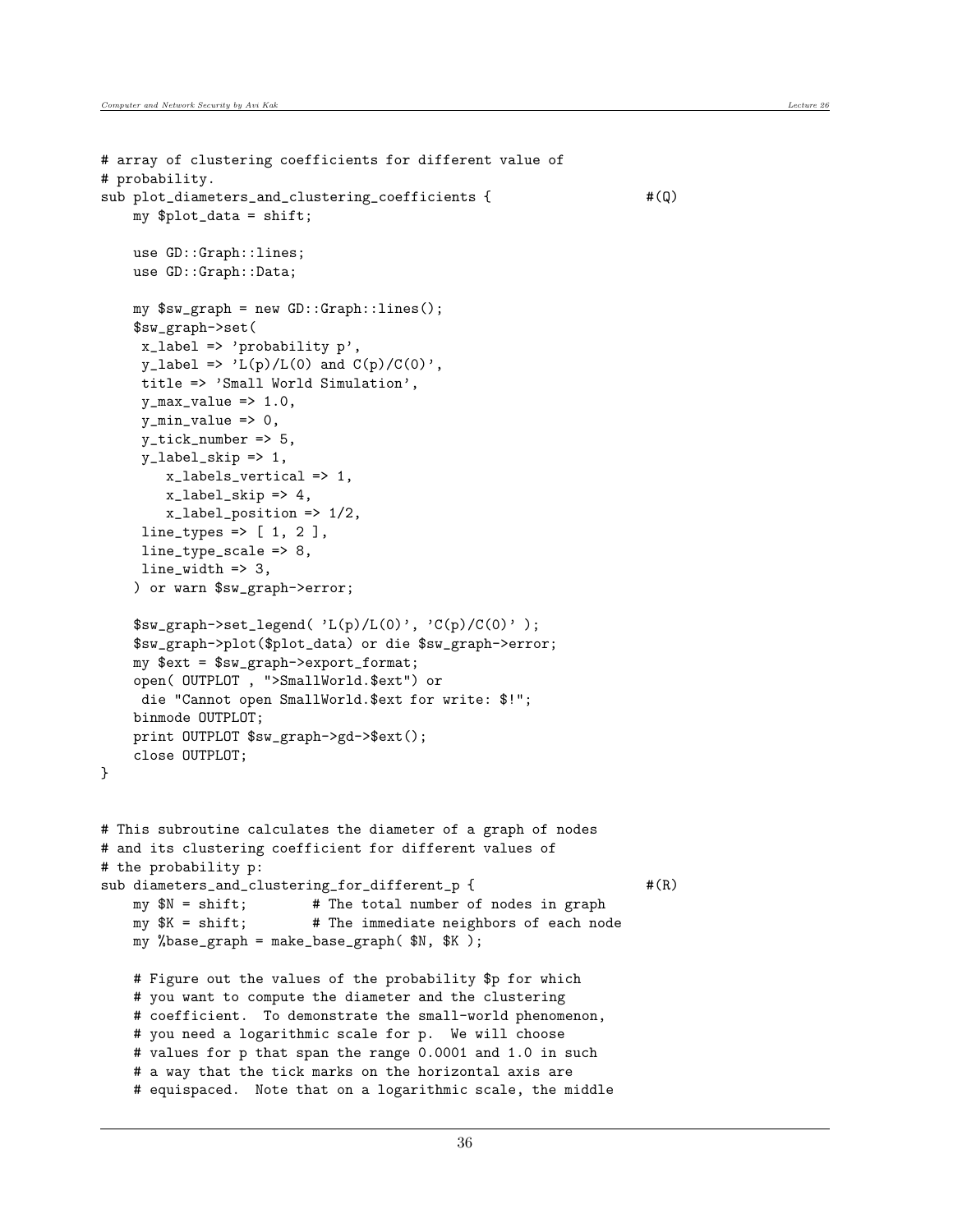```
# point between two given points is the geometric mean of
   # the two.
   my x = 1.0 / sqrt(10);
   my y = x * sqrt(\frac{2}{x});my z = sqrt( x);
   my @p_array = (0.0001, $y * 0.001, $x * 0.001, $z * 0.001, 0.001,
                          y * 0.01, x * 0.01, z * 0.01, 0.01,
                          y * 0.1, x * 0.1, z * 0.1, 0.1,
                          y * 1.0, \quad x * 1.0, \quad x * 1.0, \quad 1.0;my $dia_no_rewire;
   my $clustering_no_rewire;
   my @dia_array;
   my @clustering_coeffs;
   my @x_axis_tick_labels;
   foreach my $p (@p_array) {
       my %rewired_graph = rewire_base_graph( $p, %base_graph );
       my %floyd_warshall_matrix = shortest_paths( %rewired_graph );
       my $dia = diameter( %floyd_warshall_matrix );
       \deltadia_no_rewire = \deltadia if \phi == \phi<sub>2</sub>array[0];
       my $dia_ratio = $dia / $dia_no_rewire;
       my $cluster_coeff = clustering_coefficient( %rewired_graph );
       $clustering_no_rewire = $cluster_coeff if $p == $p_array[0];
       my $clustering_ratio = $cluster_coeff / $clustering_no_rewire;
       printf "For p=\%, 5f, L(p)/L(0) = %2f C(p)/C(0) = %2f \nvert h'',
                         $p, $dia_ratio, $clustering_ratio;
       push @dia_array, $dia_ratio;
       push @clustering_coeffs, $clustering_ratio;
       if ( ($p == 0.0001) || ($p == 0.001) || ($p == 0.01)|| (\$p == 0.1) || (\$p == 1.0) ) {
           push @x_axis_tick_labels, $p;
       } else {
           push @x_axis_tick_labels, undef;
       }
   }
   return [ \@x_axis_tick_labels, \@dia_array, \@clustering_coeffs ];
}
# Create the base graph consisting of nodes and arcs. As explained in
# the top-level comments, a graph is represented by hash of a hash.
# The keys in the outer hash are the node indices, and the values
# anonymous hashes whose keys are destination nodes connected to a
# given node in the graph and whose values are 1 for those destination
# nodes:
sub make_base_graph { \#(S)my $N = shift; # total number of nodes in the graph
   my $k = shift; # neighbors directly connected on lattice
   my %graph;
   foreach my $i (0..$N-1) {
       my $left = int($K / 2); # Number of nodes to connect to the left
       my $right = $K - $left; # Number of nodes to connect to the right
       foreach my $j (1..$left) {
```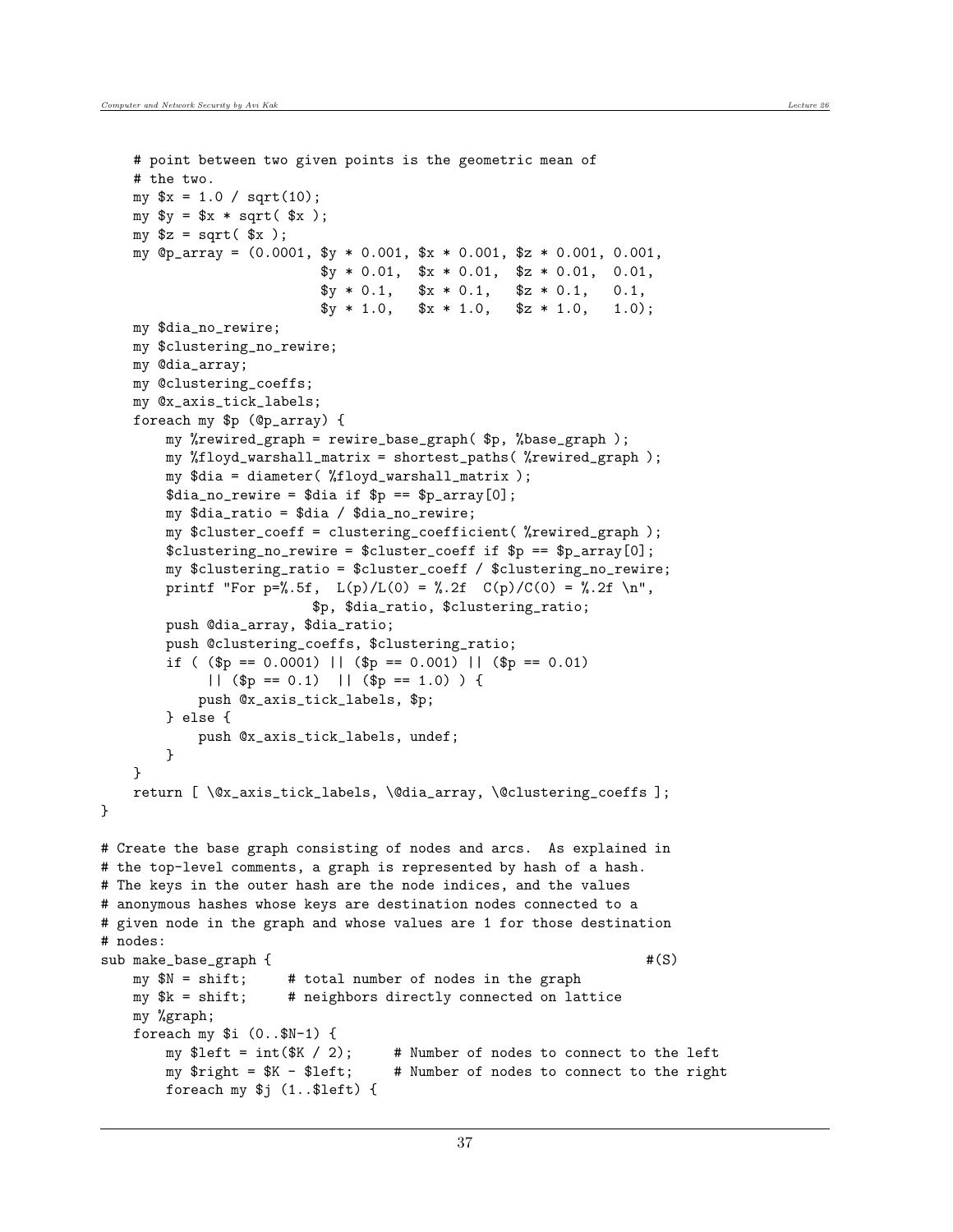```
my \text{\$1n = (\$i - \$j) % } \text{\$N};$graph{1}{) { = 1;$graph{$ln}{$i} = 1;
       }
       foreach my $j (1..$right) {
           my $rn = ($i + $j) % $N;
           $graph{$i}{$rn} = 1;
           $graph{$rn}{$$i} = 1;}
   }
   return %graph;
}
# Rewire each edge with probability $p
sub rewire_base_graph { #(T)my $p = shift; # probability for rewiring a link
   my %graph = @;
   my $N = keys %graph; # total number of nodes in the graph
   foreach my $i (keys %graph) {
       foreach my $j (keys %{$graph{$i}}) {
           my r = \text{rand}();
           if ($r < $p) {
               # randomly select a new node $jnew to connect to $i
               my \text{\%done} = 0;
               my $jnew;
               while (!$done) {
                   $jnew = int($N * rand());
                   if ( ($jnew != $i) && ($jnew != $j) ) {
                       \text{\$done} = 1;}
               }
               # remove edge $i <--> $j
               undef $graph{$i}{$j};
               undef $graph{$j}{$i};
               # add edge $i <--> $jnew
               $graph{$i}{$jnew}++;
               $graph{$jnew}{$i}++;
           }
       }
   }
   return %graph;
}
# This is the function that is called to display a ring lattice.
# It dumps its output into a DOT file that can then be visually
# displayed as a ring lattice of nodes by the neato program.
sub display_graph_on_ring_lattice { \#(U)die "No output DOT file specified" if !defined( $out_dot_file );
   my \%argGraph = @;
   my $NumNodes = keys %argGraph; # number of nodes in the graph
```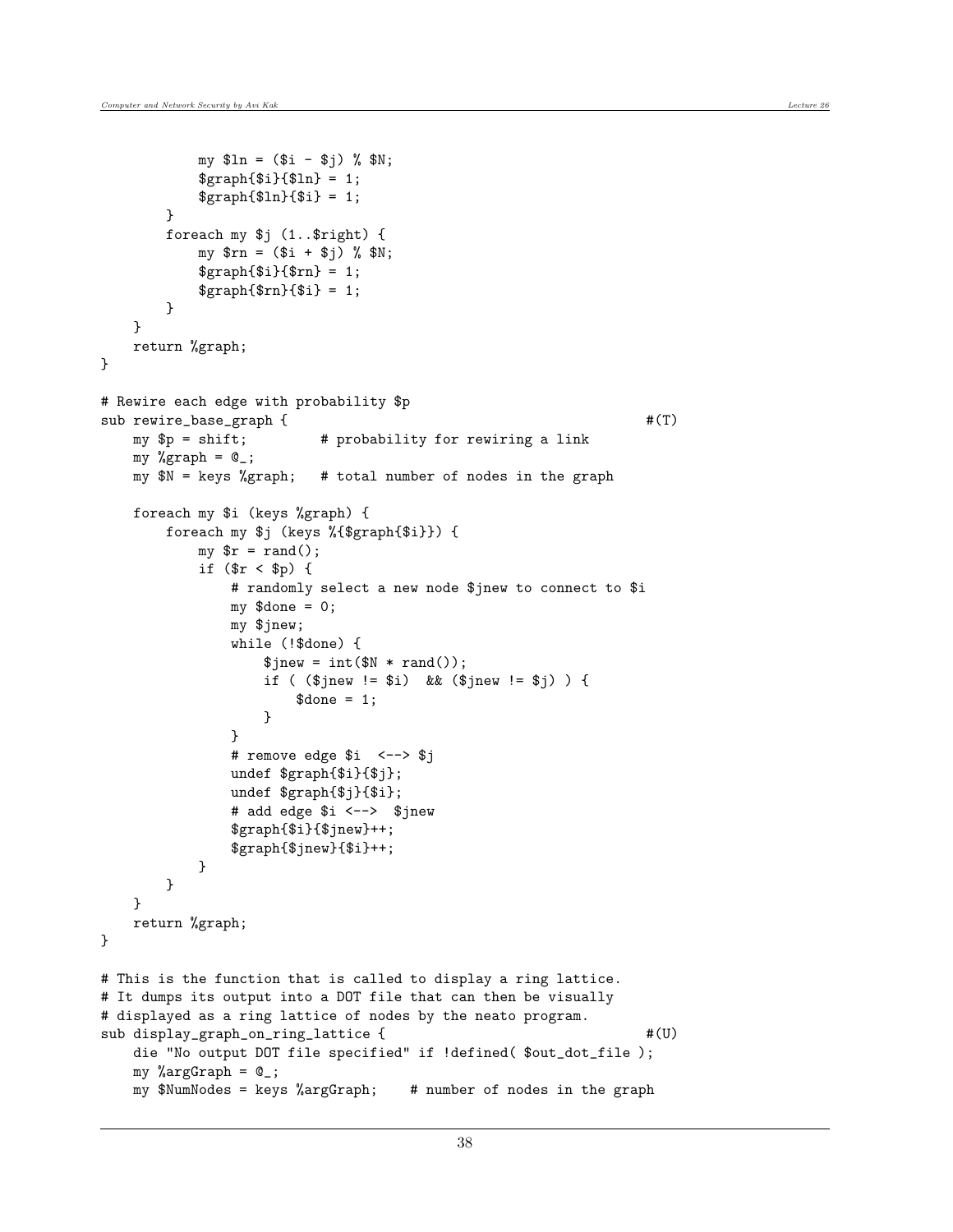```
my %graph;
   foreach my $i (0..$NumNodes-1) {
       foreach my $j (0..$NumNodes-1) {
           $graph{}
   }
   use constant PI => 3.14159;
   open OUT, "> $out_dot_file";
   print OUT "graph WS { \n";
   print OUT "node [shape=point,color=blue,width=.1,height=.1];\n";
   foreach my $i (keys %graph) {
       my $delta_t = 2 * PI / $NumNodes;my $posx = sin( $i * $delta_1my $posy = cos( $i * $delta\_t \text{heta } );print OUT "$i [pos = \{\"$posx,$posy!\{\' ];";
   }
   print OUT "\n";
   # This is my attempt to decrease the "strength" associated
   # with each edge in order to make it more pliable for curving
   # by the spline option set in the command line:
   print OUT "edge [weight=0.001];\n";
   foreach my $i (keys %graph) {
       foreach my $j (keys %{$graph{$i}}) {
           print OUT "i = - j; \nmid if \sqrt{3}i \sqrt{3}j;
           undef $graph{$j}{$i};
       # print OUT "$i -- $j\n";
       }
   }
   print OUT "}\n";
   close OUT;
}
# This is an implementation of the Floyd-Warshall All Pairs Shortest
# Path algorithm. Note that this is not the most efficient way to
# compute pairwise shortest distances in a graph; however, it is easy to
# program. The time complexity of this algorithm is O(N^3) where N is
# the number of nodes in the graph. A faster version of this
# algorithm is Seidel's All Pairs Shortest Distance Algorithm.
sub shortest_paths { \#(V)my %argGraph = @_; # Copy argument graph into %g:
   my $N = keys %argGraph; # Number of nodes in graph
   my %g;
   foreach my $i (0..$N-1) {
       foreach my $j (0..$N-1) {
           \{[$g{\{$i}{\{ $j} = $argGraph{\{$i}{\{ $j};
```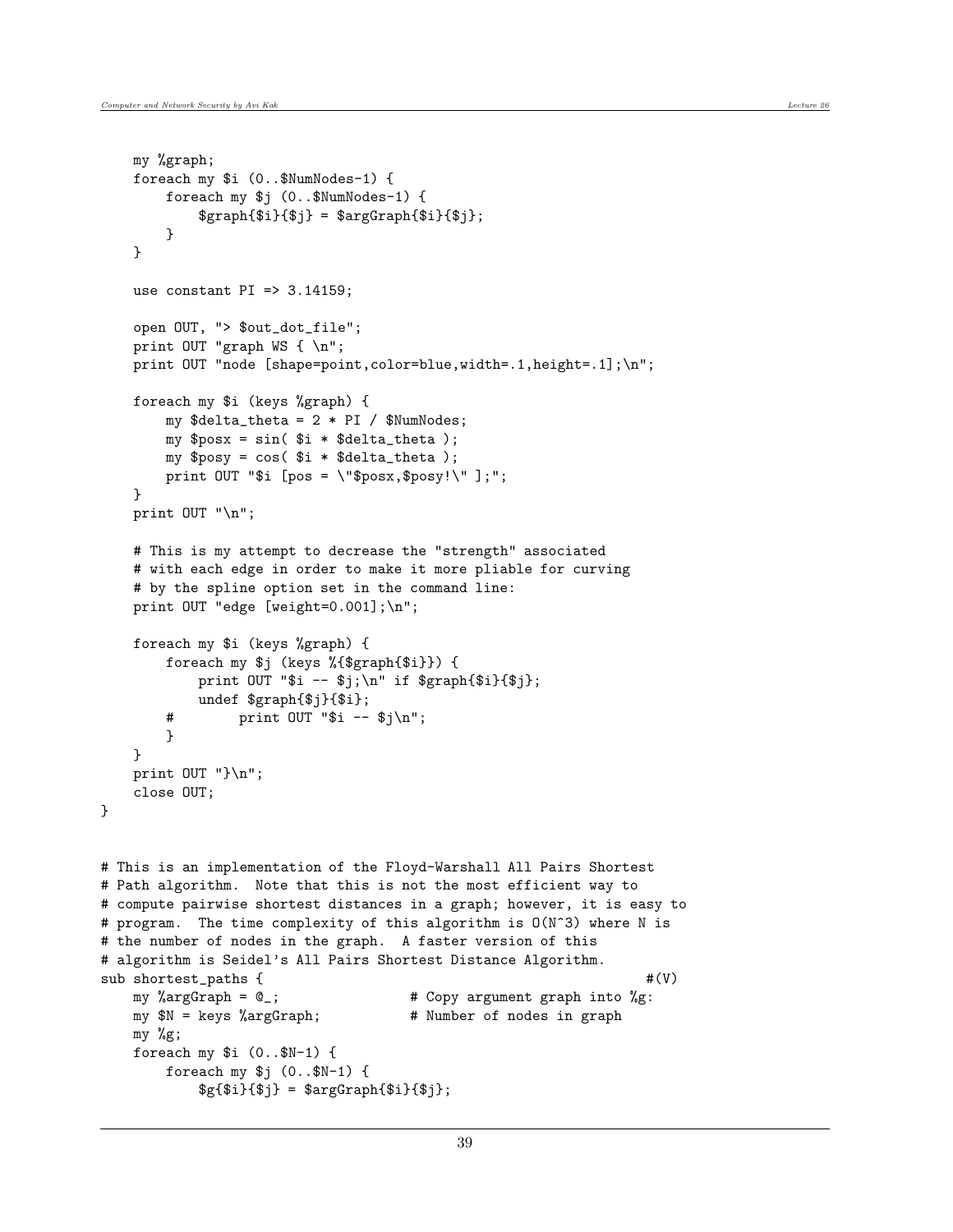```
}
   }
   my %tempg;
   foreach my $p (0..$N-1) {
       foreach my $q (0..$N-1) {
           \{p\}_{\{q\}} = 0 if p = = \{q\};
           $g{$p}{$q} = 1000000 if !defined( $g{$p}{$q} );
       }
   }
   foreach my $t (0..$N-1) {
       foreach my $i (0..$N-1) {
           foreach my $j (0..$N-1) {
               $tempg{$i}{$j} = $g{$i}{$j} < $g{$i}{$t} + $g{$t}{$j} ?
                                   $g{$i}{$j} : $g{$i}{$t} + $g{$t}{$j};
           }
       }
       \%g = \%tempg;}
   # Undefine the edges that were not there to begin with:
   foreach my $i (0..$N-1) {
       foreach my $j (0..$N-1) {
           undef $g{$i}{$j} if $g{$i}{$j} >= 1000000;
       }
   }
   return %g;
}
# Compute the diameter as the average of all pairwise shortest
# path-lengths in the graph:
sub diameter { \#(W)my %graph = @;
   my $N = keys %graph; # Number of nodes in graph
   my $diameter = 0;
   foreach my $p (0..$N-1) {
       foreach my $q ($p..$N-1) {
           $diameter += $graph{$p}{$q} if defined $graph{$p}{$q};
       }
   }
   return $diameter / ($N * ($N - 1) / 2.0 );
}
# Utility routine good for troubleshooting:
sub display_shortest_distances { #(X)my \%g = \mathbb{C}; \qquad \qquad \# Copy argument graph into \%g:
   my N = \text{keys } %g; # Number of nodes in graph
   foreach my p(0..$N-1) {
       foreach my $q (0..$N-1) {
           if ( defined($g{$p}{$q}) ) {
               print "$g{$p}{$q} ";
           }
           else {
```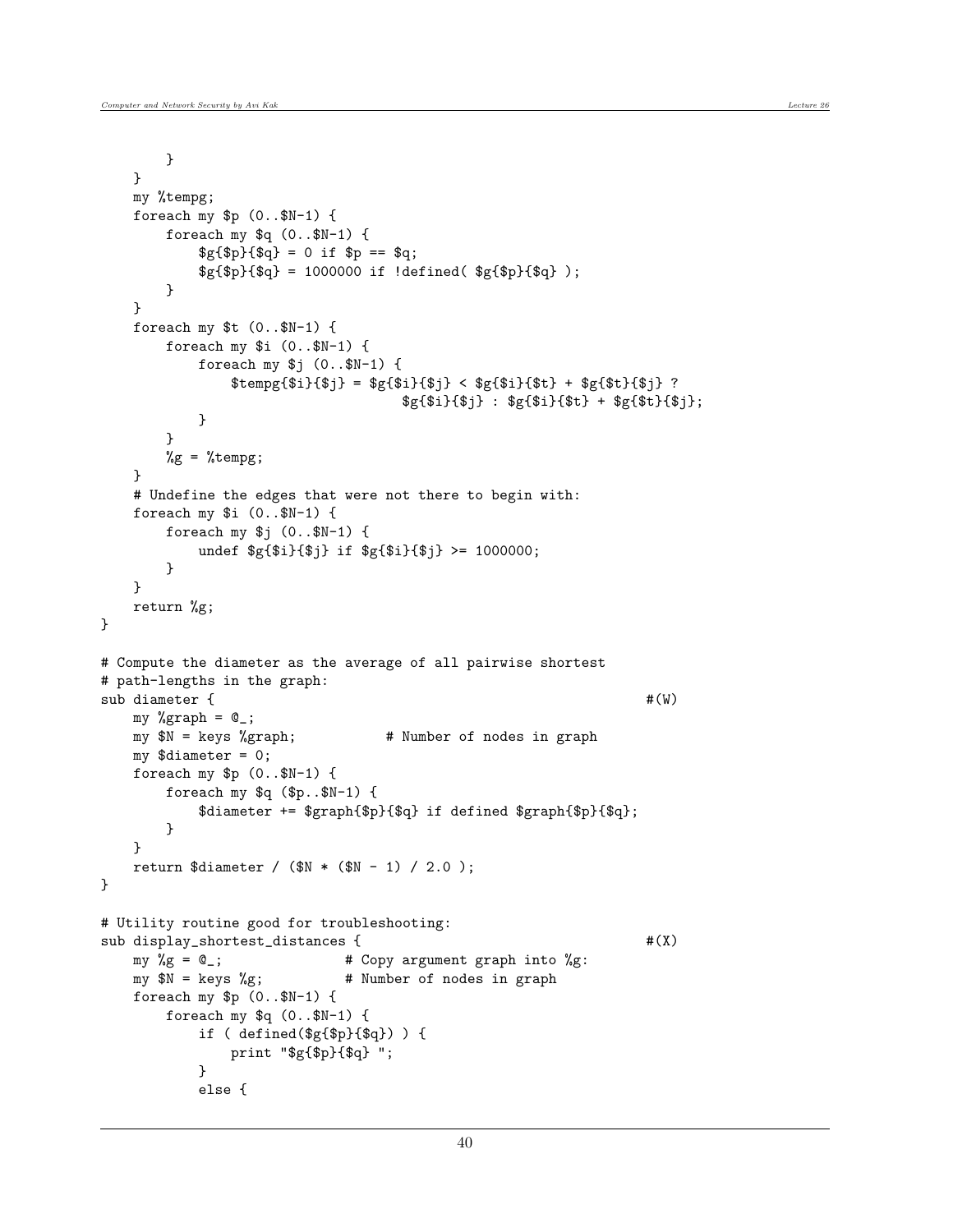```
print " ";
           }
        }
       print "\n";
   }
}
# Calculates the clustering coefficient of a graph. See
# the text for what is meant by this coefficient.
sub clustering_coefficient { #(Y)my \%g = \mathbb{Q}_;
   my N = \text{keys } \%g;my @cluster_coeff_arr;
   my %neighborhood;
    # Initialize the neighborhood for each node. Obviously,
    # each node belongs to its own neigborbood:
   foreach my $i (0..$N-1) {
        $neighbourhood$i} = [$i];}
    foreach my $i (0..$N-1) {
        foreach my $j (0..$N-1) {
            if (defined($g{$i}{$j}) && ($g{$i}{$j} == 1)) {
               push @{$neighborhood{$i}}, $j;
           }
        }
    }
    # For troubleshooting:
    # foreach my $i (0..$N-1) {
    # print "@{$neighborhood{$i}}\n";
    # }
    foreach my $i (0..$N-1) {
        my $n = @{$neighborhood{$i}}; # size of neighborhood
        foreach my $j (@{$neighborhood{$i}}) {
           foreach my $k (@{$neighborhood{$i}}) {
               if (defined($g{$j}{$k})) {
                    $cluster\_coeff_arr[$i]++ if $g${$j$}{$i$}}
           }
        }
        # Divide by n(n-1) because every edge in the neighborhood will be
        # counted twice. Ordinarily, you would divide by n(n-1)/2.
        \text{\$cluster\_coeff_arr[\$i] /= \text{\$n * ($n - 1)$ unless $n == 1$};# For troubleshooting:
        # print "for $i, the cluster coefficient is $cluster_coeff_arr[$i]\n";
   }
   my $total = 0.0;foreach my $i (0..$N-1) {
        $total += $cluster_coeff_arr[$i] if defined $cluster_coeff_arr[$i];
    }
   my $average_cluster_coeff = $total / $N;
```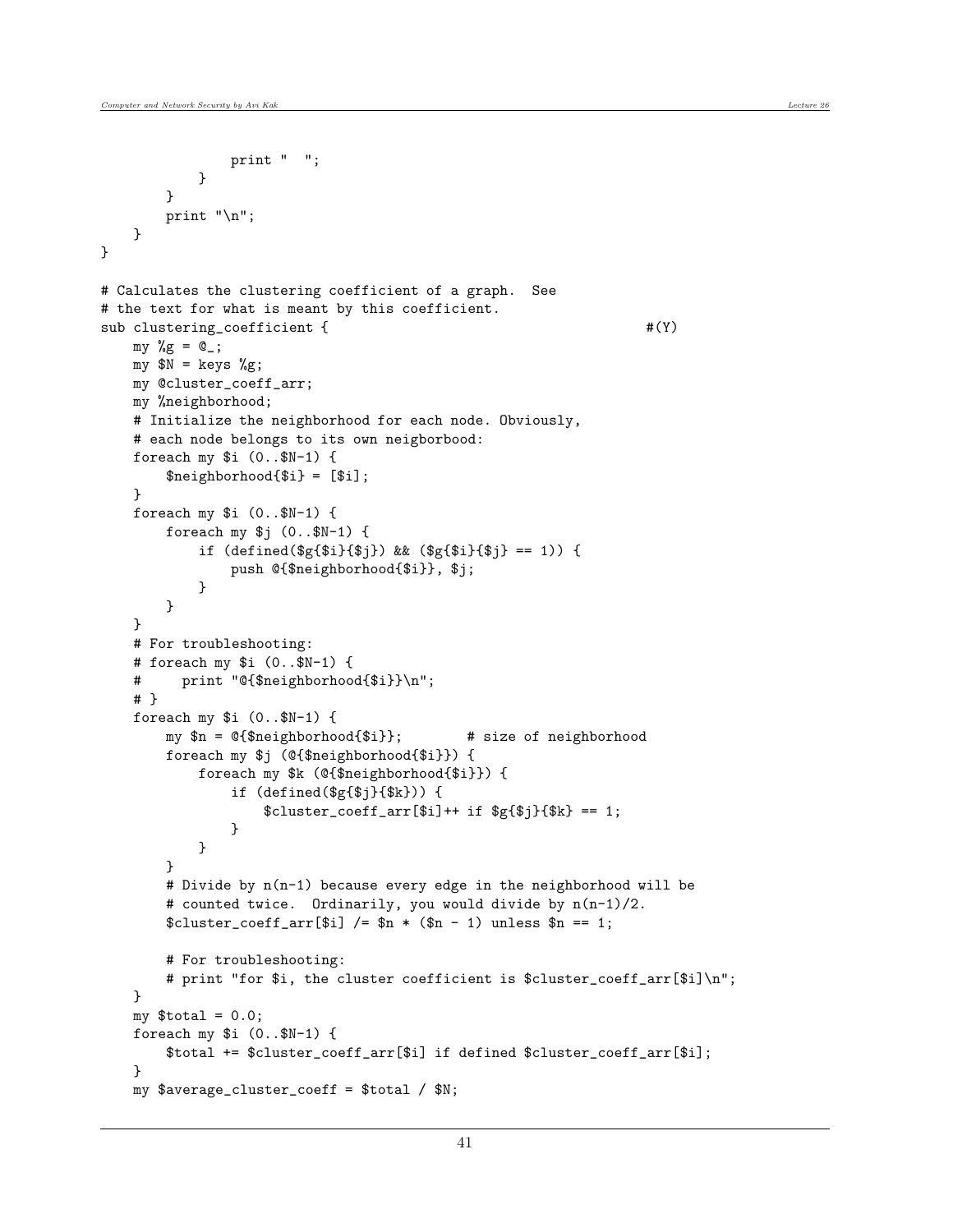```
# For troubleshooting:
   # print "the average cluster coefficient is $average_cluster_coeff\n";
   return $average_cluster_coeff;
}
```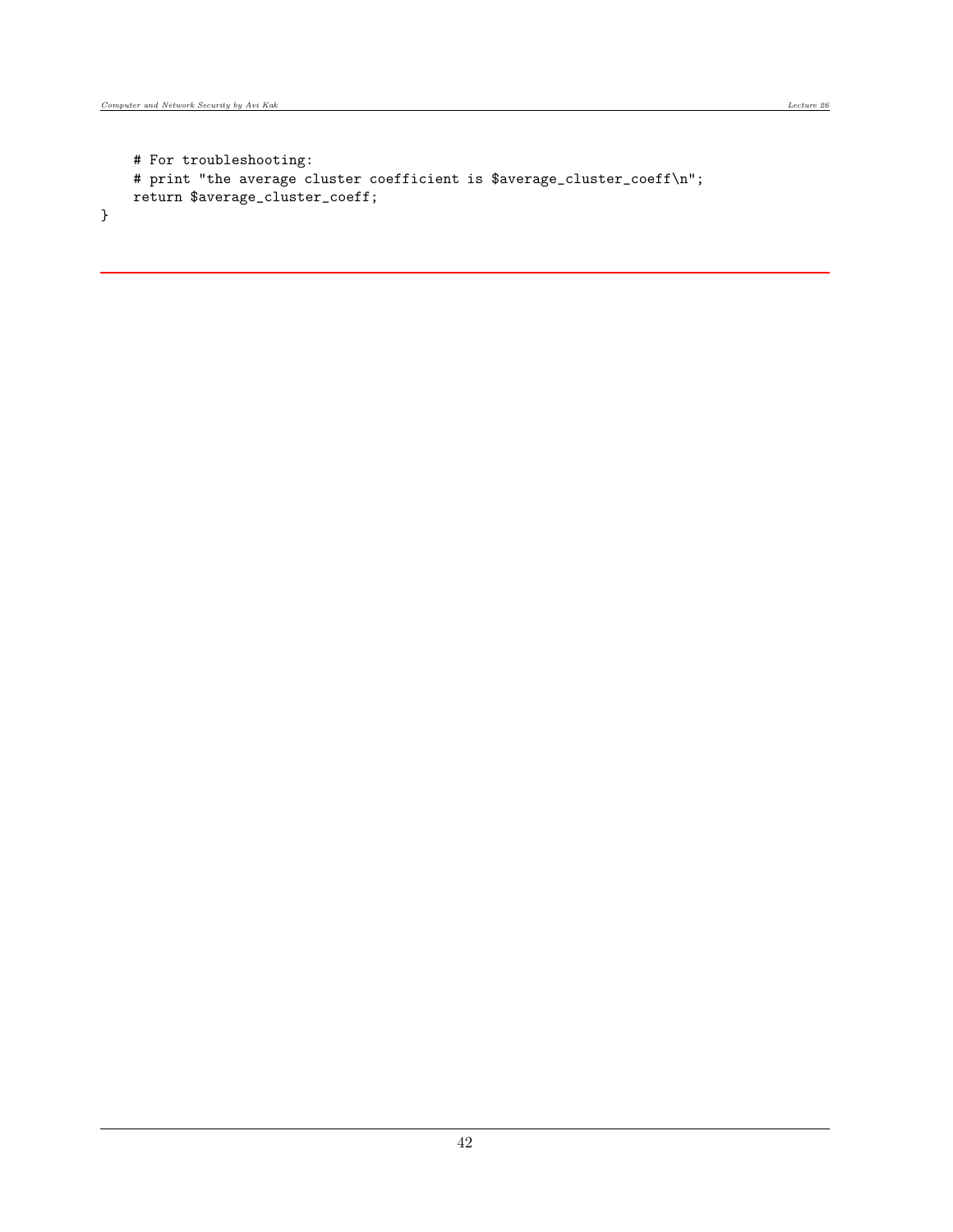Back to [TOC](#page-1-0)

## 26.5 DECENTRALIZED ROUTING IN SMALL-WORLD NETWORKS

- The Milgram experiments and the computer simulations by Watts and Strogatz tell us about the existence of the small-world phenomenon, meaning that humans form networks that are characterized by small network diameters and large clustering coefficients.
- But Milgram's experiments additionally demonstrated that humans also possess an innate ability to navigate through such networks. A letter wending its way through individuals who belong to different friendship clusters is an example of this human-driven navigation. Another example would be a human finding his/her way to a far off destination by asking for directions along the way (assuming that the individuals encountered during the journey may not know directly how to get to the final destination from where they are, but do know someone else who might provide further similar help).
- Jon Kleinberg was the first to make the observation that Milgram's experiments also constituted a discovery of the innate ability of humans to find short paths to their destinations using only local information. In another celebrated paper dealing with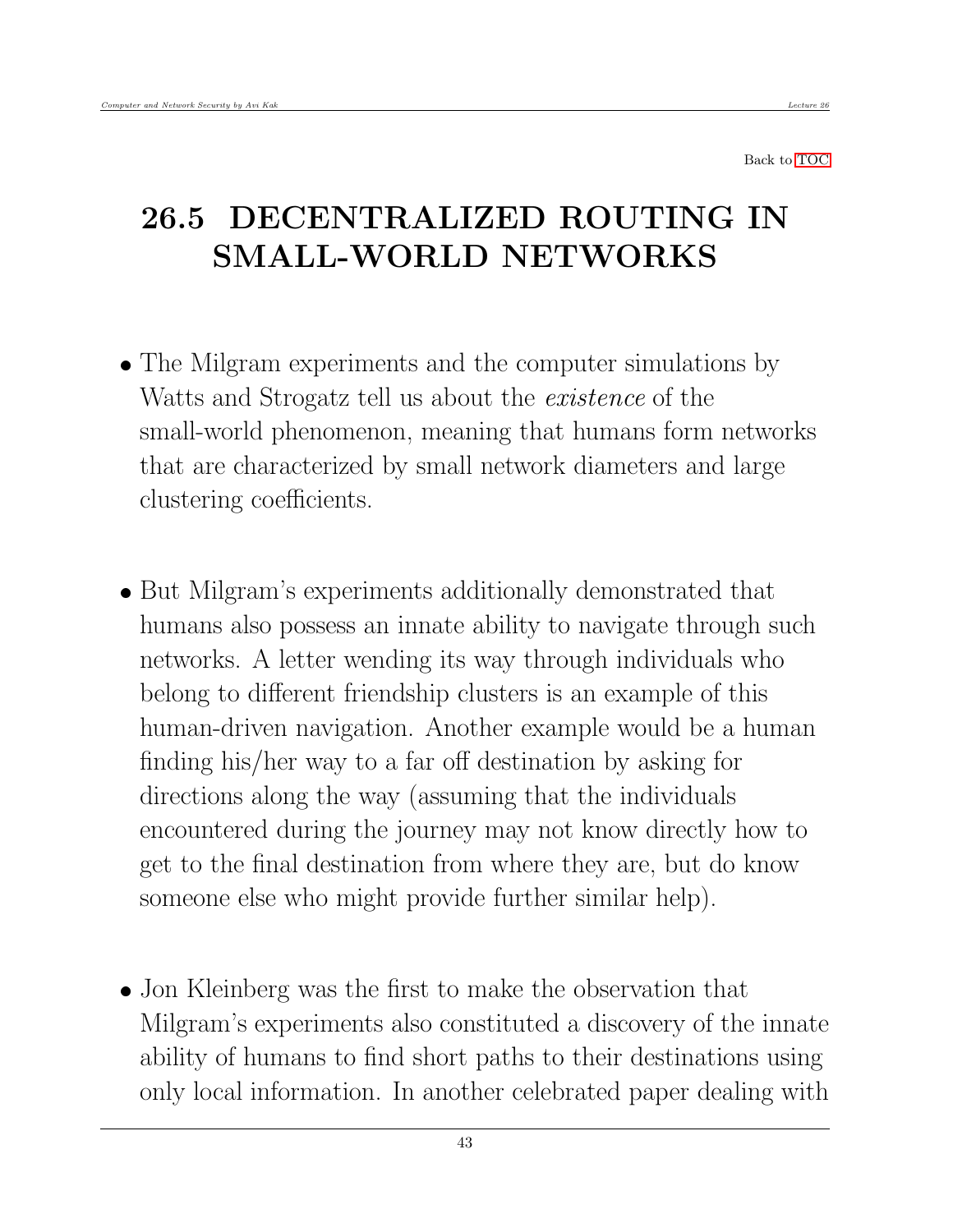the small world phenomenon, Kleinberg then raised the question as to what conditions would have to prevail in a network for there to exist decentralized algorithms that would allow the short paths to be discovered.

• Kleinberg used a two-dimensional lattice of nodes for answering the above question. With  $(i, j)$  denoting the coordinates of a node in a grid, Kleinberg used the following  $L_1$  metric to measure the distances in the grid:

$$
d((i,j),(k,l)) = |k - i| + |l - j| \tag{1}
$$

This metric is also known as the *city block metric* or the Manhattan distance.

• Kleinberg used three integer parameters,  $pp$ ,  $qq$  and  $rr$ , to specify the connectivity in a grid lattice of the sort shown in Figure 8. For any given node  $A$  in the grid, all its immediate neighbors within the  $L_1$  distance of pp are A's local contacts. That is, node A has outgoing arcs that connect it with all nodes at a distance of up to and including pp from A. (When  $pp = 1$ , that would only be the four immediate neighbors, to the east and west, and to the north and south. That is the case shown in Figure 8.) In addition, the node A has  $qq \geq 0$  long-range contacts. The qq long-range contacts for a node are selected by firing up a random number generator that spits out  $qq$  random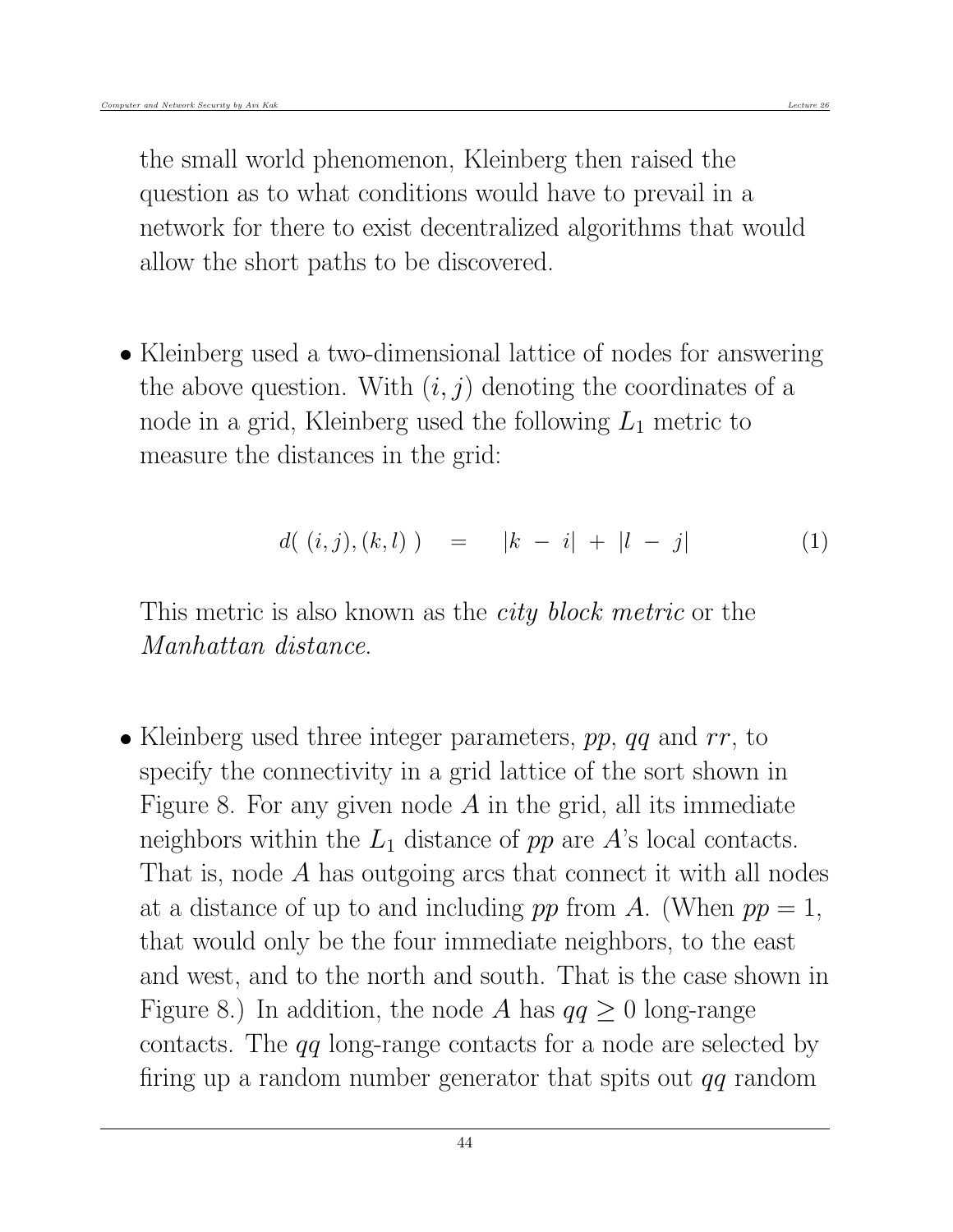

p, q, and r. For a node such as A, all the other nodes within distance p are its local contacts. In addition, every node such as A has q long−range contacts. The parameter r controls the probability that a node at a certain distance is A's long-range contact. For the grid shown,  $p = 1$  and  $q = 2$ . The connectivity of the nodes is controlled by three integer parameters

Figure 8: Shown is a two-dimensional lattice of nodes in which a node such as A has all its neighbors within some  $L_1$  distance forming its local contacts. A also has gq longrange contacts at distances that are set randomly. (This figure

is from Lecture 26 of "Lecture Notes on Computer and Network Security" by Avi Kak)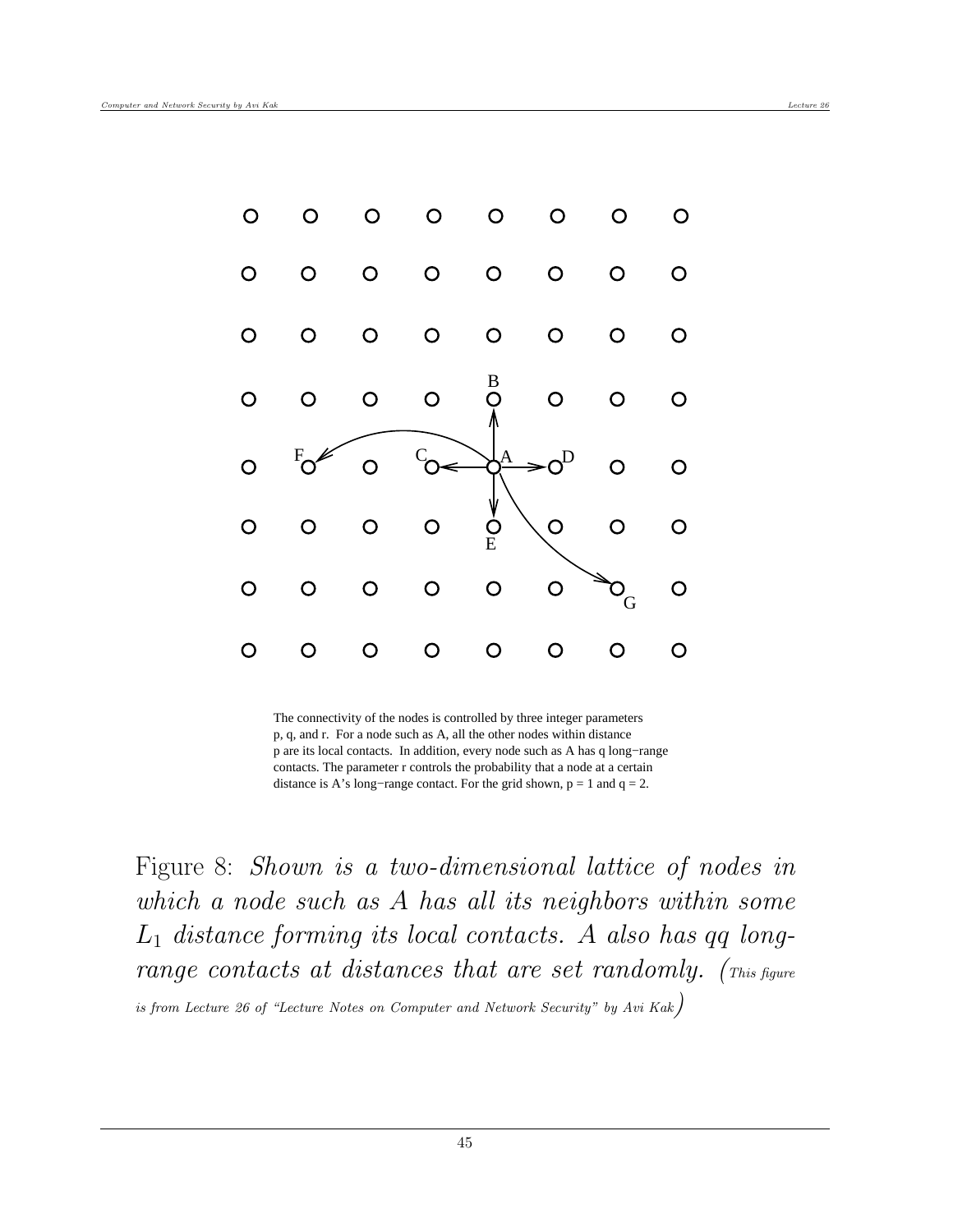numbers X according to the inverse  $r^{th}$ -power distribution:

$$
prob(X = x_i) \quad \propto \quad |x_i|^{-rr} \qquad i = 1, 2, \dots, qq \qquad (2)
$$

for some prespecified constant rr. Construing each of these random numbers as an  $L_1$  distance from node A, we randomly select a long-range destination node at each such distance. Note that the  $L_1$  metric gives rise to diamond-shaped equidistance contours in the plane of the grid. So, in general, there will be several candidates for the long-range contact at each distance. Of these, we will select one with uniform randomness. Referring to Figure 8, we can say that the probability of a node such as F to be  $A$ 's long-range contact is given by

$$
\frac{|d(A,F)|^{-rr}}{\sum_{Y} |d(A,Y)|^{-rr}}\tag{3}
$$

where the summation in the denominator is over all  $qq$ long-range contacts of node A.

- When  $rr = 0$  in the above model, a node's long-range contacts will be selected uniformly from all the nodes in the network. This corresponds to how the long-range contacts are selected in the Watts and Strogatz model.
- The network created by the procedure outlined above can be considered to be a superposition of a structured base graph and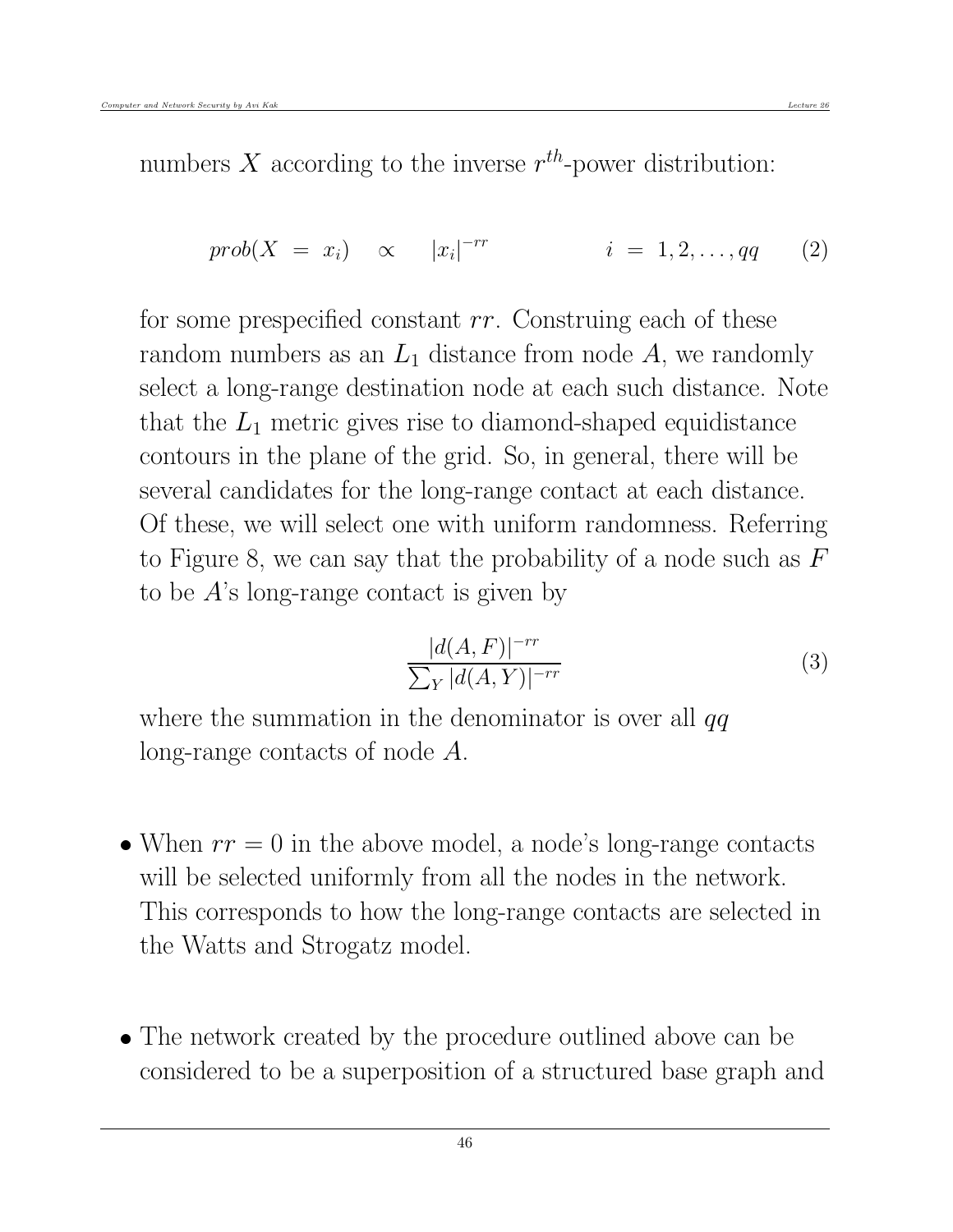a sparse random graph. The nodes, along with each node's local contacts, constitute the base graph and the randomly-selected long-range contacts the superimposed random graph. The base graph exhibits a high clustering coefficient in the sense that the neighbors of a node are highly likely to be each other's neighbors

- also. The superimposed random graph provides the occasional short-cuts needed for giving a small diameter to the network.
- Using the above network model, Kleinberg has theoretically established that there exists an efficient decentralized algorithm for routing a message from any node to any other node but only when  $rr = 2$ . The "time" taken by the decentralized algorithm is  $O(\log^2 N)$  where N is the total number of nodes in the network. The decentralized algorithm consists of each en route node making a greedy routing decision based purely on (i) the coordinates of its local and long-range contacts; (ii) the coordinates of the nodes that the message was previously routed through; and (iii) the coordinates of the target node. The message that needs to be delivered carries with it the target node coordinates and the coordinates of the nodes already visited. This result by Kleinberg applies to the empirically interesting case of  $pp = 1$  and  $qq = 1$ . That is, each node is directly connected with its four closest neighbors and has one long-range contact.
- All of the preceding discussion in this section has focused on two dimensional graphs, that is, graphs whose nodes can be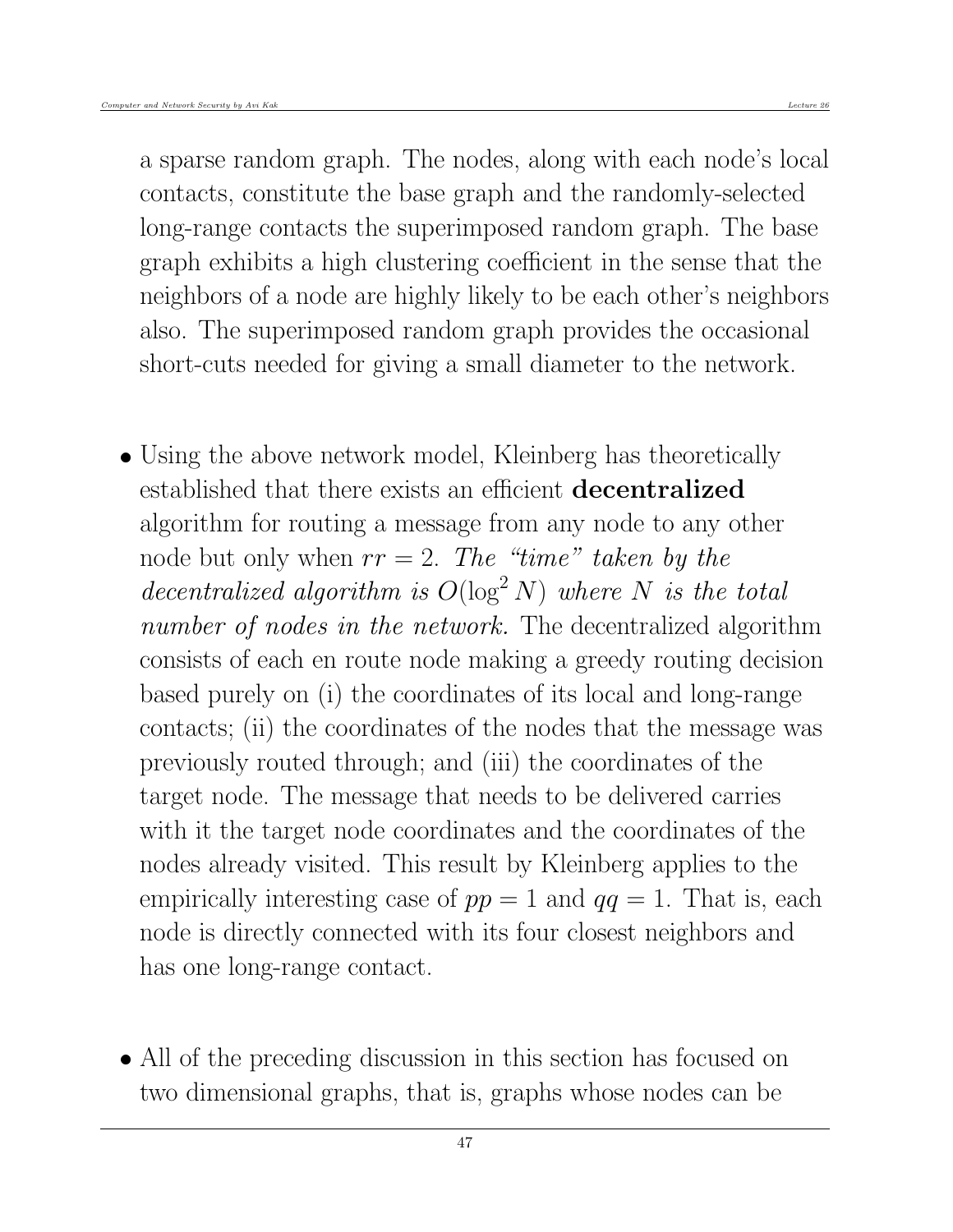located with two indices. Kleinberg has shown the results can be extended to  $k$ -dimensional graphs for arbitrary  $k$ . That is, one can prove the existence of a decentralized greedy algorithm for efficiently discovering the small-world paths in a time that is a polynomial in  $\log N$ , where N is the total number of nodes in the network, provided the distribution of long-range contacts follows an inverse  $k$ -power distribution. In other words, the probability that a node  $y$  is a long-range contact for a node  $x$ should be given by

$$
prob(x, y) = \frac{|d(x, y)|^{-k}}{\sum_{z} |d(x, z)|^{-k}}
$$
(4)

where the summation in the denominator is over all the  $qq$ long-range contacts that any node in the network is allowed to have.

 An Open Question: Kleinberg's work shows that the connectivity in a network must obey certain specific mathematical conditions so that the short paths typical of small worlds can be discovered at all on the basis of just local reasoning. Kleinberg has also demonstrated the non-existence of decentralized algorithms for finding the short paths when the mathematical conditions on the connectivity are violated. On the other hand, Milgram's work has shown that humans appear to have the ability to find the small-world short paths in their social networks. Does that mean that the human networks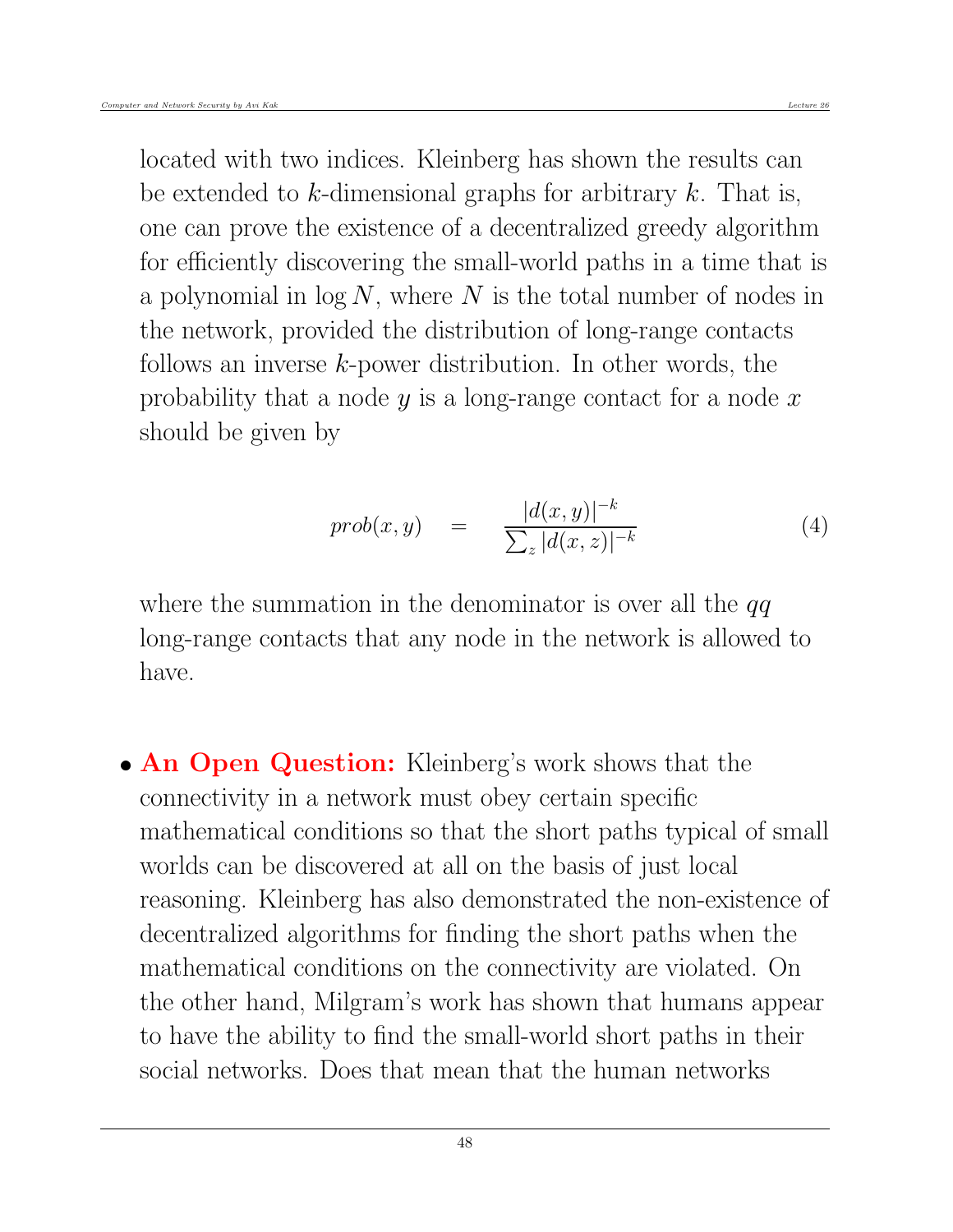implicitly satisfy the mathematical constraints discovered by Kleinberg? As matters stand today, we do not yet know the answer to this fundamental question.

 A problem with modeling computer networks in which humans directly restrict the connections between the machines on the basis of trust with Kleinberg's graphs is that it is not clear how to interpret the node indexing used in the graphs. The most straightforward interpretation would be based on geographical locations of the nodes. But that frequently does not make sense for the case of overlay networks.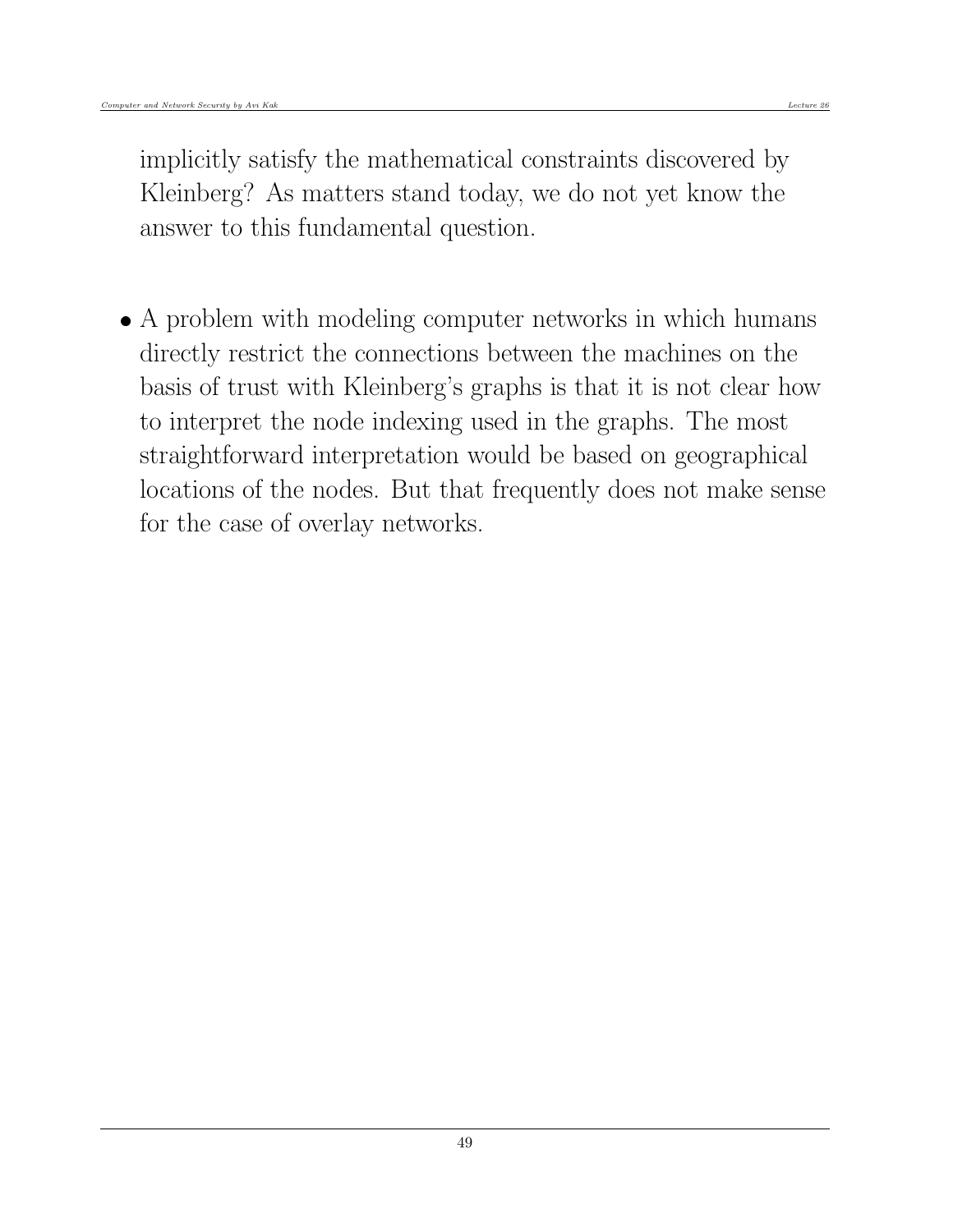Back to [TOC](#page-1-0)

## 26.6 SMALL-WORLD BASED EXAMINATION OF THE ORIGINAL CONCEPTUALIZATION OF FREENET

- This confluence of the Freenet ideas proposed by Clarke and the computer-simulation-based confirmation of the small-world phenomenon by Watts and Strogatz led to the belief that, since the individual connections in a Freenet are based on friendships and trust, the routing patterns in a Freenet would exhibit the small world phenomenon. One thought that, even as the number of nodes in a Freenet grew arbitrarily, there would exist short paths between any pair of nodes.
- But, as made clear by Kleinberg's work summarized in the previous section, the existence of small-world short paths in a network is different from the existence of decentralized routing algorithms for the discovery of those short paths.
- The data insertion and data migration notions incorporated in Clarke's original proposal for the Freenet do not provide any mathematical guarantee that a data object present at a given node would be retrievable by all other nodes in a Freenet network. Those notions do not even ensure that a previously inserted data object would survive in the network as the data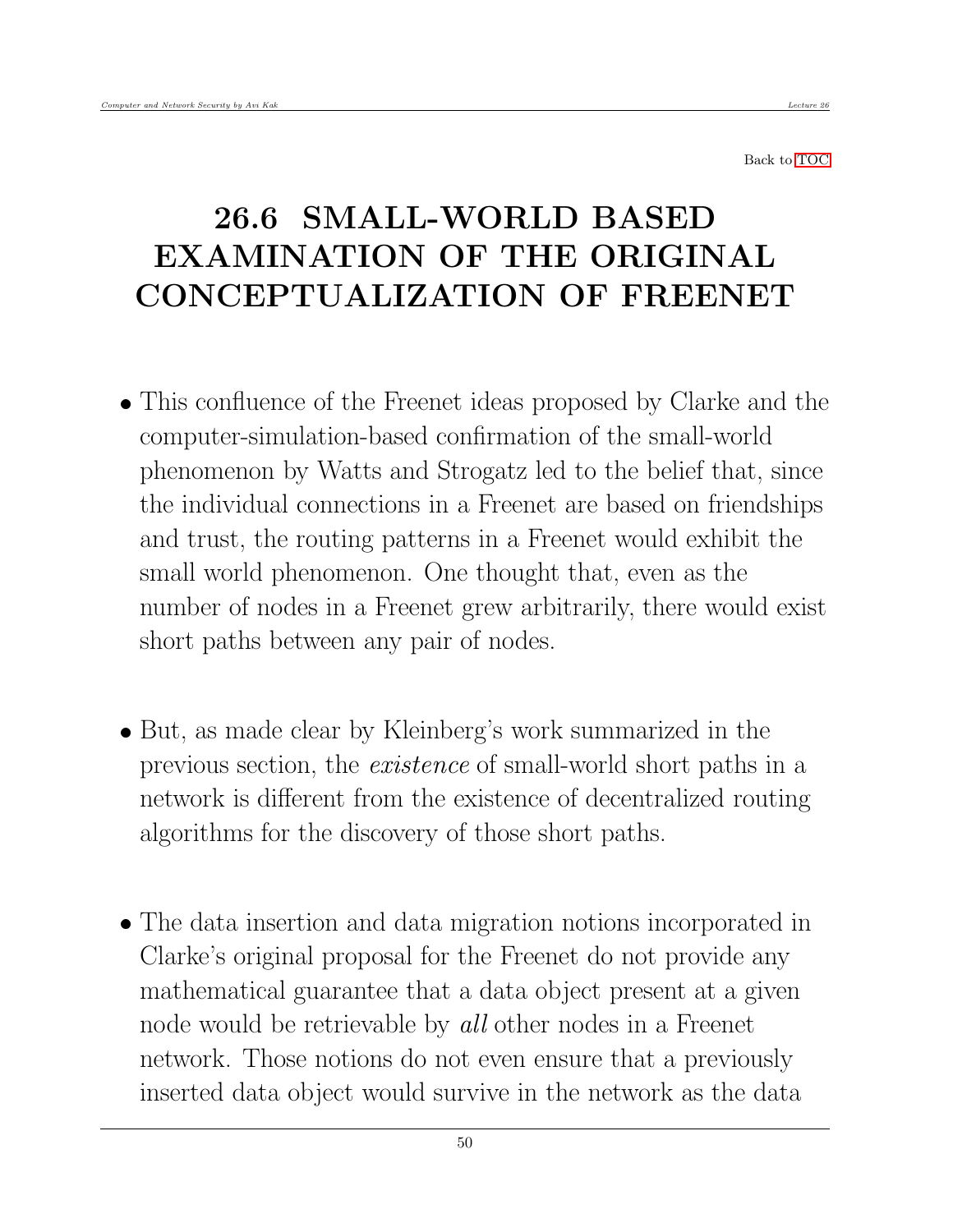stores at the various nodes begin to fill up with the data objects currently in demand.

• In summary, Clarke's original ideas may work well in small friend-to-friend networks in which each node is directly connected with all the other nodes. However, such may not be the case in arbitrary P2P networks.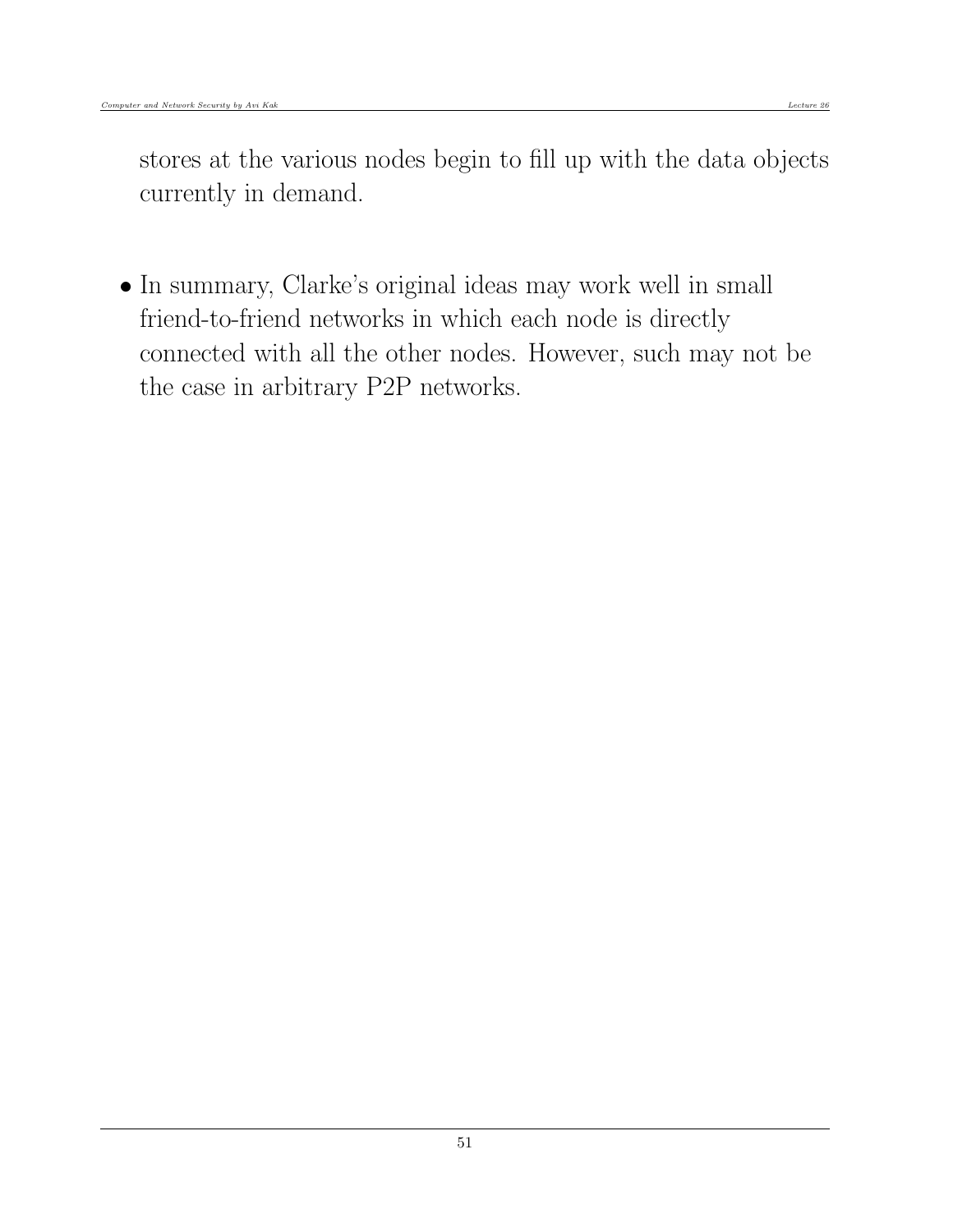Back to [TOC](#page-1-0)

## 26.7 SANDBERG'S DECENTRALIZED ROUTING ALGORITHM FOR FREENET

- Section 26.2 mentioned associating an immutable identifier and a randomly selected unique location key with each node. To briefly review some of the other statements made in that section: The key value is cyclic over the range from 0 to 1 and any arithmetic on the keys is modulo 1. A data object is stored at a node whose location key is closest to the hash key associated with the data object. When a data object is inserted into a Freenet or retrieved from it, it is cached at all the en route nodes. This caching plays the same role in a Freenet as data replication in a structured P2P network.
- To remedy the shortcoming of the Freenet as originally conceptualized (that we only have a guarantee of the existence of small-world like short paths between any two nodes but no **guarantee** of the *existence* of a decentralized algorithm for the discovery of those short paths), Oskar Sandberg has proposed a new routing algorithm for the Freenet.
- Sandberg's routing algorithm is based on Kleinberg's theorems on when a network is allowed to possess a decentralized routing algorithm for finding the small-world short paths. We will refer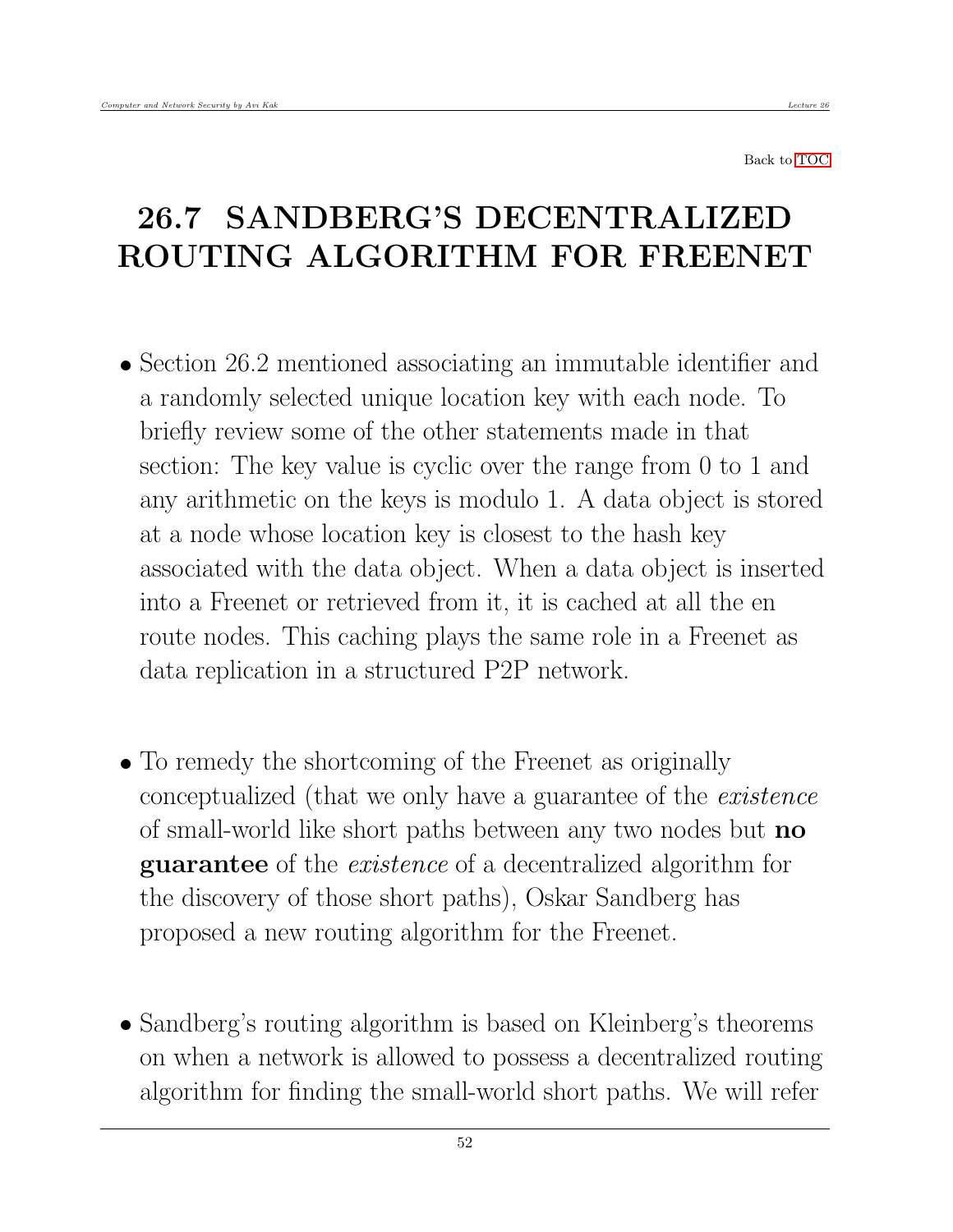to a network whose connectivity allows for efficient decentralized routing algorithms to exist as a **Kleinberg network**.

- Obviously, the probability distribution associated with the long-range contacts in a Kleinberg network obeys the inverse  $k$ -power law for a k-dimensional graph.
- Also recall that a Kleinberg network can be considered to be a superposition of a **base lattice** in which every node is directly connected with a certain number of all its immediate neighbors and a random network that only contains the long-range contacts. The  $L_1$  distance function that drives the greedy algorithm for decentralized routing is defined in the base lattice.
- Sandberg's Freenet routing algorithm is derived by pretending that a Freenet graph corresponds to the long-range contacts in some unknown k-dimensional Kleinberg network. If the underlying base lattice of such a Kleinberg network could be found (note that we already have the graph of the long-range contacts), that would automatically provide us with an  $L_1$ metric for driving a greedy algorithm for the discovery of short paths.
- Sandberg has shown that finding the unknown base grid can be cast as a problem in statistical estimation in which the lattice coordinates of the actual Freenet nodes are the parameters to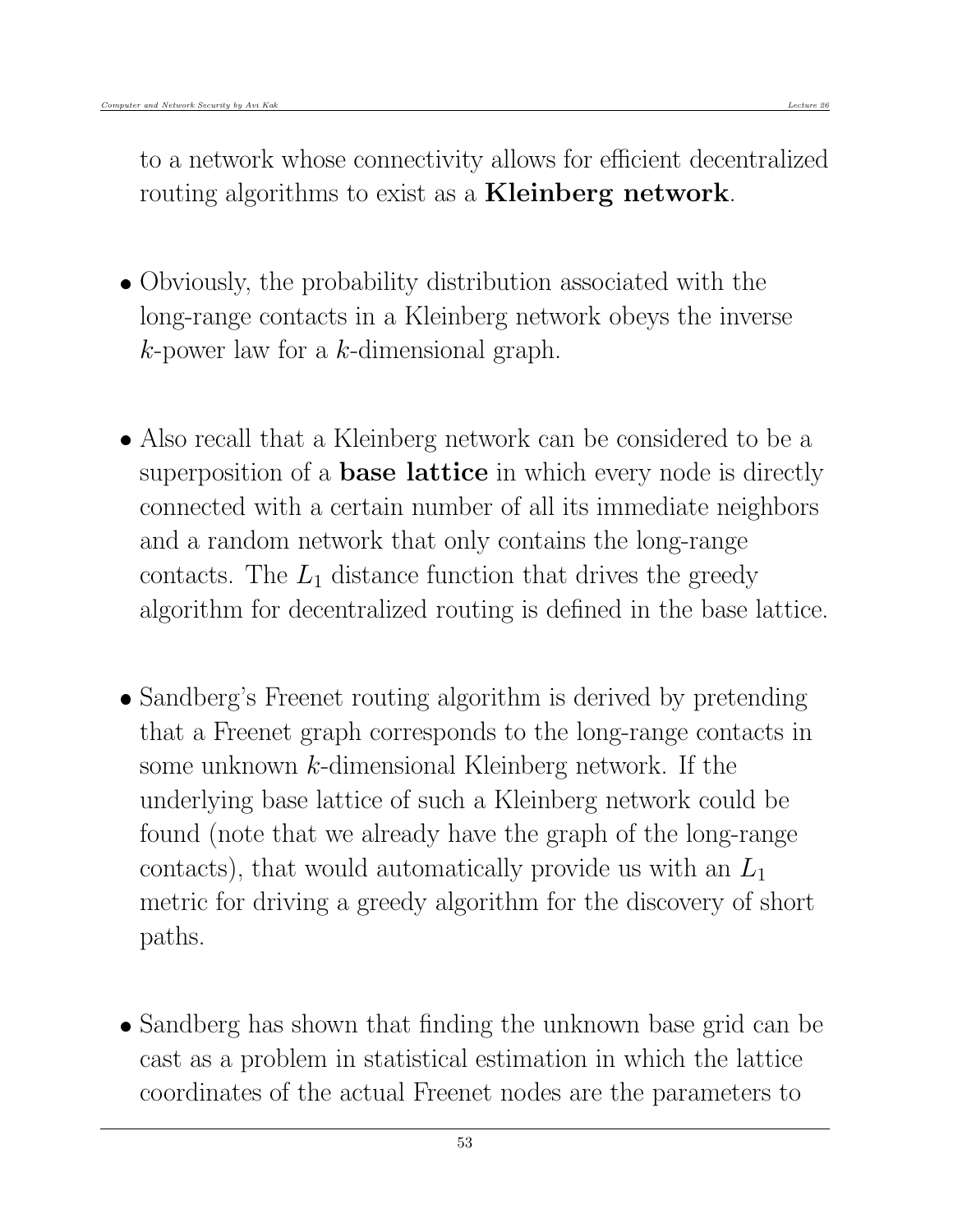be estimated. Sandberg used the MCMC (Markov-Chain Monte-Carlo) technique for this estimation.

• To briefly present Sandberg's formulation of the problem, let V represent the nodes in an actual Freenet. Let G represent the underlying base lattice. Let  $\phi$  denote the positions assigned to the nodes of  $V$  in the base lattice  $G$ . Now let  $E$  denote the set of edges in the Freenet network. Since Sandberg assumes that the Freenet edges are the long-term contacts in a  $k$ -dimensional base lattice G that corresponds to a Kleinberg network, it must be the case that

$$
prob(E|\phi) = \prod_{i=1}^{m} \frac{1}{d(\phi(x_i), \phi(y_i))^k H_G}
$$
(5)

where  $x_i$  and  $y_i$  denote the two nodes at the two ends of an edge and where we assume that the Freenet has a total of  $m$ edges.  $H_G$  is the normalizing constant.

 At least theoretically, the equation shown above could be used to construct a maximum-likelihood estimate for the unknowns  $\phi$ for a given value of the dimensionality  $k$ . That is, we would want  $\phi$  that maximizes the likelihood of the observations  $E$ . Evidently,  $prob(E|\phi)$  would be maximized by finding those assignments of Freenet nodes to base lattice positions that minimize the product of the edge lengths shown in the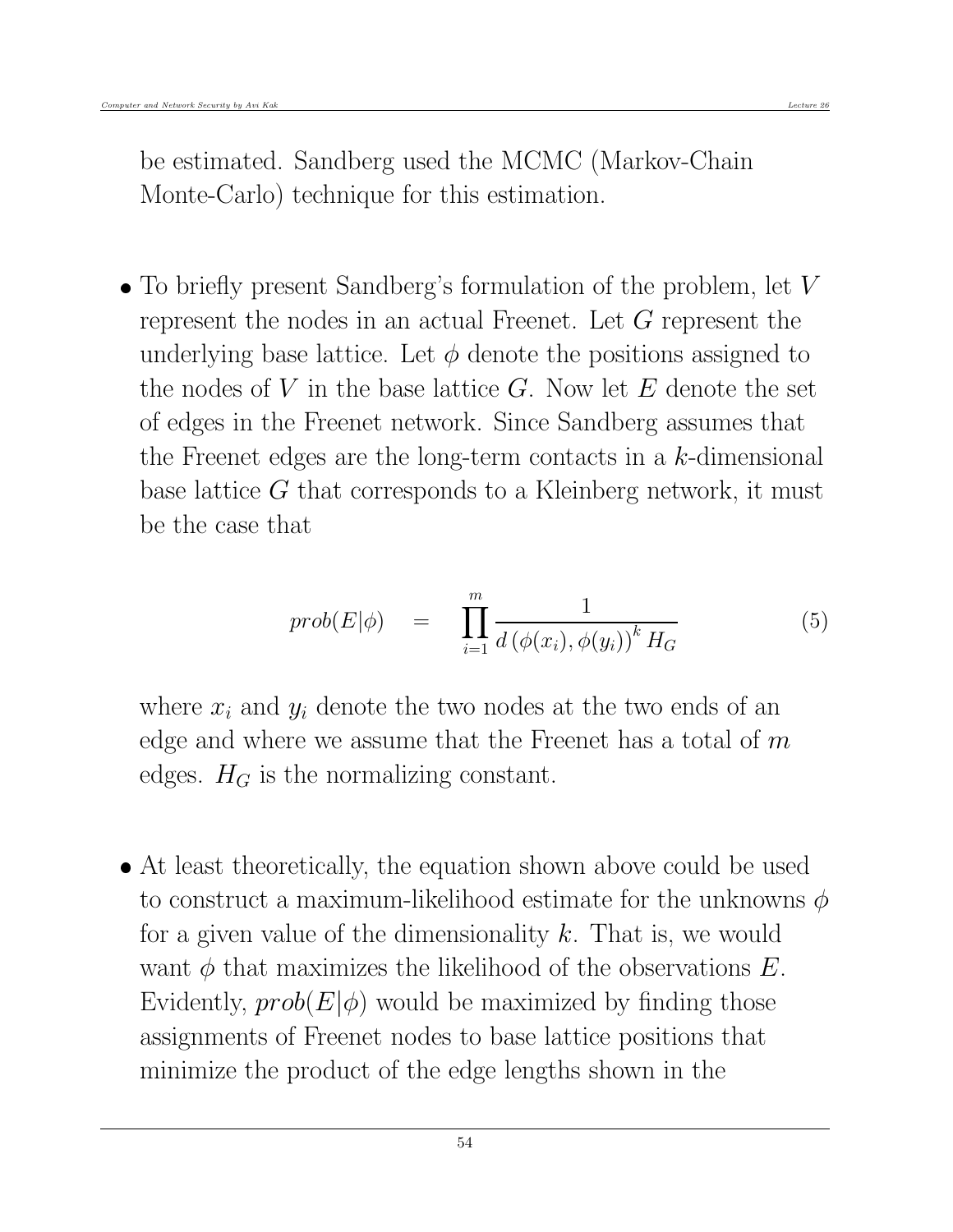denominator. There is obviously a combinatorial issue in trying every possible assignment of base lattice to network node mappings to find out the mapping that minimizes the product of the edge lengths. This, as intuition might suggest, turns out to be an NP-complete strategy.

 Using Bayes' rule, Sandberg casts the problem as as exercise in stochastic optimization:

$$
prob(\phi|E) = \frac{prob(E|\phi) \cdot prob(\phi)}{prob(E)}
$$
(6)

So our goal is to construct a Bayesian estimate for the  $\phi: G \to V$  mapping function that results in the largest value for the posterior distribution on the left hand side above.

 Let's assume that the underlying base lattice is one dimensional. A convenient way to model a 1-D lattice is as a ring lattice, something that becomes intuitive if you assign location keys to the nodes whose values are between 0 and 1. [Recall that earlier in this lecture on page 11, we assigned a location key to each node in a Freenet overlay. Since the value of the location key was between 0 and 1 in that discussion, we can visualize those nodes as being located on a circle. I should also mention that the Identifier Circle of Lecture 25 is the same thing as a ring lattice.] Shown in Figure 9 is a Freenet overlay whose nodes have been assigned the 1-D location keys between 0 and 1. The location keys are shown as the values of the s parameter. Again as previously mentioned on page 11, the location distance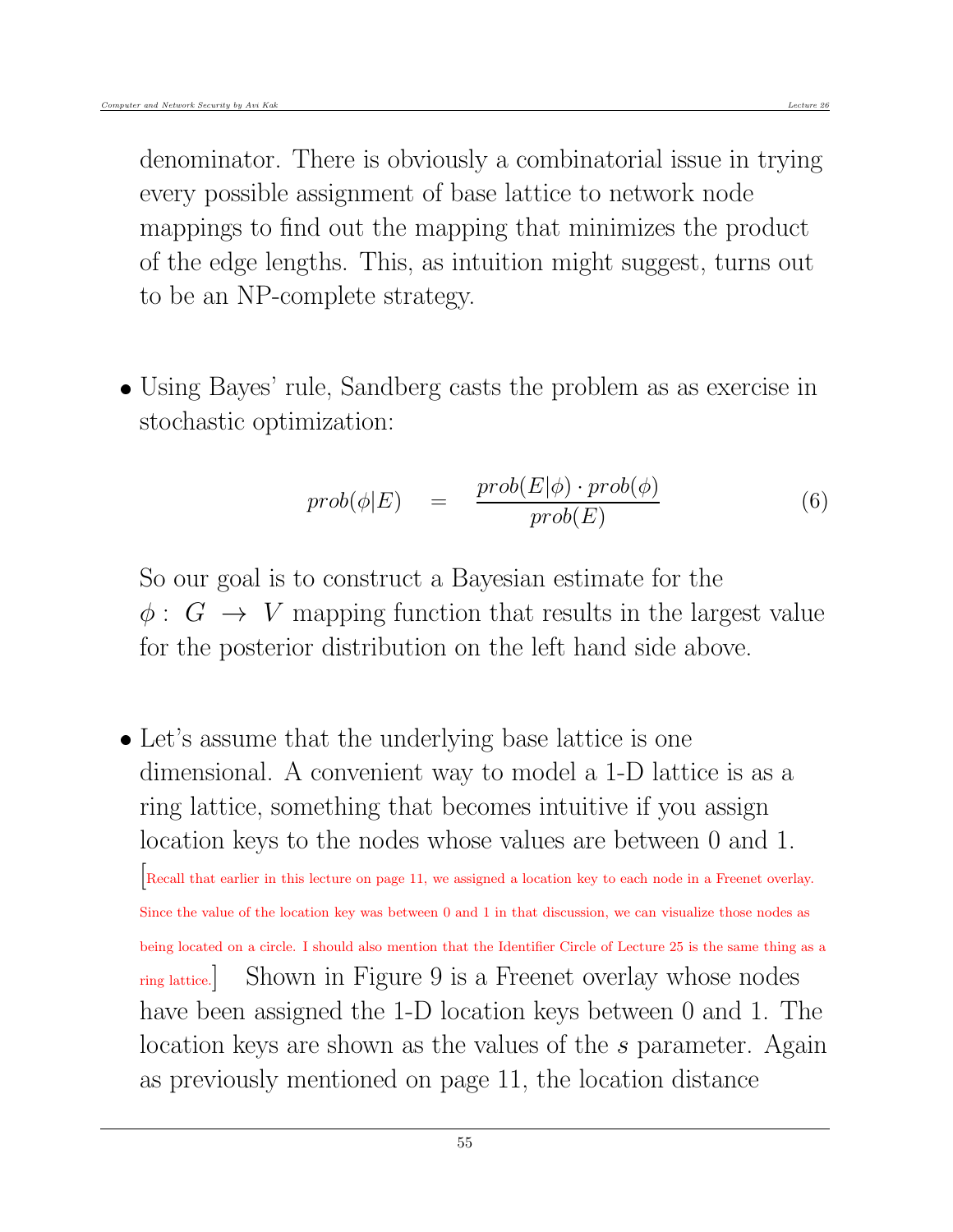between any two nodes is to be measured along the circle modulo 1. The chordal arcs shown in Figure 9 indicate the human-established pairwise connections between the nodes. Information between the nodes can only flow along the chordal arcs. The Freenet overlay shown in Figure 9 on a ring lattice would be more commonly visualized as a regular graph, as shown in Figure 2.



In a Freenet overlay, the connection between each pair of nodes is established by human operators on the basis of trust and friendship. The arcs drawn directly between the nodes indicate such communication links.

Figure 9: A ring-lattice visualization of a Freenet overlay whose nodes have been assigned location keys, s, between  $0 \text{ and } 1.$  (This figure is from Lecture 26 of "Lecture Notes on Computer and Network Security" by Avi Kak)

• In our current context, assigning location keys to Freenet nodes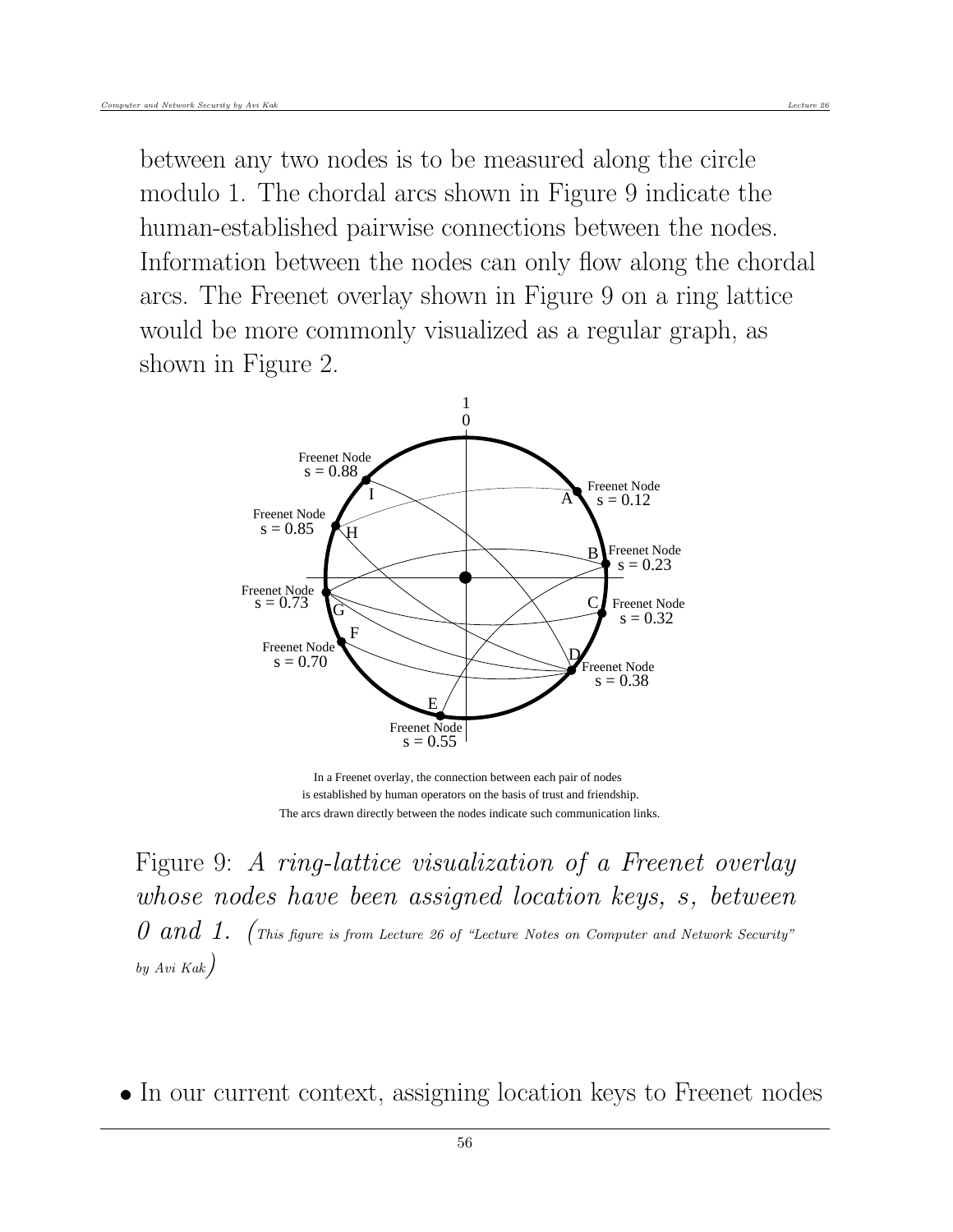in the manner shown in Figure 9 amounts to embedding the nodes in a 1-D base graph. The assignment of s keys is one possible embedding in an imaginary base graph on the ring lattice. Since the direct connections between the nodes are supposed to correspond to the long-range links in the base graph, for the case of 1-D base graphs, we can now write

$$
prob(E|\phi) = \prod_{i=1}^{m} \frac{1}{|\phi(x_i) - \phi(y_i)|_s H_G}
$$
(7)

where  $x_i$  and  $y_i$  denote the two nodes at the two ends of the  $i^{th}$ direct link in the overlay, where  $\phi(x)$  returns location value assigned to node x, and where the distance  $\lfloor . \rfloor_s$  means that distance is to be measured modulo 1 along the unit circle. Our goal is to find that mapping  $\phi: V \to [0, 1)$  that maximizes the posterior probability shown previously as  $prob(\phi|E)$  in Equation (6).

• But maximization of the posterior  $prob(\phi|E)$  in Equation (6) presents certain computational challenges that are best seen if we write that equation in the following form:

$$
prob(\phi|E) = \frac{prob(E|\phi) \cdot prob(\phi)}{\int_{\phi} prob(E|\phi) \cdot prob(\phi)d\phi}
$$
(8)

The computational challenge is how to compute the denominator for any candidate  $prob(\phi)$ . This is where the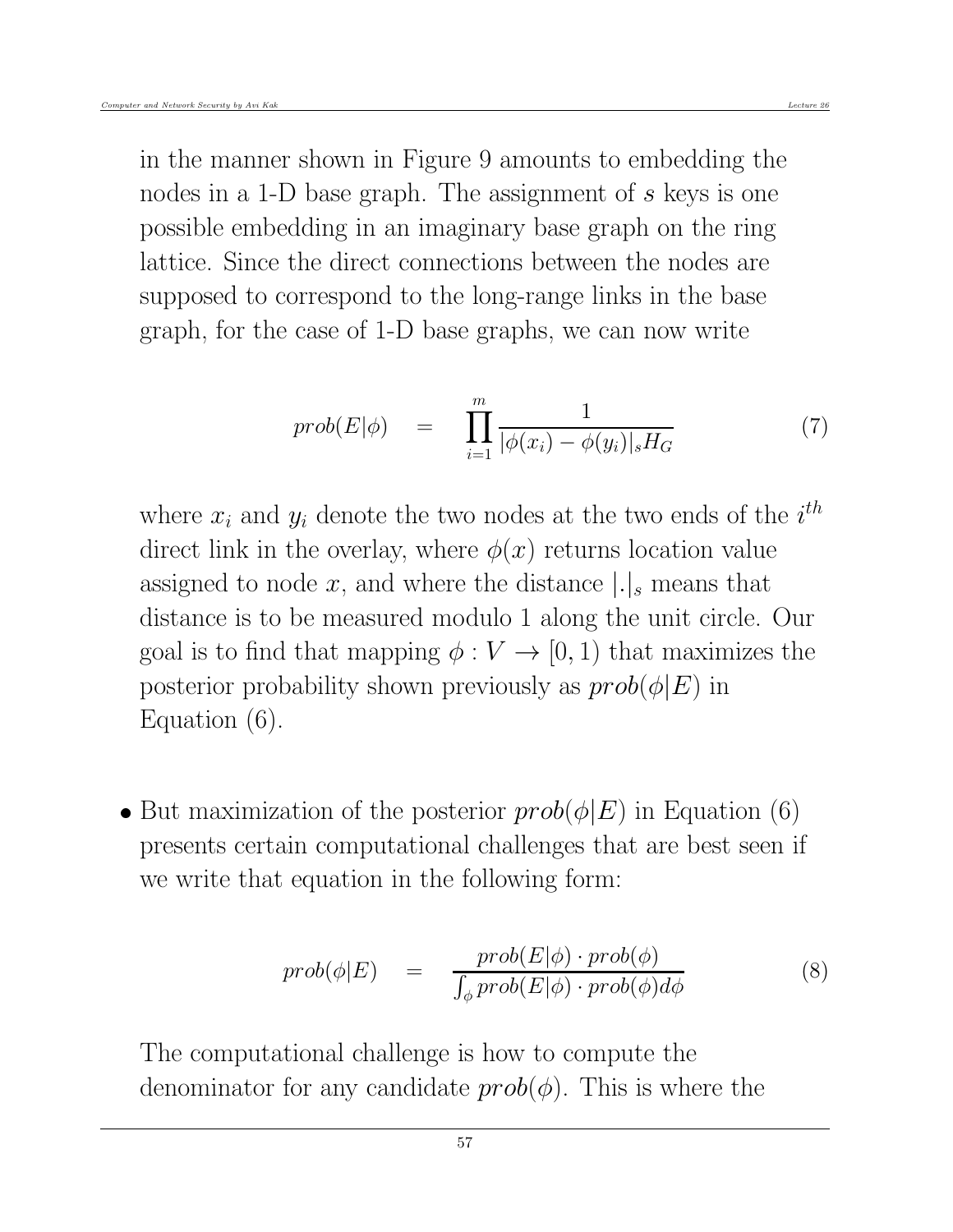MCMC technique we describe next comes in handy. MCMC allows us to generate samples of  $\phi$  that conform to a candidate  $prob(\phi)$  distribution. Subsequently, these samples can be used for a Monte Carlo based approach to finding the value of the integral in the denominator.

• An aside on MCMC: [MCMC, for *Markov Chain Monte Carlo*, is a variation on the traditional Monte-Carlo simulations for solving difficult problems in parameter estimation, integration, combinatorial optimization, etc. Let's say you want to estimate the integral  $\int_{\mathbf{x}\in\mathcal{X}} f(\mathbf{x})d\mathbf{x}$ where the points x belong to some high-dimensional space. The Monte-Carlo approach to estimating the integral would be to draw a set of N points  $x_i$  from a uniform distribution over the domain, with the condition that the points are selected independently, and to then form the sum  $(1/N)\sum_{i=1}^{N} f(\mathbf{x}_i)$ . One can show that this summation is an unbiased estimate of the true integral. This approach extends straightforwardly to the estimation of  $\int_{\mathbf{x}\in\mathcal{X}} p(\mathbf{x}) f(\mathbf{x}) d\mathbf{x}$ , where  $p(\mathbf{x})$  is a probability density function, if  $p(x)$  is simple, like a uniform or a Gaussian density, but, as you would expect, the N samples  $x_i$  must now be drawn according to the density  $p(x)$ . That is, in this case also, an unbiased estimate of the integral  $\int_{\mathbf{x}\in\mathcal{X}} p(\mathbf{x}) f(\mathbf{x}) d\mathbf{x}$  would be given by the summation  $(1/N) \sum_{i=1}^{N} f(\mathbf{x}_i)$ . Unfortunately, this standard Monte-Carlo approach does not work when  $p(x)$  is a complicated probability density function — simply because it is non-trivial to sample complicated density functions algorithmically. This is where MCMC approaches become useful. **MCMC sampling is based on the following intuitions:** For the very first sample,  $x_1$ , you accept any value that belongs to the domain of  $p(x)$ , that is, any randomly chosen value x where  $p(x) > 0$ . At this point, any sample is as good as any other. For the next sample, you again randomly choose a value from the interval where  $p(x) > 0$  but now you must "reconcile" it with what you chose previously for  $x_1$ . Let's denote the value you are now looking at as  $x_*$  and refer to it as our *candidate* for  $x_2$ . As to having to "reconcile"  $\mathbf{x}_*$  with the previously selected  $\mathbf{x}_1$  before accepting the candidate as the next sample, here is what I mean: Your desire for obvious reasons should be to select a large number of samples in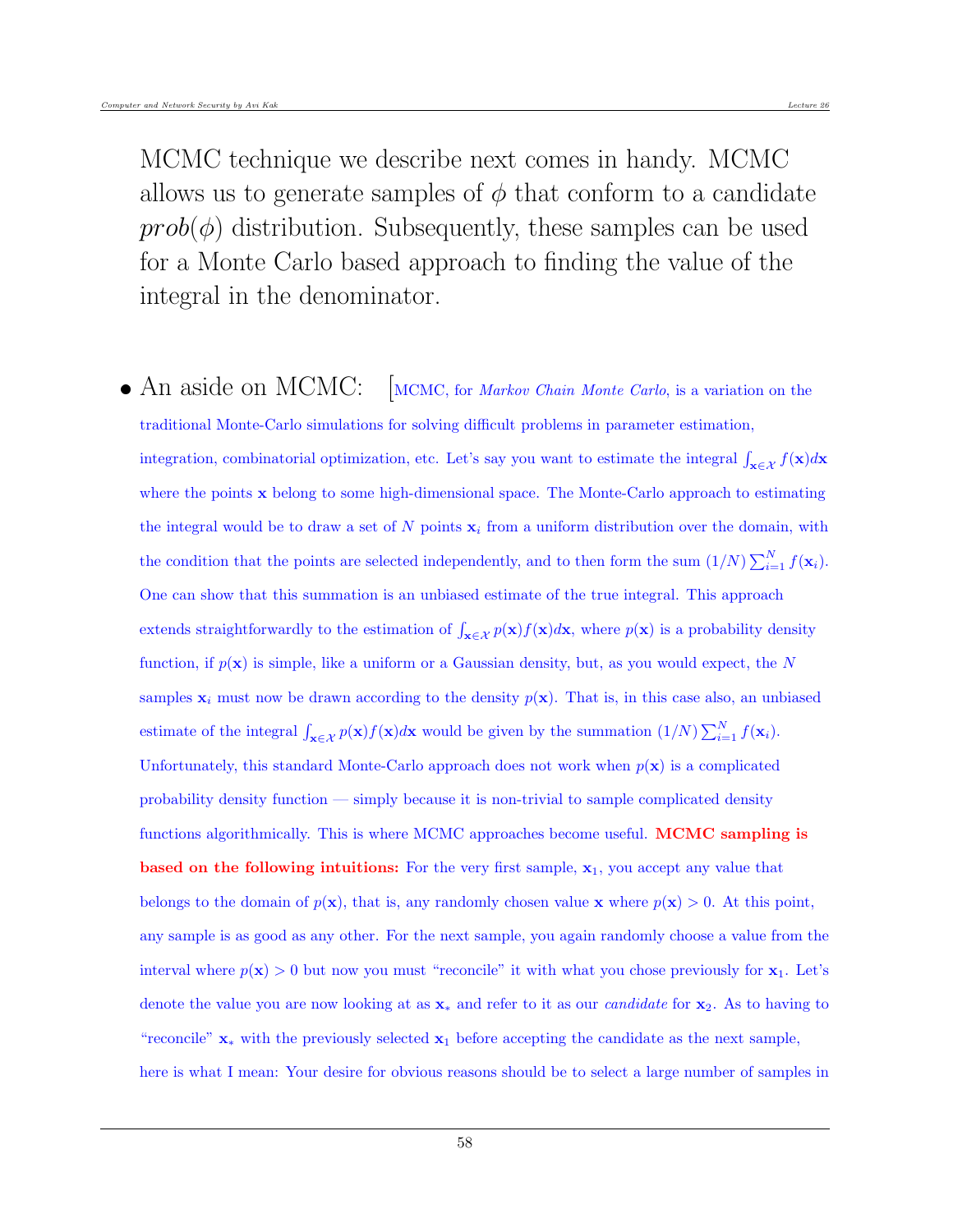the vicinity of the peaks in  $p(x)$  and, relatively speaking, fewer samples where  $p(x)$  is close to 0. You can capture this intuition by examining the ratio  $a1 = \frac{p(\mathbf{x}_*)}{p(\mathbf{x}_1)}$ . If  $a1 > 1$ , then accepting  $\mathbf{x}_*$  as  $\mathbf{x}_2$ makes sense because your decision would be biased toward placing samples where the probabilities  $p(x)$  are higher. However, should  $a1 < 1$ , you need to exercise some caution in accepting  $x_*$  for  $x_2$ . While obviously any sample  $\mathbf{x}_*$  where  $p(\mathbf{x}_*) > 0$  is a legitimate sample, you nonetheless want to accept  $\mathbf{x}^*$  as  $\mathbf{x}_2$  with some hesitation, your hesitation being greater the smaller the value of a1 in relation to unity. You capture this intuition by saying that let's accept  $\mathbf{x}_*$  as  $\mathbf{x}_2$  with probability al. In an algorithmic implementation of this intuition, you fire up a random-number generator that returns floating-point numbers in the interval (0, 1). Let's say the number returned by the random-number generator is u. You accept  $x_*$  as  $x_2$  if  $u < a$ 1. It is these intuitions that form the foundation of the original Metropolis algorithm for drawing samples from a specified probability distribution. Since each sample chosen in this manner depends on just the sample selected previously, a sequence of such samples forms a Markov chain. For that reason, this approach to drawing samples from a distribution for the purpose of Monte-Carlo integration of complex integrands is commonly referred to as the Markov-Chain Monte-Carlo approach, or, more conveniently, as the MCMC sampler. To be precise, the Metropolis algorithm for MCMC sampling uses what is known as a *proposal distribution*  $q(\mathbf{x}∗|\mathbf{x}_{t-1})$ to return a candidate  $x_*$  for the current sample  $x_t$  given the previous sample  $x_{t-1}$  and requires that  $q(.).$  be symmetric with respect to its two arguments if you want the theoretical guarantee that the first-order probability distribution of the samples of the Markov Chain converge to the desired density  $p(x)$ . This restriction on the proposal distribution is removed in the more general Metropolis-Hastings (MH) algorithm, but now the ratio that is tested for the acceptance of the candidate  $\mathbf{x}_*$  is given by the product  $a = a_1 \times a_2$  where  $a_2 = \frac{q(\mathbf{x}_{t-1} | \mathbf{x}_*)}{q(\mathbf{x}_* | \mathbf{x}_{t-1})}$ . If  $a \geq 1$ , we accept the candidate  $\mathbf{x}^*$  immediately for the next sample. Otherwise, we only accept it with probability  $a$ .

 The Metropolis-Hastings (MH) algorithm is the most popular algorithm for MCMC sampling. The algorithm is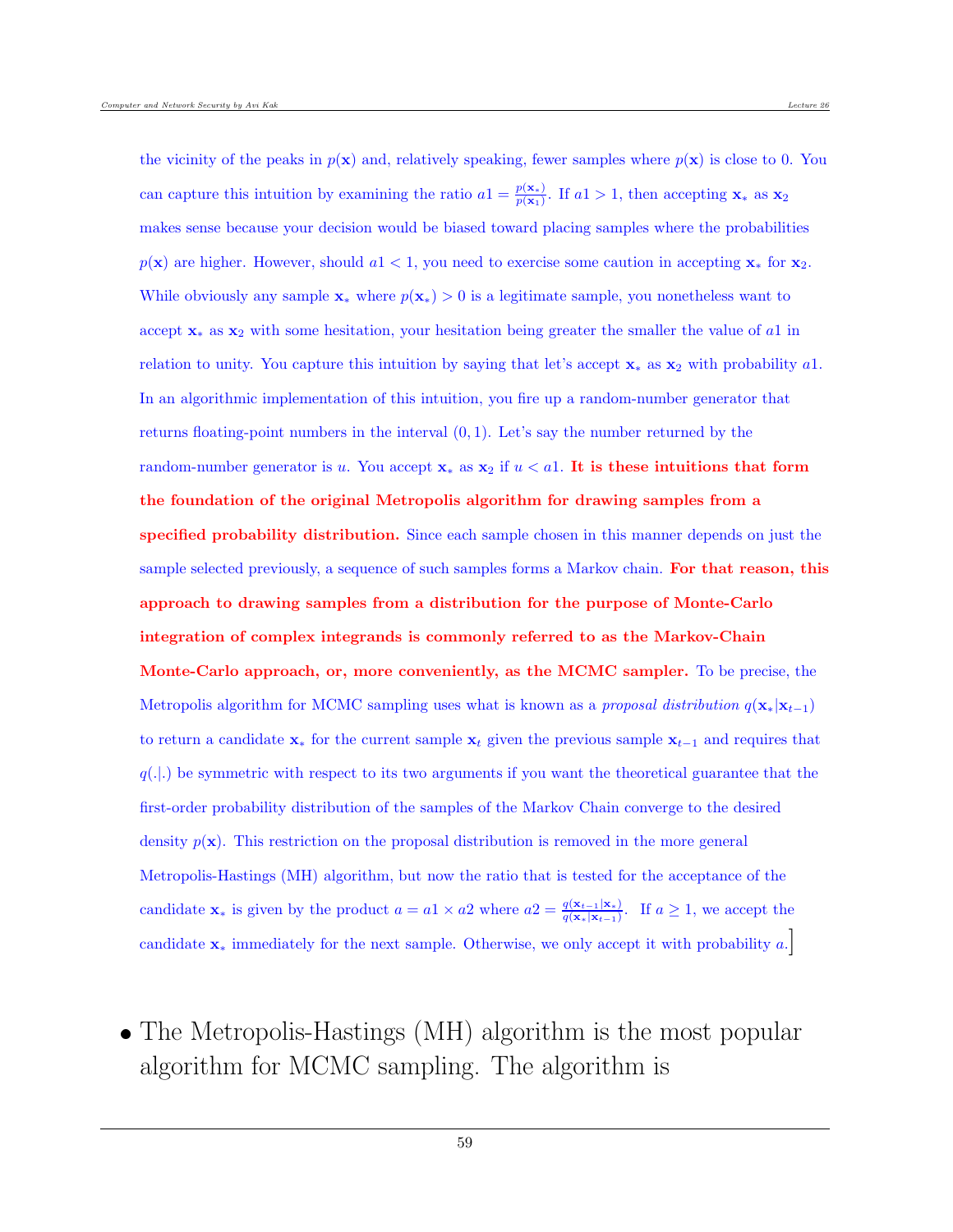straightforward to implement, as can be seen by the Perl code for the function metropolis hastings() shown next. The goal of the code is to generate an MCMC sequence whose first-order density function approximates  $p(\mathbf{x}) = 0.3 \cdot e^{-0.2\mathbf{x}^2} + 0.7 \cdot e^{-0.2(\mathbf{x} - 10)^2}$ . This density function, calculated by the subroutine desired density() in the Perl script, is shown by the line plot in Figure 10. A histogram for the first 500 MCMC samples produced by the script is shown as a bar graph in the same figure. | Ordinarily, it is best to discard several hundred samples at the beginning of such a sequence to eliminate the effects of initialization. After these initial samples are rejected, the rest of the sequence would follow even more closely the desired density. As mentioned in the rather long small-font note in the previous bullet, the MH algorithm requires us to specify a **proposal** density function  $q(x|y)$ . (This is called the proposal density because its primary role is to propose the next sample of a sequence given the current sample.) The proposal density function used in the code is  $q(x|y) = \mathcal{N}(y, 100)$ , that is, it is a normal density that is centered at the previous sample with a standard deviation of 10. This standard-deviation was chosen keeping in mind the interval  $(-5.0, 15.0)$  over which  $p(\mathbf{x})$  is defined with values not too close to zero, as shown by the line plot in Figure 10.

• Shown below is a pseudocode description of the algorithm that is programmed in the metropolis hastings() subroutine of the Perl script. In this description,  $p(\mathbf{x})$  is the desired density function.

```
initialize x_0
```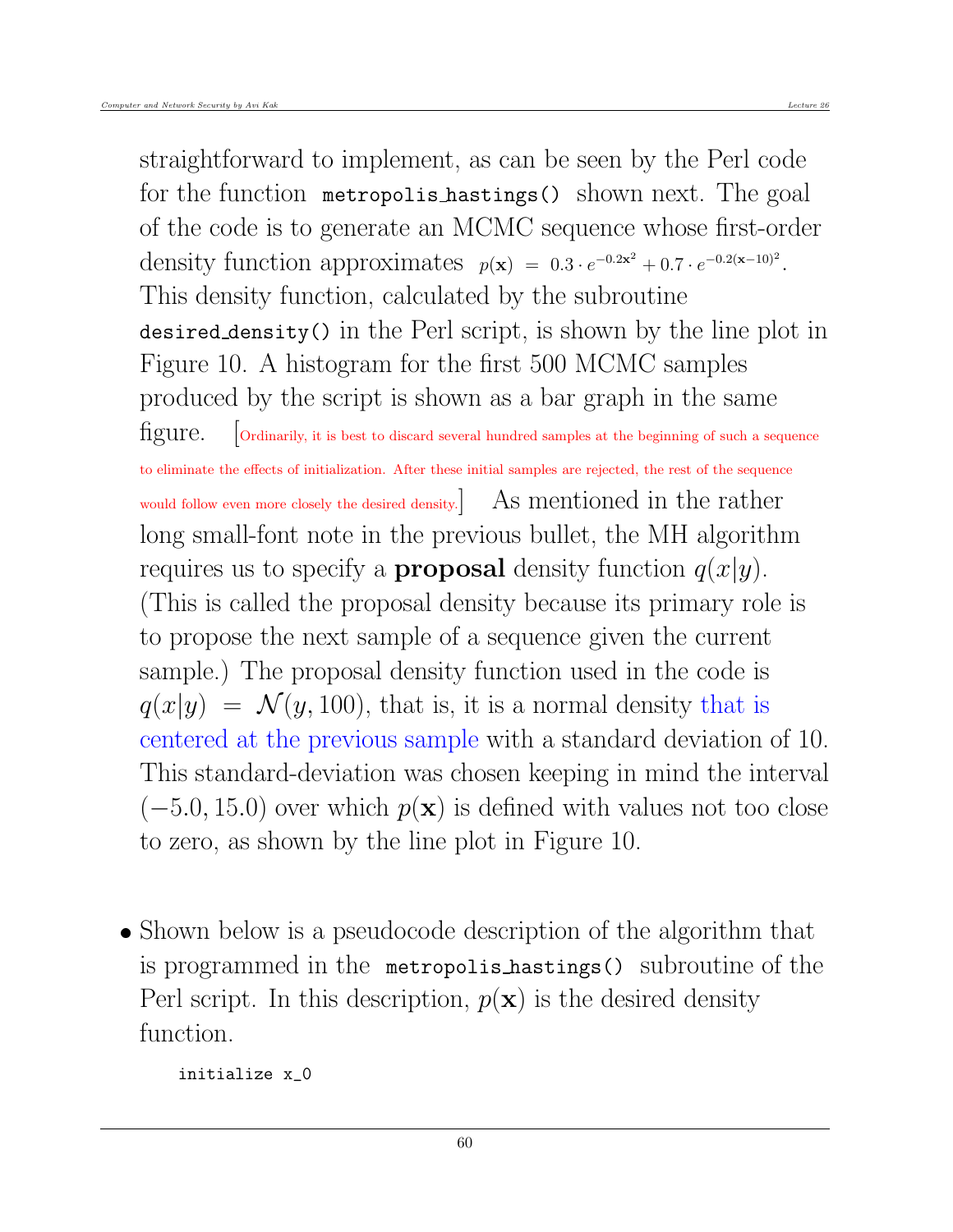```
for i=0 to N-1:
    -- draw a sample u from uniform density U(0,1)
       (this u is used only for the test on the variable
        a at the end of the pseudocode. When a>1, we accept
        the new candidate sample x_* for the next sample.
        However, when a < 1, we accept the candidate x_* only
        if a < u)
    -- propose a new candidate sample x-* using q(x-*|x_i)- a1 = p(x_*) / p(x_1)- a2 = q(x_i|x_*) / q(x_*|x_i)
    - - a = a1 . a2
    - if a >= 1:
           x_{-}{i+1} = x_{-}*
       else if u < a:
           x_{\text{-}}\{i+1\} = x_{\text{-}}*else:
           x_{-}i+1 = x_{-}i
```
• Shown below is the code that the reader can play with to get deeper insights into the Metropolis-Hastings algorithm. As you will notice, as to what extent you will be able to match a given desired density will depend on your choice of the proposal density function  $q(x|y)$ .

<sup>#!/</sup>usr/bin/perl -w

<sup>#</sup> Metropolis\_Hastings.pl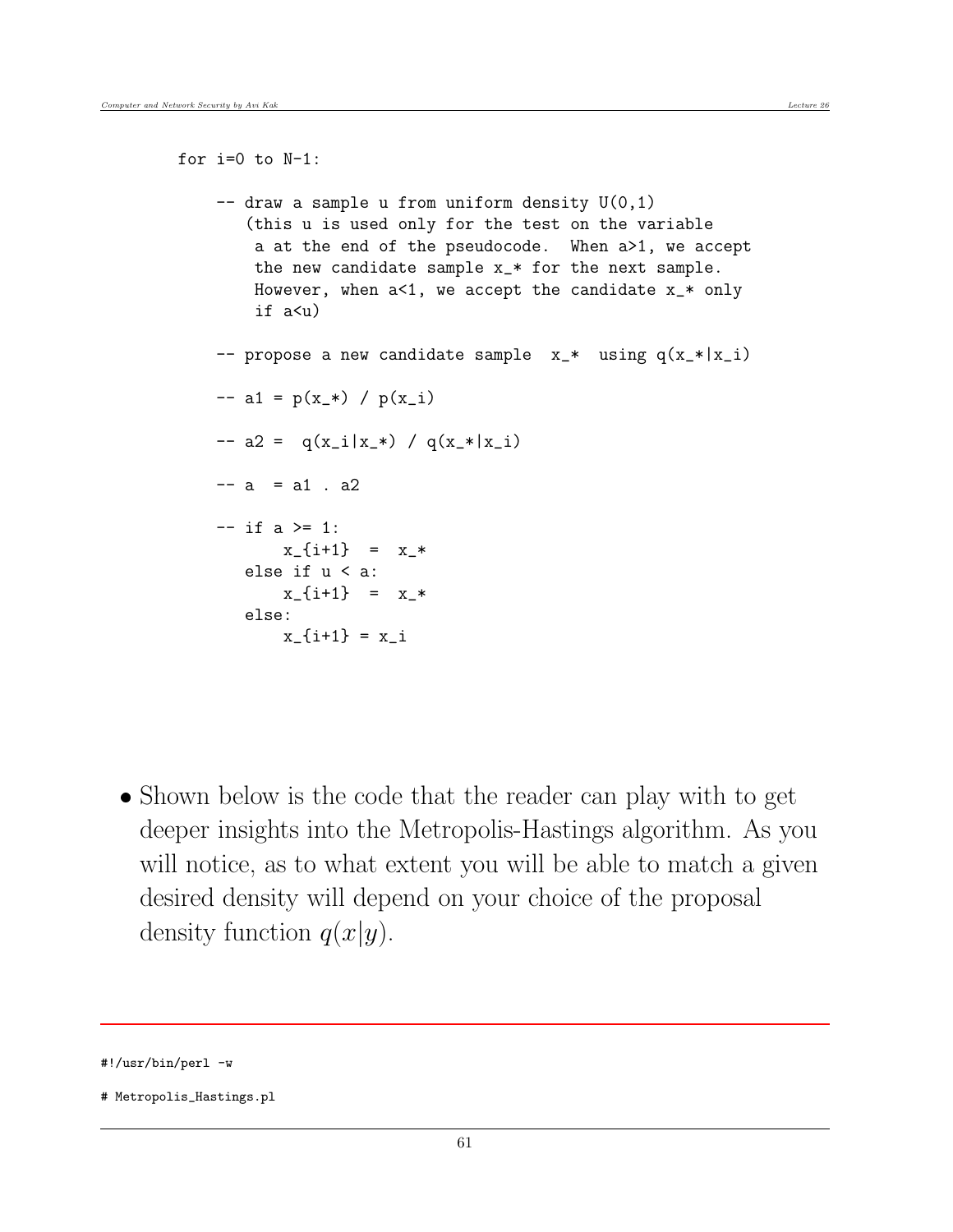

Figure 10: A histogram of the samples produced by a Perl implementation of the Metropolis-Hastings algorithm. (This

figure is from Lecture 26 of "Lecture Notes on Computer and Network Security" by Avi Kak)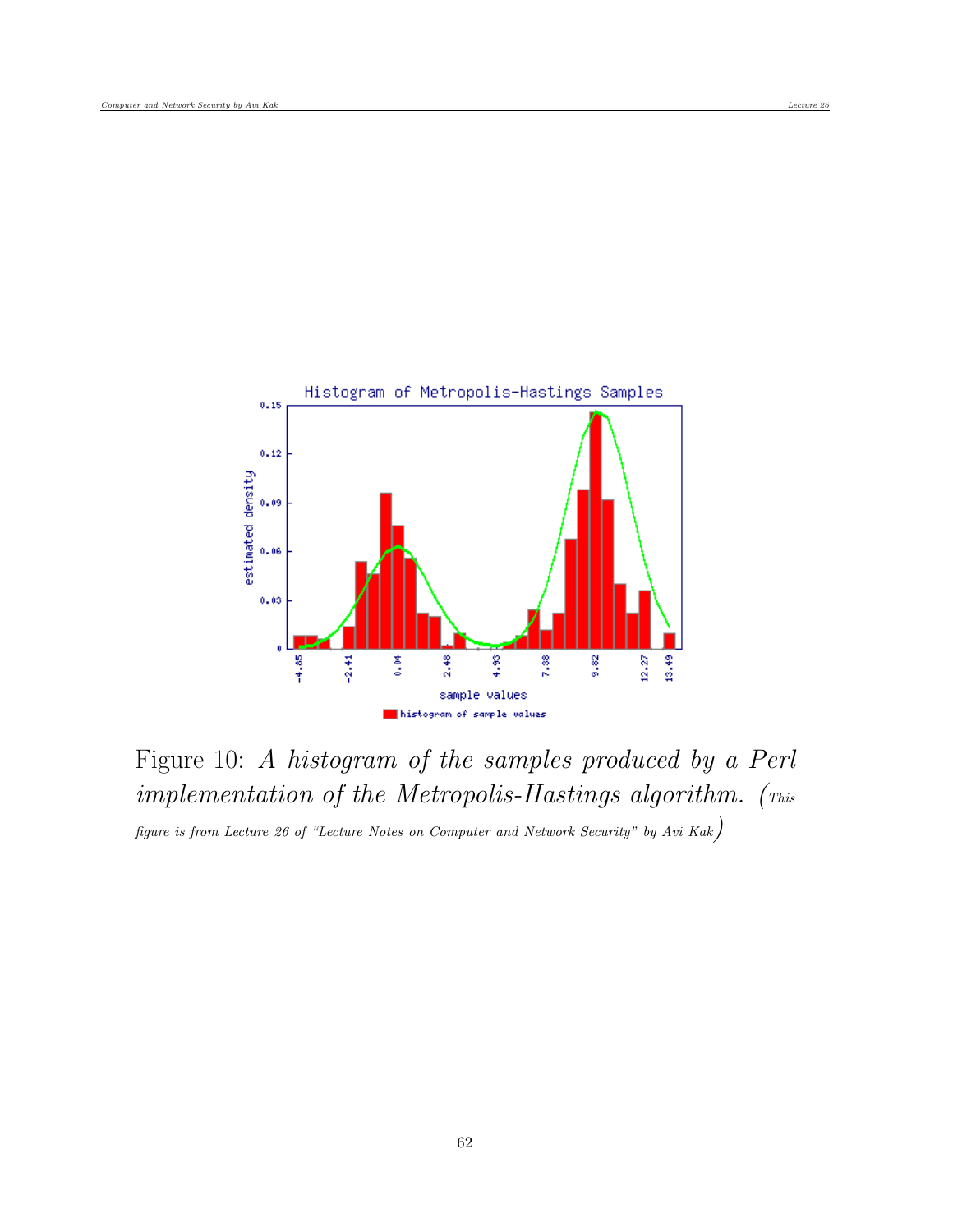# by Avi Kak (kak@purdue.edu)

```
# The Metropolis-Hastings sampling algorithm is used to generate a
# sequence of samples from a given probability density function.
# Such a sequence of samples can be used in MCMC (Markov-Chain
# Monte-Carlo) simulations.
# The workhorse of the code here is the metropolis_hastings()
# function that takes one argument --- the number of samples
# you want the function to return. The implementation is based
# on the logic shown in Figure 5 of "An Introduction to MCMC for
# Machine Learning" by Andrieu, De Freitas, Doucet, and Jordan
# that appeared in the journal Machine Learning in 2003. The
# desired density function used is the same as in their Figure 6.
# The code shown here deposits its histogram in a gif file
# called histogram.gif. The visual display in the gif file
# shows both the histogram for the samples and the true
# desired density function for the samples.
use strict;
use Math::Random; # for normal and uniform densities
use constant PI => 4 * \text{atan2}(1, 1);use Math::Big qw/euler/; # euler(x) returns e**x
use Algorithm::MinMax; # efficiently calculates min and max in an array
use GD::Graph::mixed; # for bar graphs and line plots
# Useful for creating reproducible results:
random_seed_from_phrase( 'hellojello' );
my @samples = metropolis_hastings(500);
# The following call returns a reference to an array whose
# first element is an anonymous array consisting of the
# horizontal labels for the histogram, whose second element
# an anonymous array consisting of the bin counts, and whose
# third element an anonymous array consisting of the samples of
# the desired density function:
my $histogram = make_histogram( @samples );
plot_histogram( $histogram );
#######################################################################
                           Subroutines
#######################################################################
# This subroutine uses the GD::Graph Perl module to create a visual
# display that shows both the bar graph for the histogram
# of the MCMC samples created by the metropolis_hastings() function
# and a line plot of the desired density function for such
# samples. The data fed to this subroutine is output by the
# make_histogram() subroutine.
sub plot_histogram {
   my $plot_data = shift;
```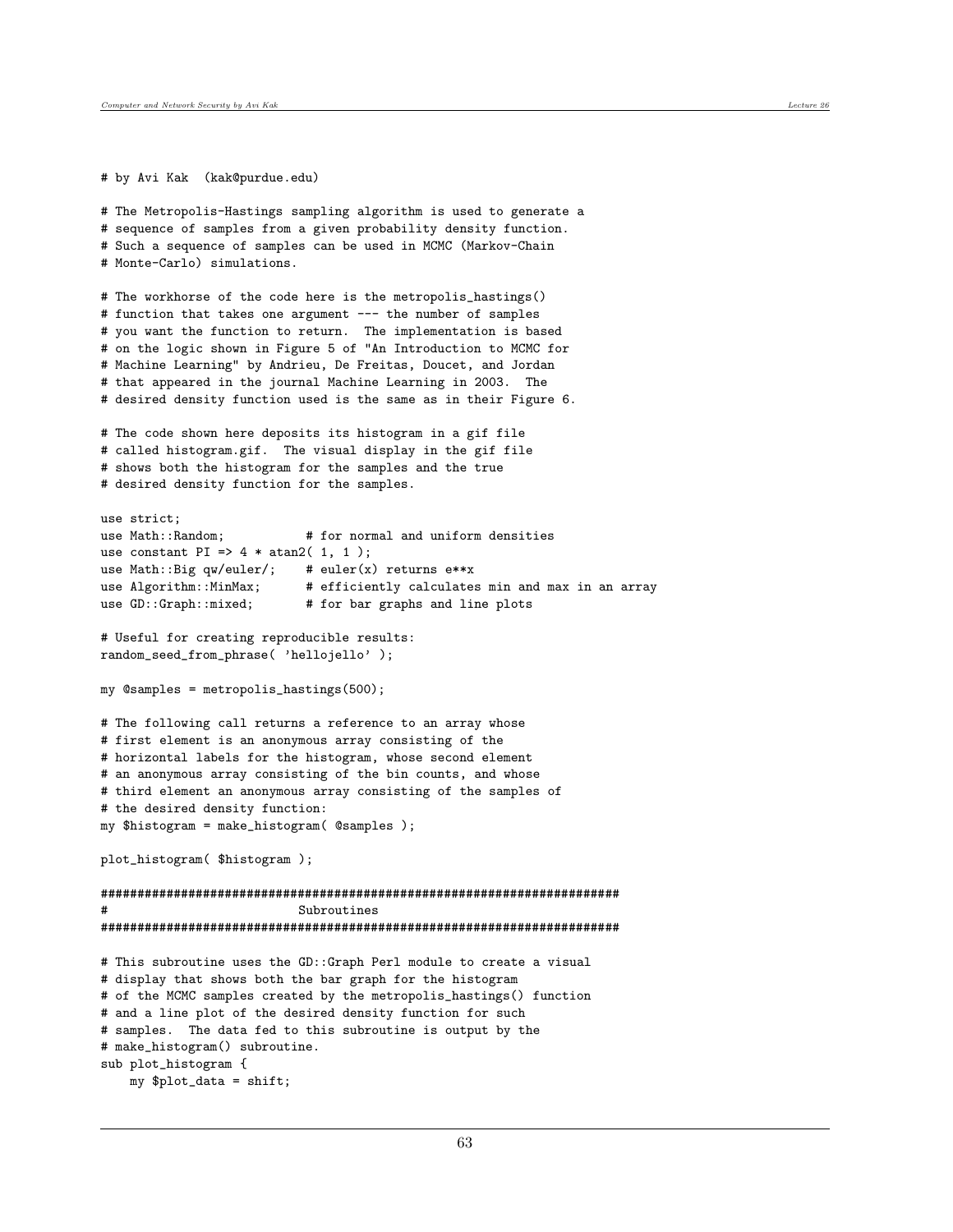```
my $histogram_bars = new GD::Graph::mixed();
    $histogram_bars->set(
        types => [ qw( bars lines ) ]
    );
    $histogram_bars->set(
     x_label => 'sample values',
     y_label => 'estimated density',
     title => 'Histogram of Metropolis-Hastings Samples',
     y_tick_number => 5,
     y_label_skip => 1,
        y_max_value => 0.15,
        y_{min_value} => 0.0,
        x_labels_vertical => 1,
        x<sup>1</sup>abel_skip => 4,
        x_label_position => 1/2,
     line_type_scale => 8,
     line_width => 3,
    ) or warn $histogram_bars->error;
    $histogram_bars->set_legend( 'histogram of sample values' );
    $histogram_bars->plot($plot_data) or die $histogram_bars->error;
    my $ext = $histogram_bars->export_format;
    open( OUTPLOT , ">histogram.$ext") or
     die "Cannot open histogram.$ext for write: $!";
    binmode OUTPLOT;
    print OUTPLOT $histogram_bars->gd->$ext();
    close OUTPLOT;
}
# This subroutine constructs a histogram from the MCMC samples
# constructed by the metropolis_hastings() subroutine.
# This subroutine also constructs an array from the desired
# density function whose calculation is encapsulated in the
# desired_density.pl subroutine. Yet another array synthesized
# in this subroutine consists of the labels to use for the
# visual display constructed by the plot_histogram() subroutine.
sub make_histogram {
   my \mathbb{Q}data = \mathbb{Q}_;
    my (N = 0data;
    my (\frac{1}{2}) = \text{Algorithm}::\text{MinMax} \rightarrow \text{minmax} \@data );
    mv $num bins = 30;
    my \text{This} = (0.0) \times \text{Shum} \cdot \text{bins};my @desired_density;
    my $bin_width = ($max - $min) / $num_bins;
    my @x_axis_labels;
    foreach my $x (@data) {
        my \text{\$bin\_index = int( ($\texttt{xx - $min}) / $bin\_width });$hist[ $bin_index ]++;
    }
    foreach my $i (0..$num_bins) {
        my $xval_at_bin_edge = $min + $i * $bin_width;
        push @x_axis_labels, sprintf( "%.2f", $xval_at_bin_edge );
        push @desired_density, desired_density($xval_at_bin_edge);
    }
    Chist = map \{\$ / \$N \} Chist;
```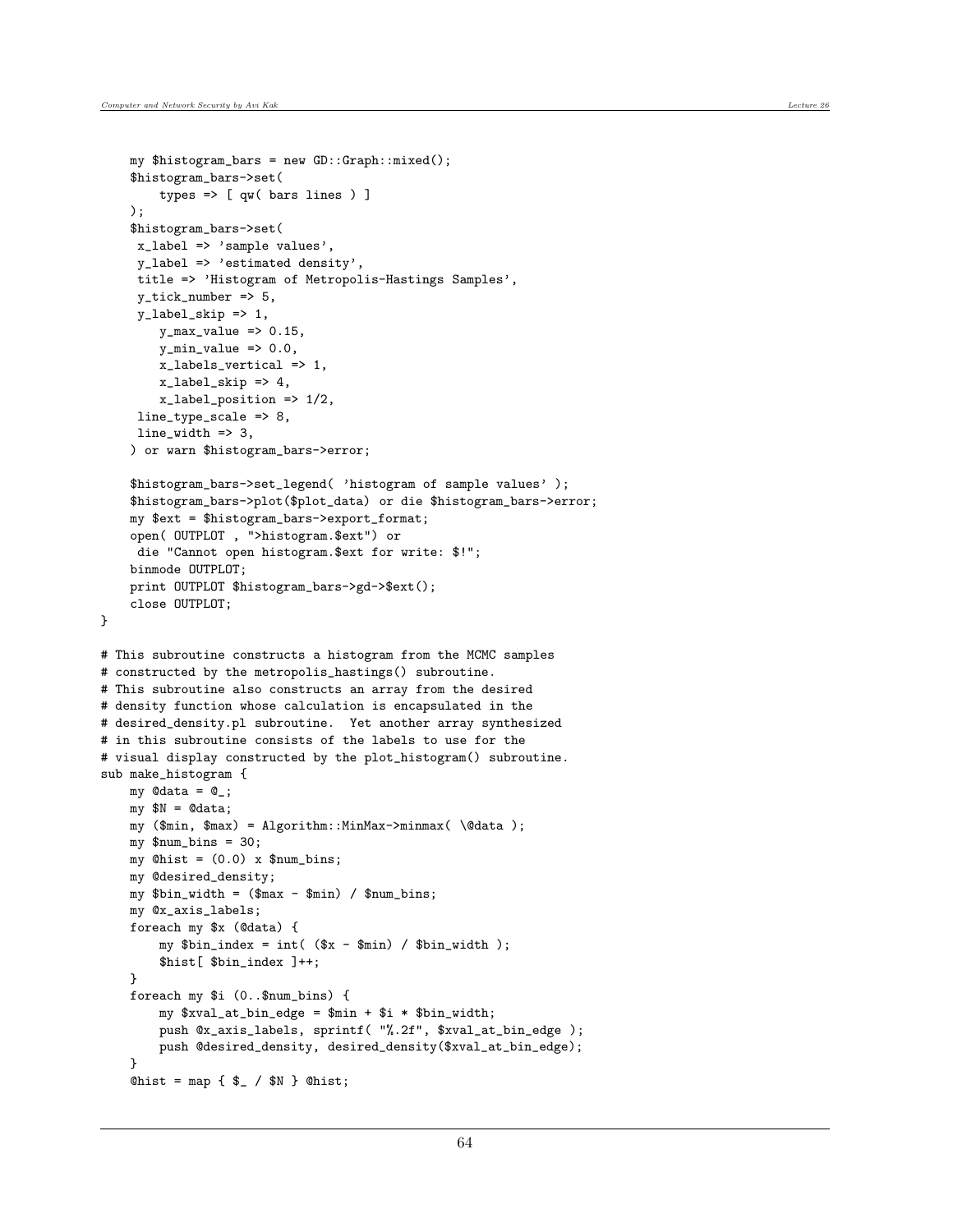```
my ($hmin, $hmax) = Algorithm::MinMax->minmax(\@hist);
   my ($dmin, $dmax) = Algorithm::MinMax->minmax( \@desired_density );
    @desired_density = map { $_ * ($hmax / $dmax) } @desired_density;
   return [ \@x_axis_labels, \@hist, \@desired_density ];
}
# This subroutine constructs a Markov chain according to the
# Metropolis-Hastings algorithm. This algorithm needs a
# proposal density, whose primary role is to help select
# the next sample given the current sample, and the desired
# density for the samples. The number of samples constructed
# is determined by the sole argument to the subroutine. Note
# that ideally you are supposed to discard many initial
# samples since it can take a certain number of iterations
# for the actual density of the samples to approach the
# desired density.
sub metropolis_hastings {
   my N = shift; # Number of samples
   my @arr;
   my $sample = 0;foreach my $i (0..$N-1) {
        print "Iteration number: i\ni' if i' (N / 10) == 0;
        # Get proposal probability q( $y | $x ).
        my ($newsample, $prob) = get_sample_using_proposal( $sample );
        my $a1 = desired_density( $newsample ) / desired_density( $sample );
        # IMPORTANT: In our case, $a2 shown below will always be 1.0
        # because the proposal density norm($x | $y) is symmetric with
        # respect to $x and $y:
        my $a2 = proposal_density( $sample, $newsample ) / $prob;
        my $a = $a1 * $a2;
        my \n u = random_uniform();
        if ( a \ge 1 ) {
            $sample = $newsample;
        } else {
            $sample = $newsample if $u < $a;
        }
        \text{Sarr}[\text{si}] = \text{Ssample};
    }
   return @arr;
}
# This subroutine along with the subroutine proposal_density() do
# basically the same thing --- implement the normal density as the
# proposal density. It is called proposal density because it is
# used to propose the next sample in the Markov chain. The
# subroutine shown below returns both the proposed sample for
# the next time step and its probability according to
# the normal distribution norm($x, $sigma ** 2). The next
# subroutine, proposal_density(), only evaluates the density
# for a given sample value.
sub get_sample_using_proposal {
   my x = shift;my \text{Imean} = \text{$x$}; # for proposal_prob(\text{{$y$}}|\text{{$x$}}) = norm(\text{{$x$}}, \text{{$s$}}igma ** 2)
```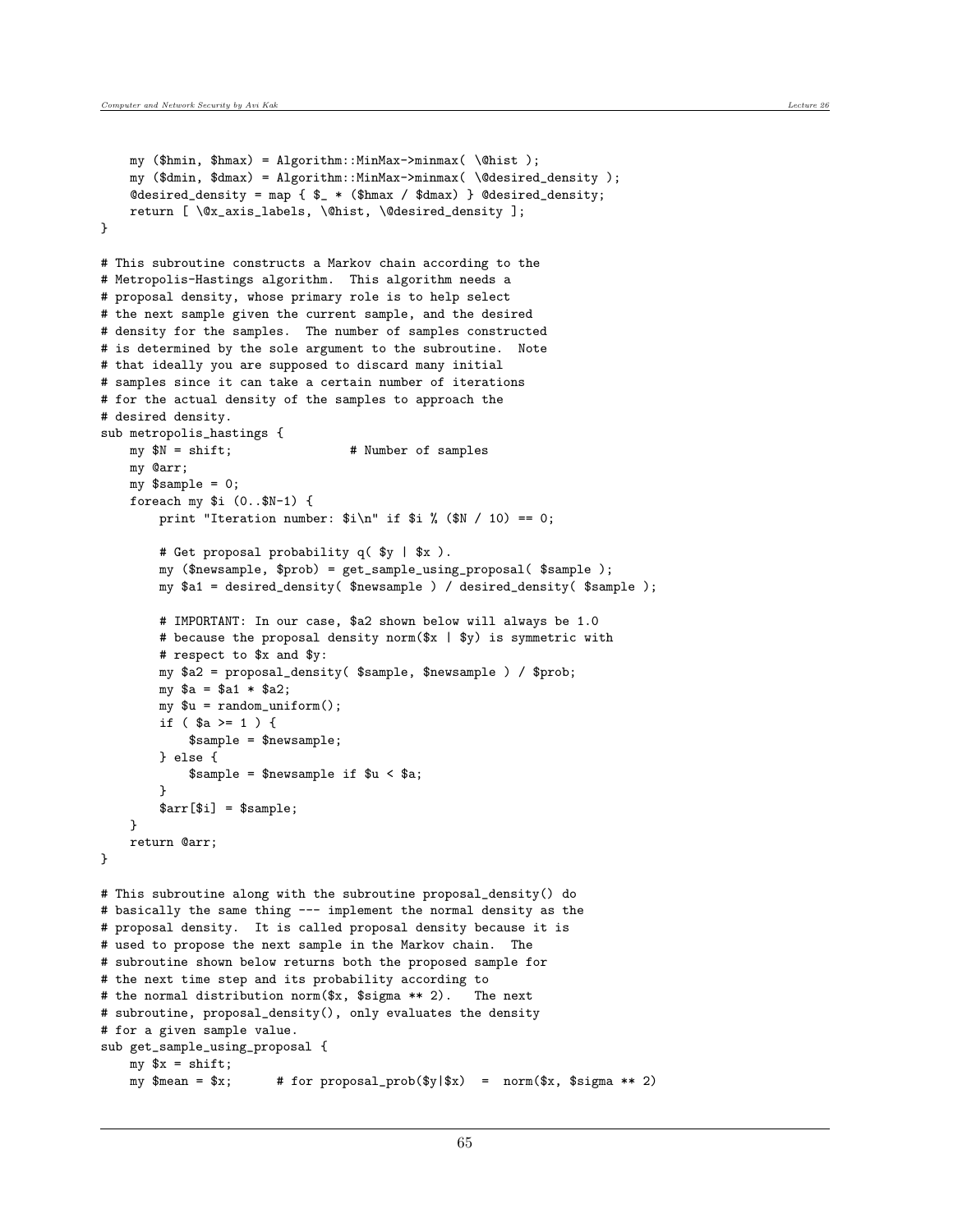```
my $sigma = 10;
    my $sample = random_normal( 1, $mean, $sigma );
    my $gaussian_exponent = - (($sample - $mean)**2) / (2 * $sigma * $sigma);
    my $prob = ( 1.0 / ($sigma * sqrt( 2 * PI ) ) ) * euler( $gaussian_exponent );
    return ($sample, $prob);
}
# As mentioned above, this subroutine returns the value of the
# norm($x, $sigma) at a given sample value where $x is the mean
# of the density. The sample value where the density is to be
# known is supplied to the subroutine as its first argument.
sub proposal_density {
    my $sample = shift;
    my $mean = shift;
    my sigma = 10; \qquad # for norm(smean, ssigma ** 2)
    my \gamma sgaussian_exponent = - ((\gammasample - \gammamean) **2) / (2 * \gammasigma * \gammasigma);
    my $prob = ( 1.0 / ($sigma * sqrt( 2 * PI ) ) ) * euler( $gaussian_exponent );
    return $prob;
}
# This implements the desired density for an MCMC experiment. That is,
# we want the first-order distribution of the Markov chain samples to
# possess the density as described by the function shown here:
sub desired_density {
    my *x = shift;return 0 if ($x < -10.0) or ($x > 20.0);my \text{Prob} = 0.3 * \text{ eller}(-0.2*(\$x**2)) + 0.7 * \text{ eller}(-0.2*((\$x - 10.0)**2));return $prob;
}
```
- You can execute the code by calling Metropolis Hastings.pl. It deposits the histogram of the values in the samples of the MCMC chain in a file called histogram.gif. Subsequently, you can display this histogram by calling, say, 'display histogram.gif', where the display command from the ImageMagick suite of tools in your computer.
- In the MCMC based approach to the estimation of the best mapping for the embedding of the  $V$  nodes of a Freenet overlay on the location circle of Figure 9, we first define a state vector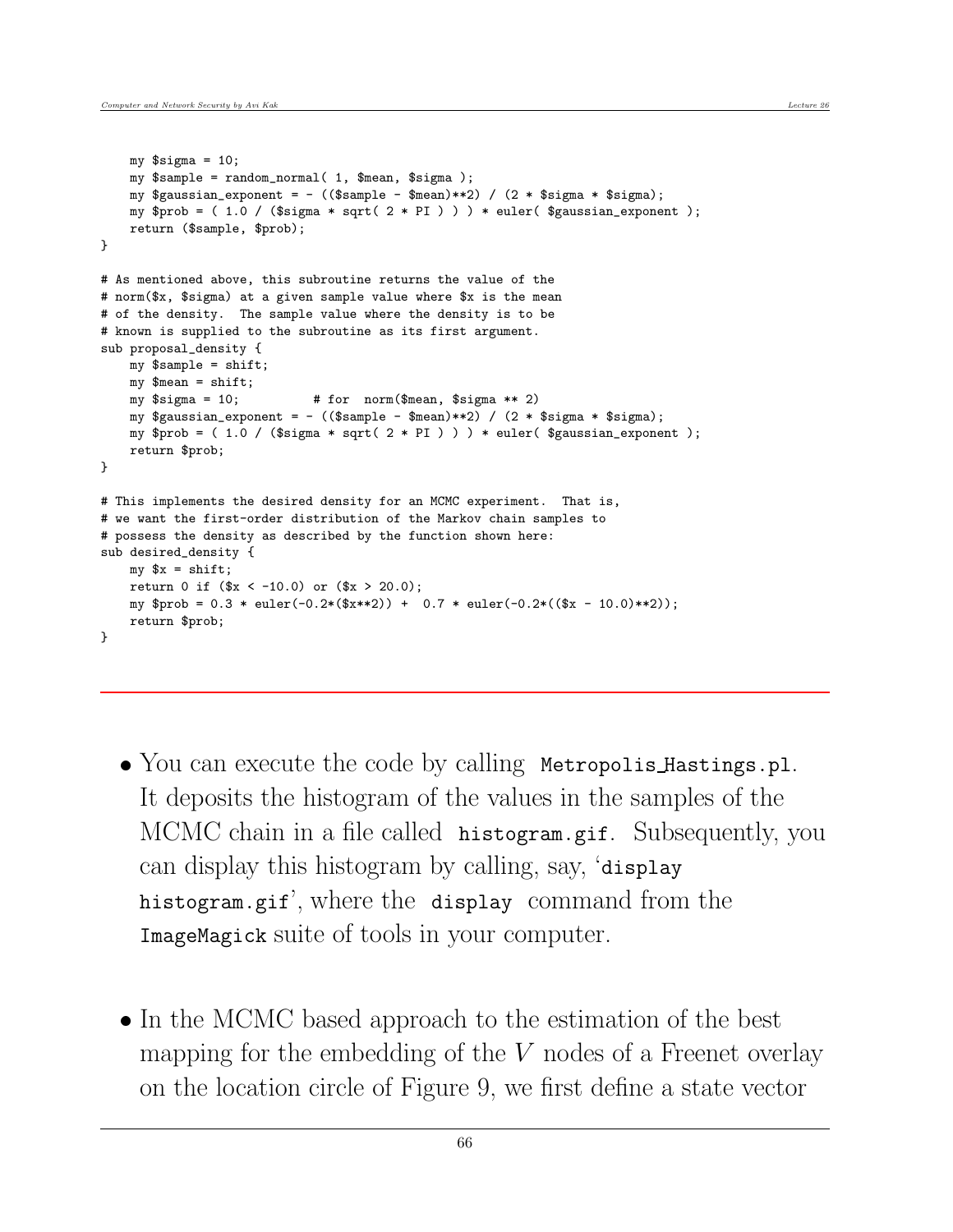that consists of a  $|V|$ -tuple of real numbers from the interval [0, 1). Starting from some randomly chosen state vector, we now construct a Markov chain with the Metropolis-Hastings algorithm so that the desired density is given by the posterior  $p(\phi|E)$  we showed earlier. Note that the mapping  $\phi$  can now be thought of as a state vector.

- In order to use the Metropolis-Hastings method, we need a proposal density  $q(\mathbf{r}|s)$  that will help us generate a new candidate state  $s*$  from the current state  $s^i$ . In "Distributed" Routing in Small-World Networks," Sandberg has shown how we can define a symmetric proposal density that takes a Markov chain through a sequence of states, one state leading to another state by swapping just two node-to-location assignments subject to certain constraints, so that the resulting Markov chain will stabilize with the density that corresponds to the posterior  $p(\phi|E)$  mentioned earlier.
- In the rest of this section, we will present a brief explanation of the Sandberg algorithm as summarized from the paper "Routing in the Dark: Pitch Black" by Evans, GauthierDickey, and Grothoff. Recall that the goal is for a Freenet overlay to redo its location assignments so that the resulting assignments would constitute a small-world embedding in an imaginary base ring lattice. This the network will accomplish by having every pair of nodes examine their location keys periodically to see if they should switch their location keys. The following steps are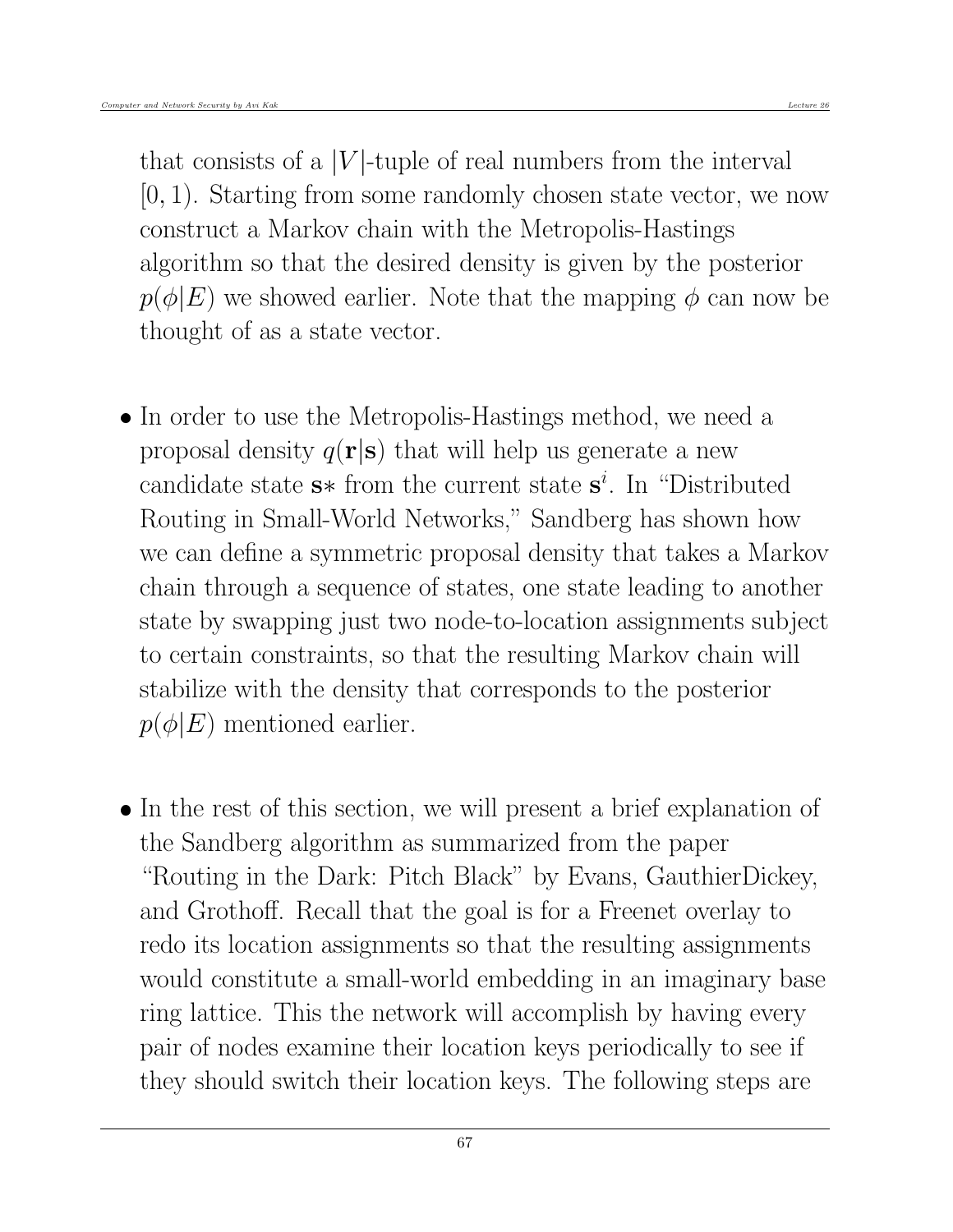undertaken by a pair of nodes to consider this switch:

1. Assume that nodes A and B are considering whether or not they should swap their location keys. Both A and B share the location assignments for their direct neighbors and they both compute the product  $D_1(A, b)$  as defined below:

$$
D_1(A, B) = \prod_{(A,n)\in E} |\phi(A) - \phi(n)|_s \cdot \prod_{(B,n)\in E} |\phi(B) - \phi(n)|_s
$$

2. Next, the two nodes compute another product similar to the one above but under the assumption that they have swapped their location keys:

$$
D_2(A, B) = \prod_{(A,n)\in E} |\phi(B) - \phi(n)|_s \cdot \prod_{(B,n)\in E} |\phi(A) - \phi(n)|_s
$$

- 3. If  $D_2 \leq D_1$ , the two nodes A and B swap their location keys. Otherwise (and this is a direct consequence of how the logic of choosing the next state works in Metropolis-Hastings algorithm as shown earlier), the two nodes swap their location keys with the probability  $D_1/D_2$ .
- Let's apply the above algorithm to see if the nodes D and G in the Freenet overlay of Figure 2 (or, Figure 9) should swap their location keys. With the assignments as shown, we have

$$
D_1(D,G) = (0.85-0.38)(0.70-0.38)(0.88-0.38)(0.73-0.38)\cdot(0.73-0.23)(0.73-0.32)
$$

and

$$
D_2(D,G) \quad = \quad (0.85-0.73)(0.73-0.70)(0.88-0.73)(0.73-0.38)\cdot (0.38-0.23)(0.38-0.32)
$$

 $D_1$  turns out to be equal to 0.0053 and  $D_2$  to 0.000001. Since  $D_1 > D_2$ , the two nodes will swap their location keys.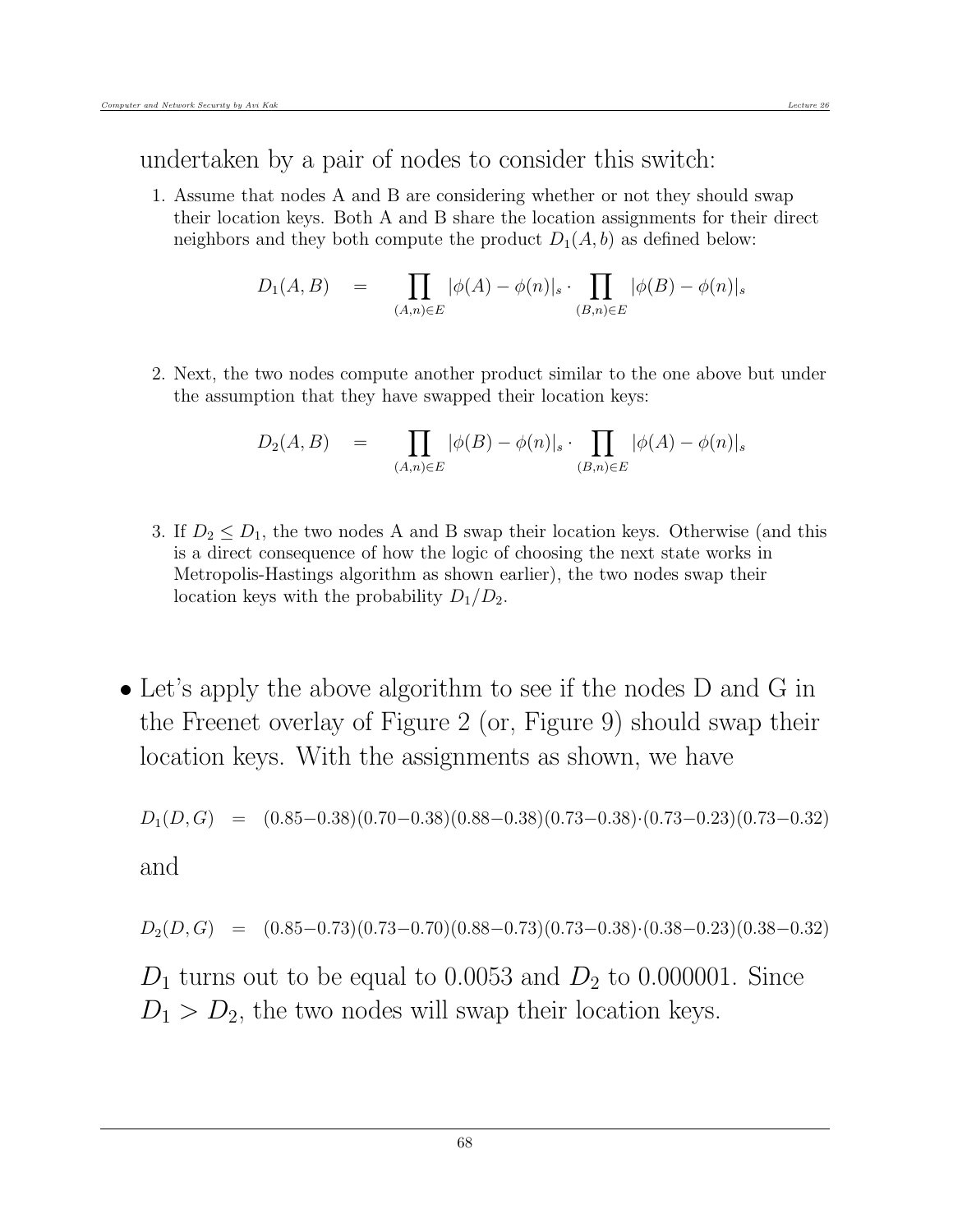- It is important to note that when two nodes swap their location keys that does not alter the physical connectivity of the network. In other words, with regard to who is whose neighbor, the network remains the same after a swap as it was before.
- From an operational standpoint, a major consequence of swapping the location keys is the possible migration of data objects from one node to another. Recall that the data objects are stored on the basis of closeness of their hash values to the location keys at a node. So if two nodes are swapping their location keys, they would also need to swap their data objects.
- Another major consequence of two nodes swapping their location keys is that any such swap will, in general, alter the search paths for locating a data object for retrieval and for finding the best node for storing a data object. As mentioned earlier in Section 26.2, when a new data object is inserted into the overlay, a bounded depth-first search is carried out for the node most appropriate for storing that data object. Since the branching decisions in this depth-first search are made on the basis of location keys, any time you change the location key associated with a physical node, you are likely to alter how that node appears in the search paths. The same applies to the search paths for retrieving data objects.
- Every pair of nodes in a Freenet overlay is supposed to periodically examine the location keys at the nodes to see if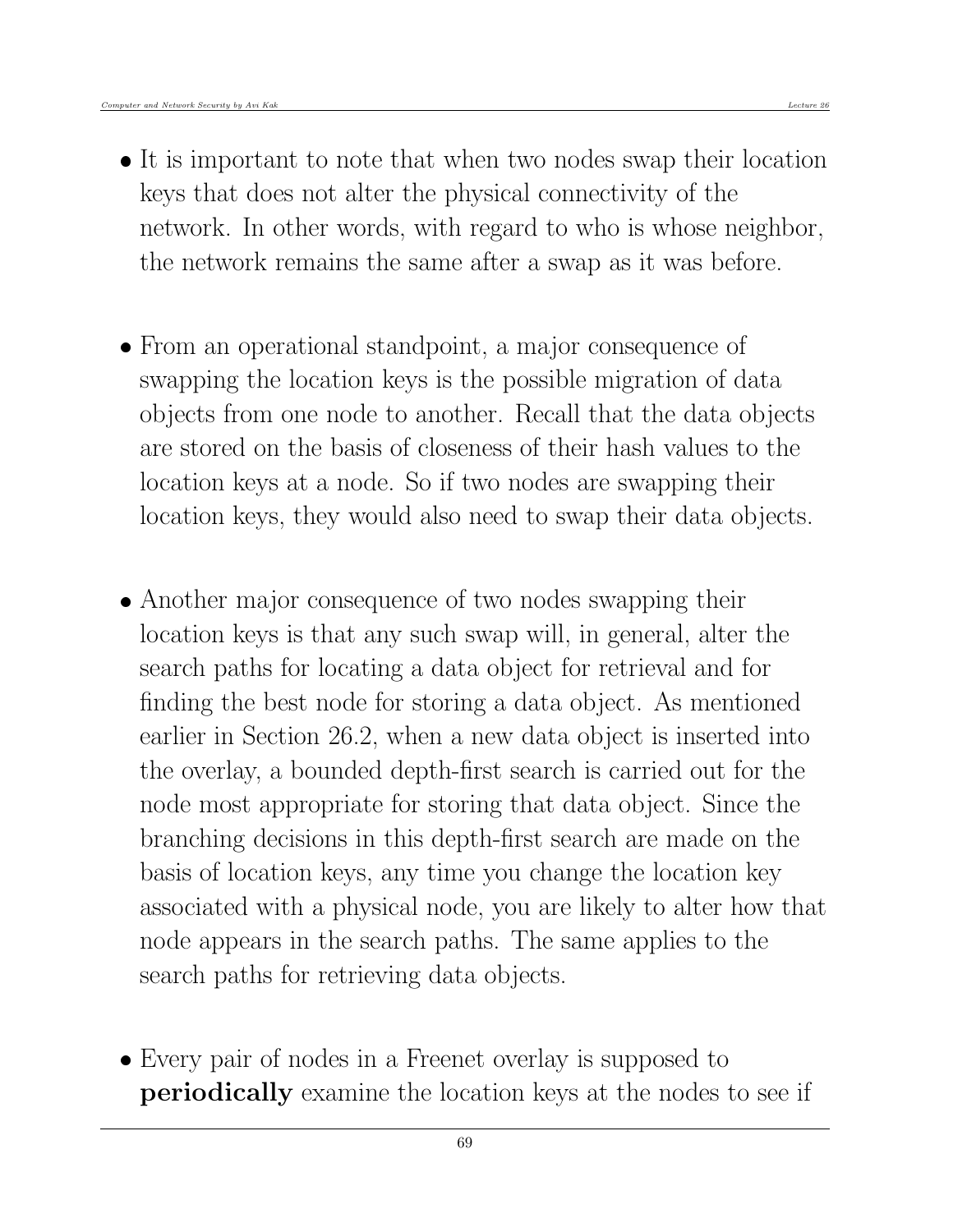they need to be swapped.

 Sandberg has shown that this swapping action at every pair of nodes will eventually cause the location keys to converge to a state in which the routing needed for the GET and PUT requests will take only  $O(\log N)$  steps with high probability.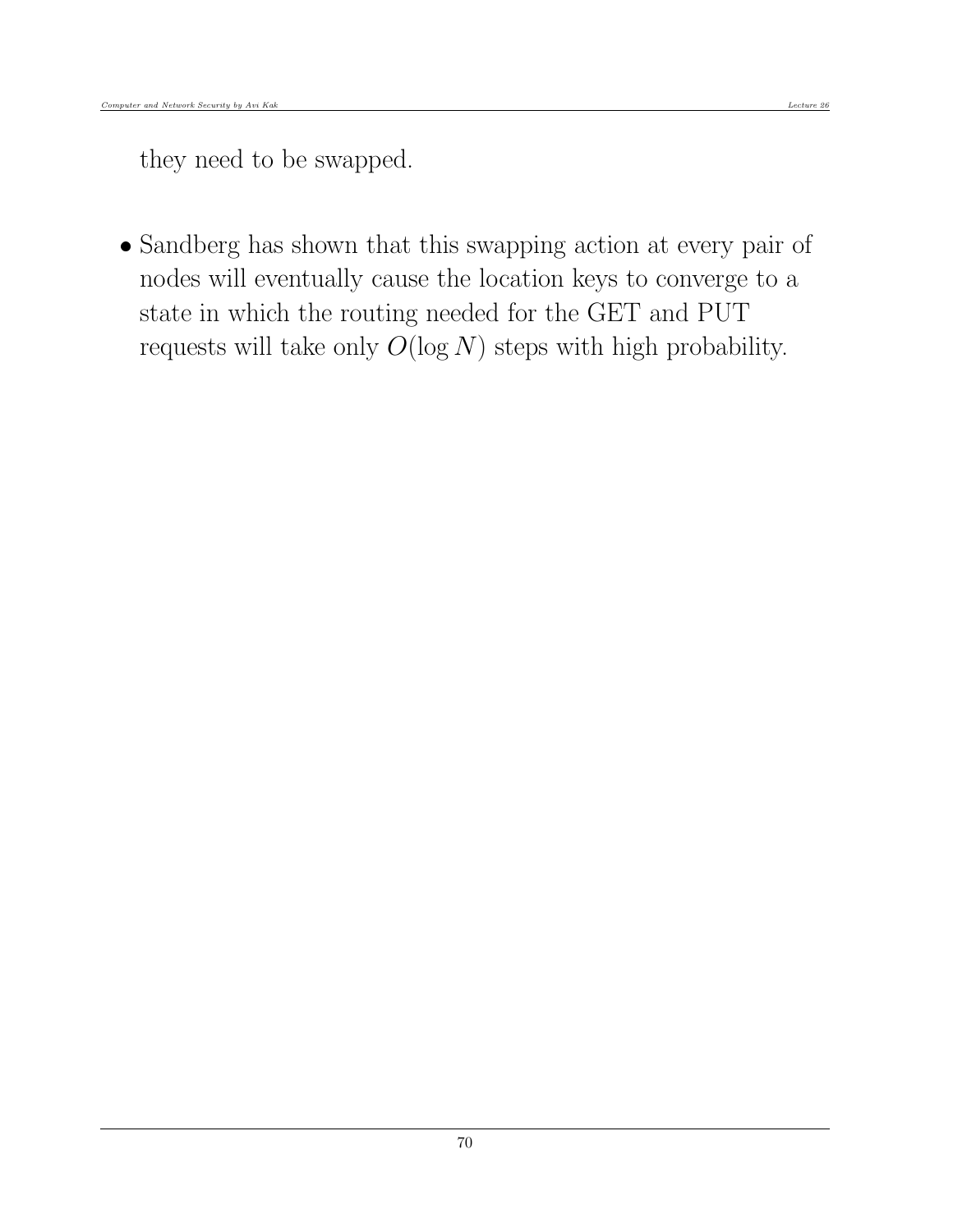Back to [TOC](#page-1-0)

## 26.8 SECURITY ISSUES WITH THE FREENET ROUTING PROTOCOL

- Apart from the problems that may be created by Denial-of-Service sort of attacks, I think it would be very difficult to subvert a small Freenet overlay in which each connection is created on the basis of the trust between the individuals involved. Obviously, a small group of friends who have created a Freenet overlay on the basis of mutual trust are not going to let an untrusted outsider access to their machines.
- However, Freenet overlays meant for large groups of people, especially when an overlay is thrown open to people who are not known personally to those on the inside, are vulnerable to problems that can be created by using fake location keys, engaging in illegal location key swaps to spread fake location keys, etc.
- Freenet is based on the assumption that the location keys are uniformly random, as are the hash keys for the data objects. When the keys are distributed uniformly over the nodes and the same is true for the data object keys, one can expect the nodes to be equally loaded. However, when this assumption regarding the distribution of keys is not valid, some nodes will see greater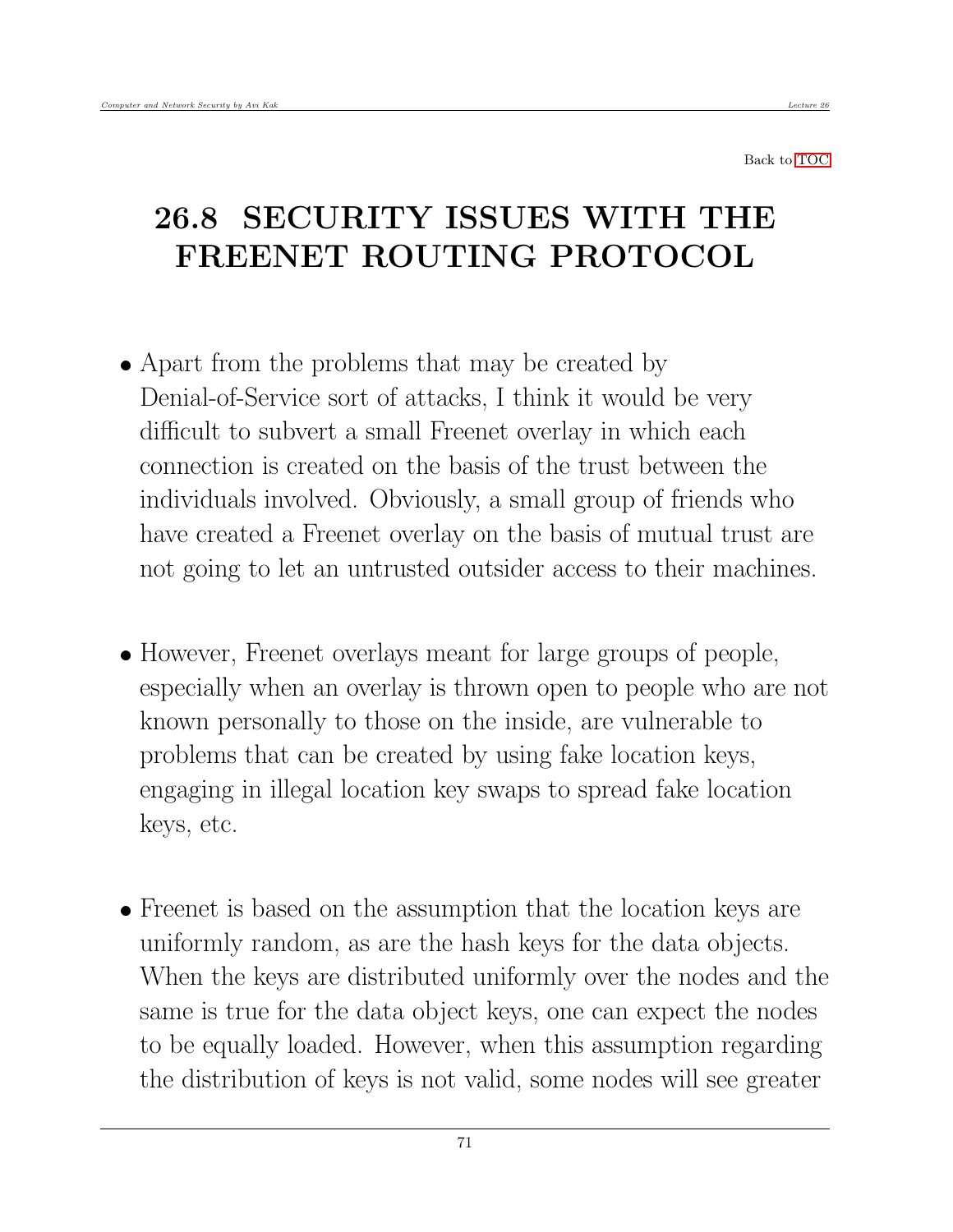demands placed on their data stores than other nodes. As the reader will recall from Section 26.3, when there is pressure on the allocated memory, nodes are allowed to delete the least recently accessed data objects. For obvious reasons, data object deletion is more likely to occur when the nodes are non-uniformly loaded.

- As currently formulated, the Freenet protocol contains no verification mechanism to determine the authenticity of the location keys used at the different nodes. So, a malicious node (or malicious nodes acting in concert) could lay claim to portions of the location key space and let those keys propagate into the rest of the overlay through swapping. At the least, such location keys could cause the assumption of uniform distribution of keys to be violated.
- A security analysis of the Freenet routing was recently reported by Evans, GauthierDickey, and Grothoff in their paper "Routing in the Dark: Pitch Black". They describe two different attacks on Sandberg's routing algorithm: 1) Active Attack, and 2) Join-Leave Churn.
- Active attack consists of an attacking node (or a group of attacking nodes) to cause the location keys to get clustered in the neighborhood of some particular value. This can be done by taking advantage of the swapping action in the Sandberg routing protocol and also by taking advantage of the fact that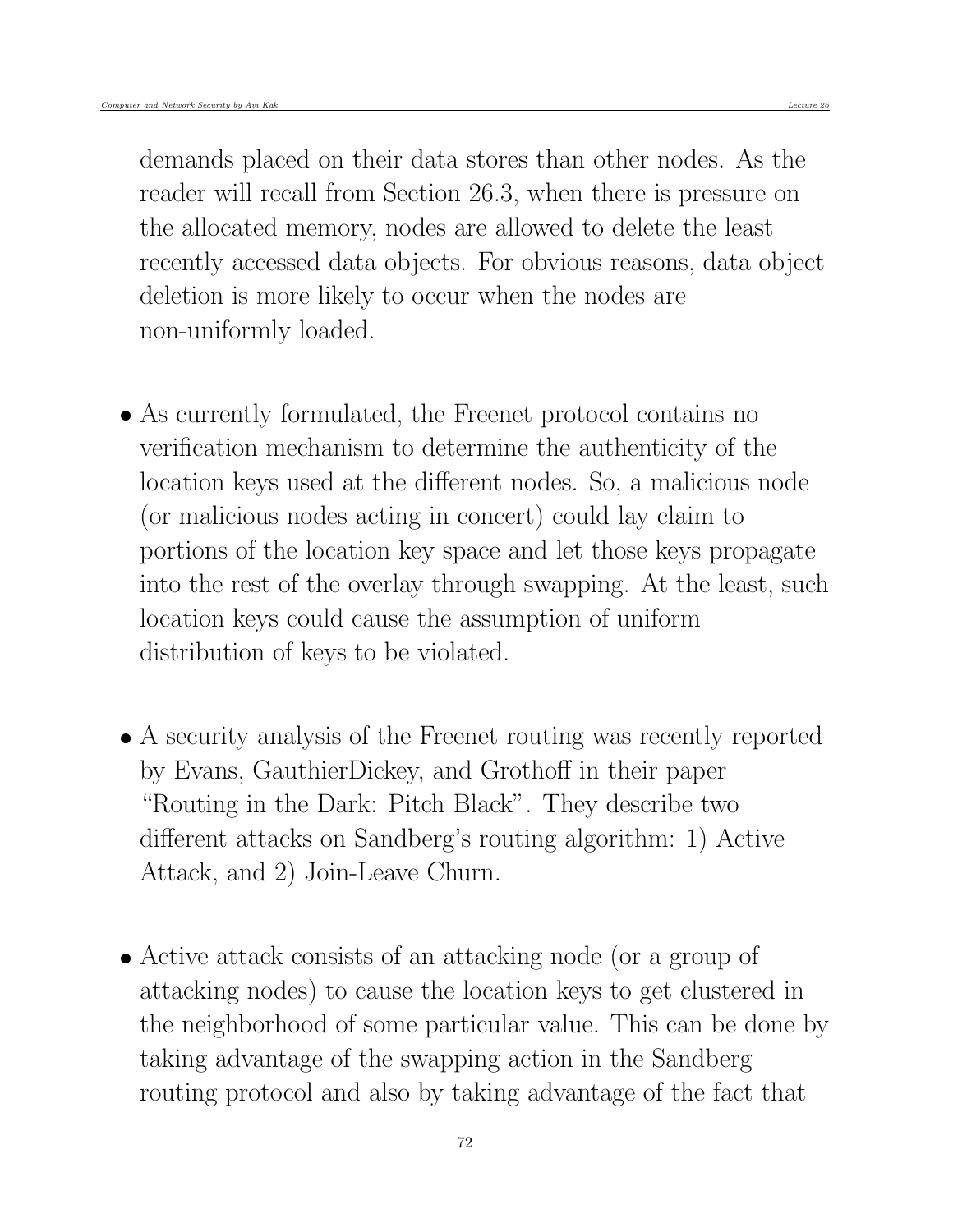an honest node has no means to verify the location value used by another neighboring node. Additionally, an honest node must accept a request to initiate location key swapping even if such a request is illegitimate. When the location keys become clustered, the assumption of the distribution of the location keys becomes invalid.

- Natural churn means the new nodes joining an overlay and existing nodes leaving. We can distinguish between the churn caused by leave-join activity and by the join-leave activity. As E, G, and G have pointed out, leave-join actions in which a node leaves the overlay temporarily and then rejoins with the same location key should not cause harm to the operation of a network because of how the network nodes cache the data objects (See Section 26.3 of these notes).
- The same cannot be said for **join-leave** actions in which a node stays in the overlay for a while and then leaves for good. This can result in loss of data objects, especially loss of those objects that are not cached elsewhere.
- The join-leave churn, however, has another impact that can cause the location keys to become clustered, thus invalidating the assumption of uniformity of distribution of the location keys. See the paper by Evans, GauthierDickey, and Grothoff for further details.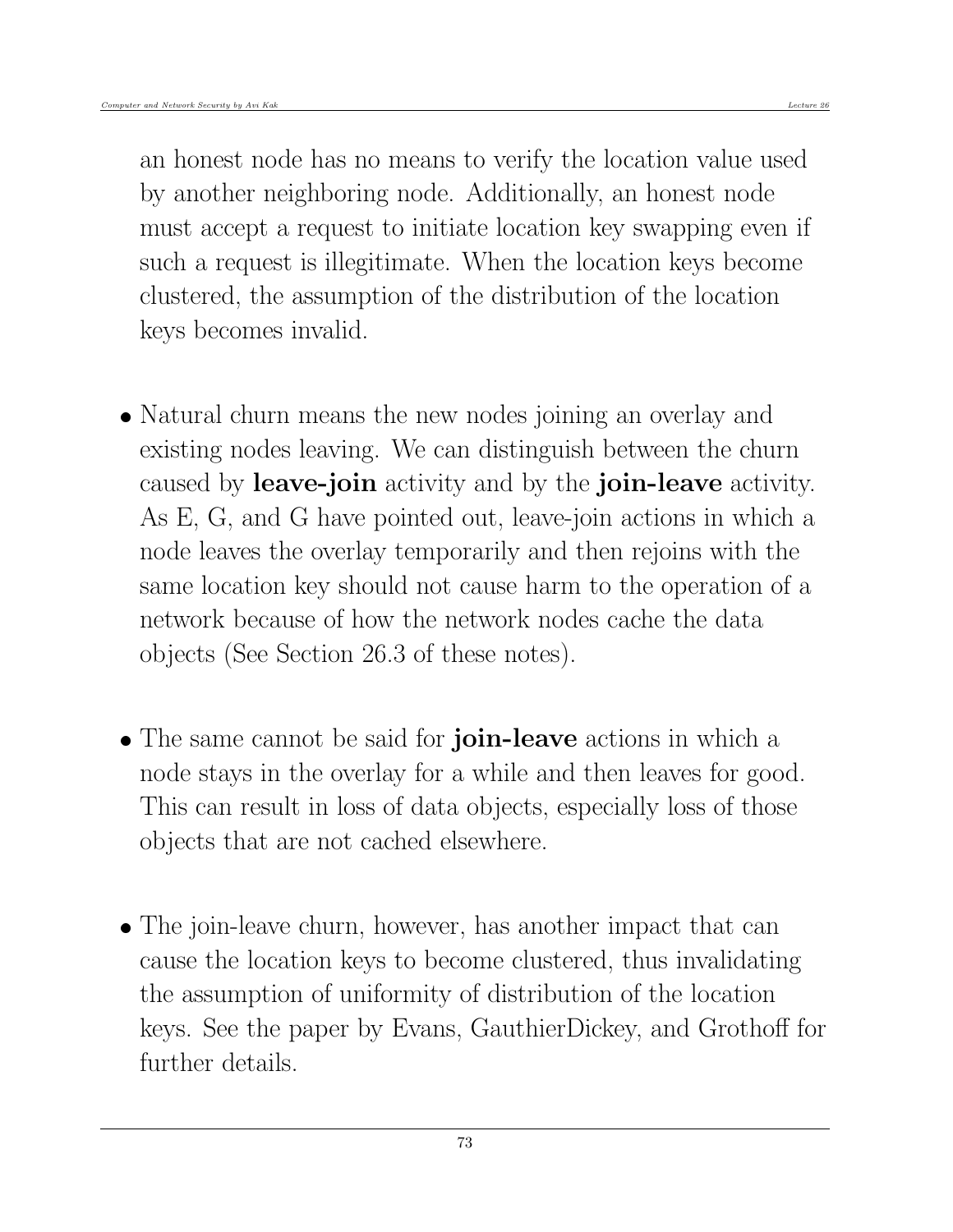Back to [TOC](#page-1-0)

## 26.9 GOSSIPING IN SMALL-WORLD **NETWORKS**

- As mentioned earlier, a small world is characterized by short path lengths between any pair of nodes and high clustering coefficients locally. More precisely, as a network becomes larger and larger, the paths connecting any two nodes grow only logarithmically on the average and the clustering coefficient remains nearly constant. It is therefore interesting to investigate the following questions in such networks:
	- 1. If a rumor is injected into such a network and if at each time step those who have the rumor send it to others, how long will it take for the rumor to cover the entire network?  $[I<sub>t</sub>$  is believed that models that can efficiently spread a rumor in a network can serve as models for how infectious diseases spread in human populations. The article by Demers et al. (see Section 26.10 for citation) was one of the earliest to draw these parallels between efficient distribution of information in a network and the spread of diseases.]
	- 2. Suppose each node makes a local observation that is of a numerical nature (such as the amount of free storage available at the node, the number of download requests for some locally held resource, etc.), is it possible to compute aggregates of this information using purely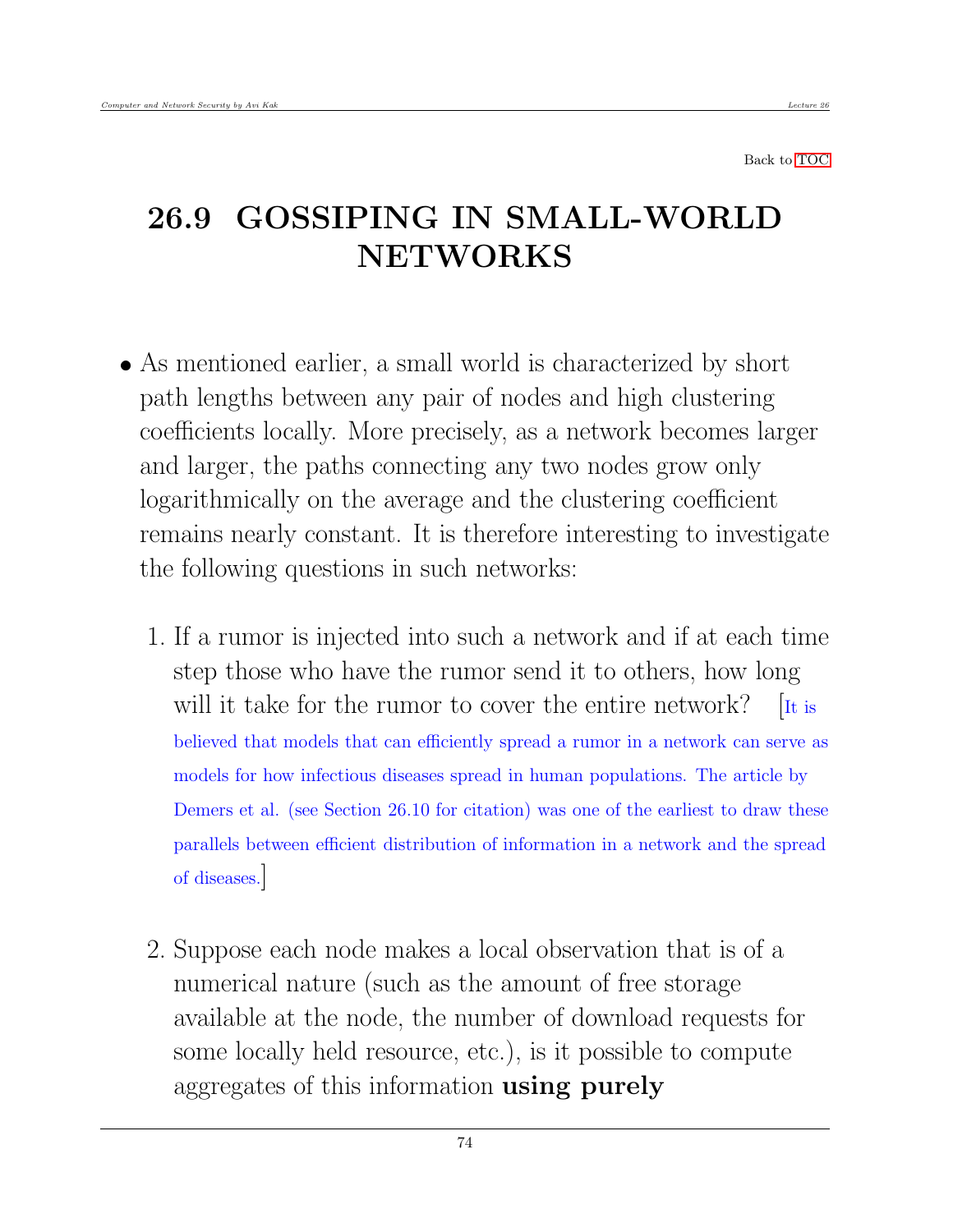decentralized algorithms? Decentralized algorithms use only locally available knowledge that exists at each node and at the node's immediate neighbors. We want a decentralized algorithm to work in such a way that each node becomes aware of, say, the average of all the observations made by the different nodes of the network. In particular, we are interested in what are known as **gossip algorithms** in which, at each time step, each node is allowed to communicate with only one other node from the rest of the network. In other words, at any given time step, a node may receive information from multiple nodes, but a node can send information to only one node.

- Both these questions are topics of great interest currently.
- Regarding both these questions, much is already known when a network forms a complete graph, that is, when it is possible for any node to communicate directly with every other node. Whereas a small-world network, in general, does not require that every pair of nodes have a direct communication link, such an assumption may not be too far off the mark for small Freenet overlays established on a friend-to-friend basis. In any case, various bounds may be safely assumed to be lower-bounded by the results obtained for complete graphs.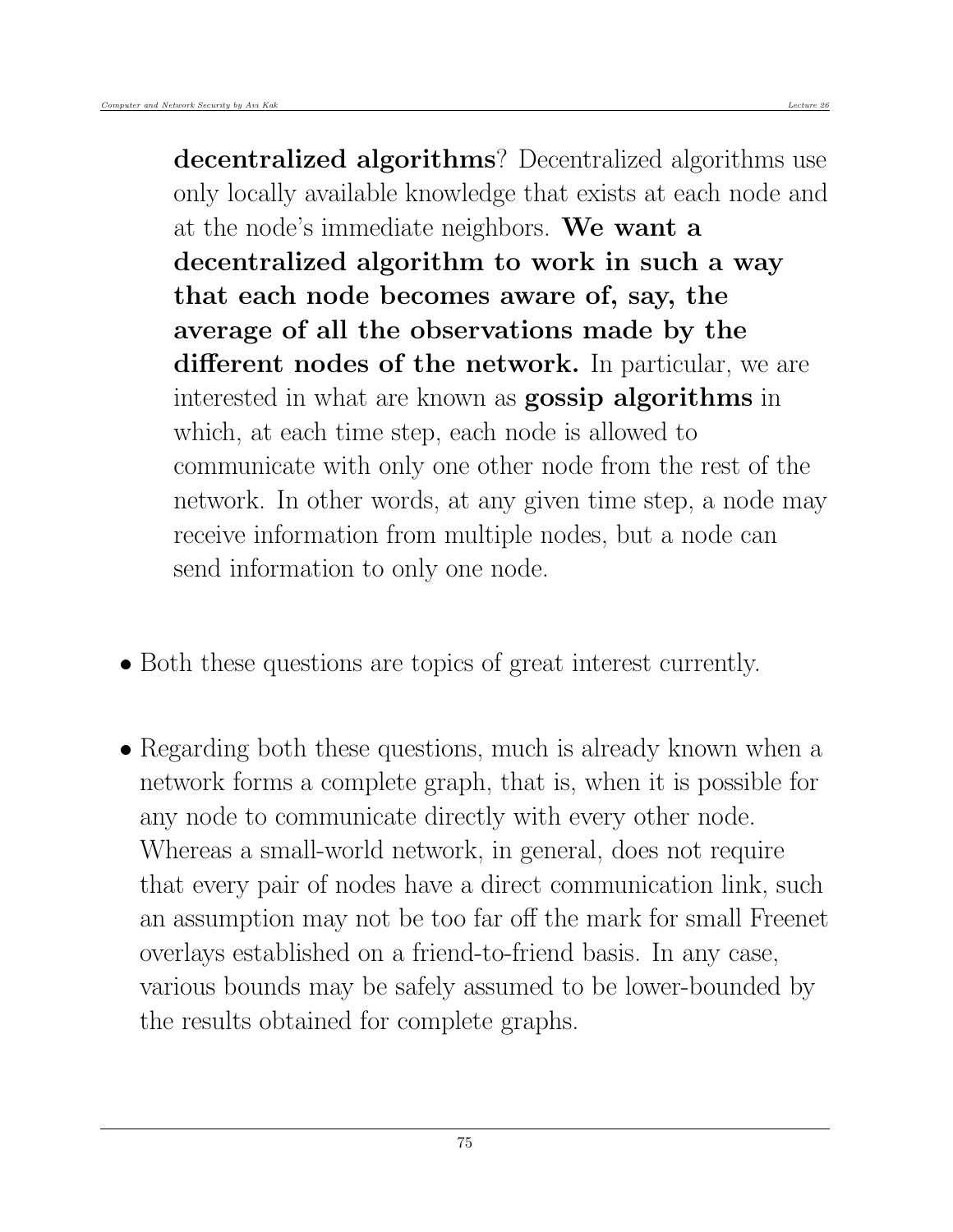- Regarding the spreading of rumors, it is not that difficult to reason that the number of time steps it takes must be lower-bounded by  $\log_2 N$  where N is the total number of nodes in a network. [The reasoning goes something like this: Assuming that a node can only talk to one other node at any given time, the node that first receives the rumor could contact another node randomly at the first time step. Subsequently, we would have two nodes that possess the rumor. At the next time step, these two nodes *could* spread the rumor to two other nodes. So we *could* end up with four holders of the rumor at the end of the second time step, and so on. This is obviously a geometric progression in powers of 2. For more exact bounds, how a rumor spreads depends obviously on the communication and the interconnection model assumed for the network. In 1987, Pittel showed that the time it takes for a rumor to completely cover a network is given by  $\log_2 N + \ln N + O(1)$  as N becomes large. ] How fast information injected at one node in a network spreads to all the other nodes is referred to as the diffusion speed.
- Regarding decentralized calculation of aggregates of the numerical parameters observed at the different nodes in a network, for illustration here is the Push-Sum algorithm by Kempe, Dobra, and Gehrke: Let  $x_i$  denote the observation at node i. At each time step t, each node computes a sum  $s_{t,i}$  and a weight  $w_{t,i}$ . At node *i*, the sum is initialized by setting  $s_{0,i} = x_0$  and the weight initialized by setting  $w_{0,i} = 1$ . Additionally, at time  $0$ , the node  $i$  sends these two numbers, sum and weight, to itself. Subsequently, upon updating the sum and the weight using the received information, it sends  $\left(\frac{1}{2}\right)$  $\frac{1}{2} s_{t,i}, \frac{1}{2} w_{t,i}$ ) pair to a node randomly selected from the network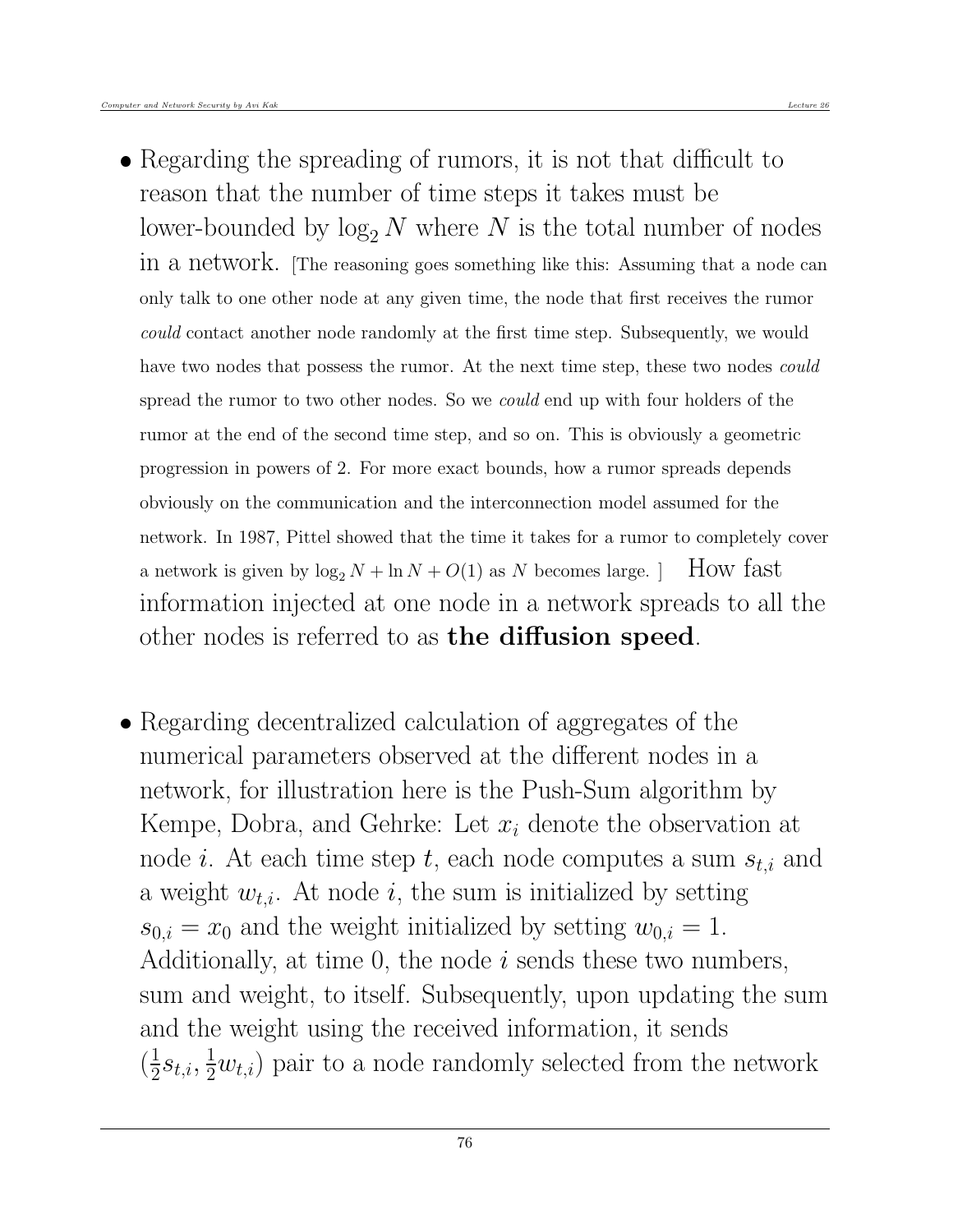and to itself. As the sum and weight pairs are received at each node, the decentralized algorithm works as follows:

## Algorithm Push-Sum (by Kempe, Dobra, and Gehrke)

- 1. Let  $(\hat{s}_r, \hat{w}_r)$  be all the pairs received at node i at time  $t-1$
- $\textbf{2. Set} \ \ s_{t,i} = \sum_r \hat{s}_r \quad \ \ \textbf{and} \quad \ w_{t,i} = \sum_r \hat{w}_r$
- 3. Let node *i* choose a target node  $f_t(i)$  uniformly at random
- 4. Let node *i* send the pair  $(\frac{1}{2})$  $\frac{1}{2} s_{t,i}, \frac{1}{2} w_{t,i})$  to the target node  $f_t(i)$ and to itself.
- 5. At node *i*, the ratio  $\frac{s_{t,i}}{w_{t,i}}$  is the estimate of the average at time t
- Kempe et al. have theoretically established that, with probability  $1 - \delta$ , the error in the estimate formed at each node vis-a-vis its network-wide true value will drop to  $\epsilon$  in at most  $O(\log N + \log \frac{1}{\epsilon} + \log \frac{1}{\delta})$  time steps. **Practically speaking,** the estimate calculated at each node locally will converge to its network-wide true value in time proportional to the logarithm of the size of the network. That is as efficient as it ever gets. But note that the guarantee made by the above algorithm regarding the convergence of the estimated answer to the true answer is probabilistic.
- The algorithm can be easily adapted to the decentralized computation of the sum of the local observations, as opposed to their average, by using the weight initialization  $w_{t,i} = 1$  at only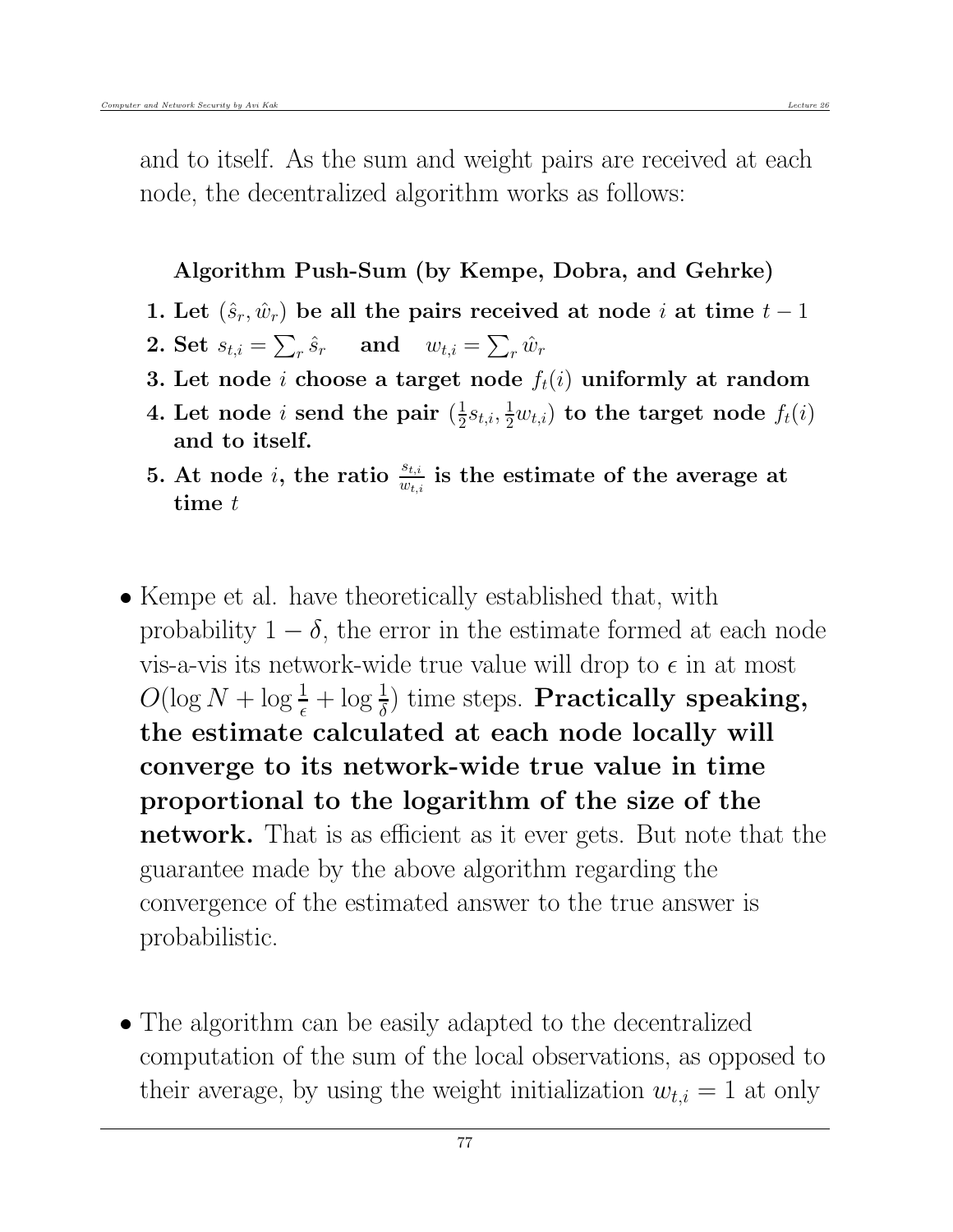one node, while it is initialized to 0 at all other nodes.

 As mentioned earlier, the Kempe-Dobra-Gehrke algorithm is based on the assumption that the network graph is complete. Recently, Boyd, Ghosh, Prabhakar, and Shah have looked into aggregate-computing gossip algorithms for networks with arbitrary connection graphs.